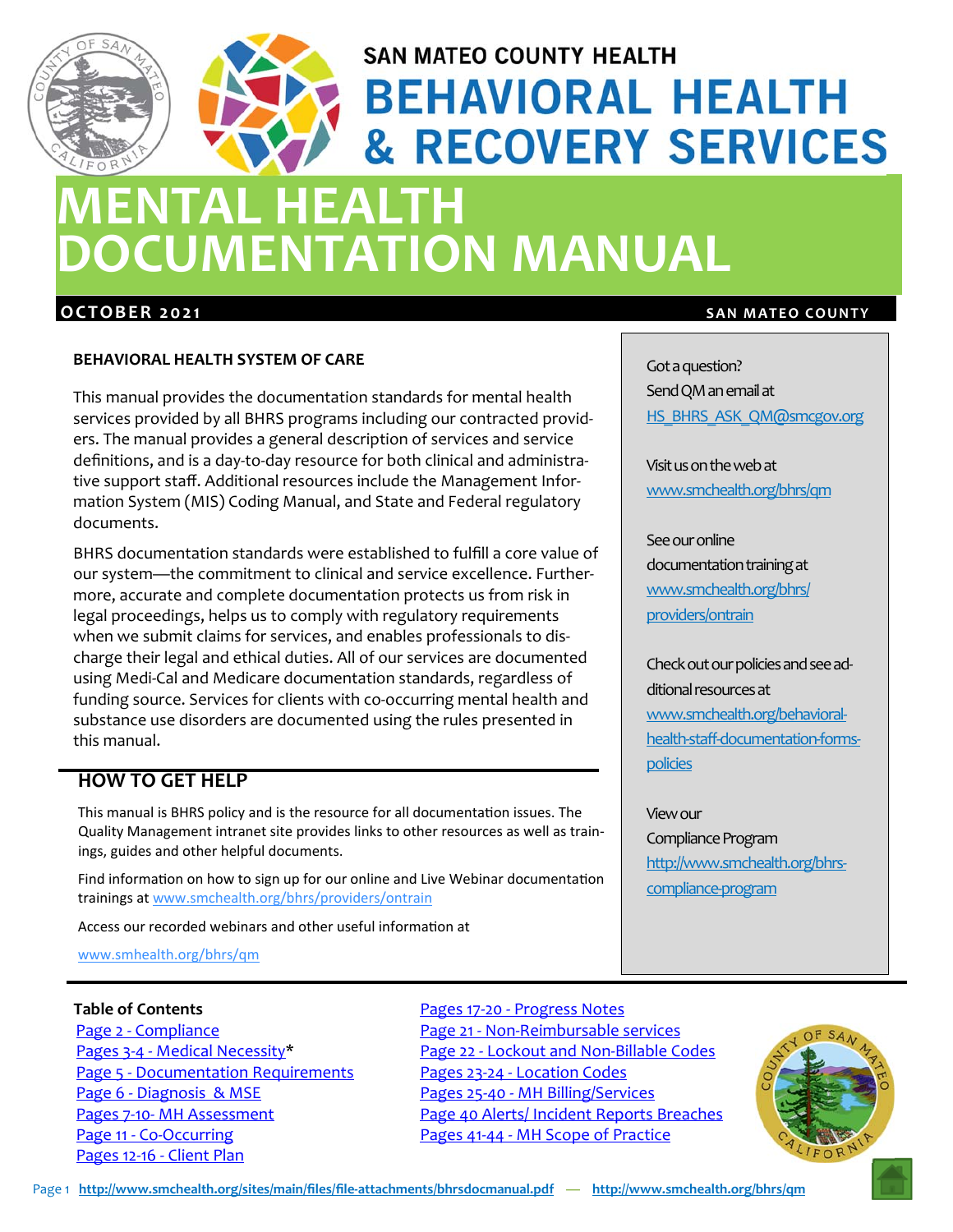the documentation. ment to the State.

pline, or signed in the electronic medical record based on your password.

least annually for MH (see Client Treatment and Re‐ covery Plan.)

without a current assessment may not be submitted for re‐

All services must be based on

imbursement.

Services provided after the expiration of the client's treatment plan will not be submitted for reimburse‐

a current client treatment plan that is updated at

Services must be provided within the staff person's scope of practice, as indicated in this manual.

Contractors that submit billing or invoices are re‐ quired to *attest* that all billing is correct. Contractors that submit bills for services that were not provided are subject to fines and/or loss of their contract with San Mateo County.

#### **Please remember that when you write a billable progress note, you are submitting a bill to the State.**

All services shall be documented as described in this Documentation Manual, and in accordance with any amending or procedural bulletins, memos, alerts or policies issued prior to or following its adoption.

#### **COMPLIANCE ISSUES**

BHRS has adopted a Compliance Plan to express our commitment to providing high‐quality health care services in accordance with all applicable federal, state and local rules and regulations. A key

component of the Compliance Plan is the assurance that all services submitted for reimbursement are based on accurate, complete and timely documentation. Read more about the BHRS Compliance Pro‐ gram here: http://www.smchealth.org/bhrs-compliance-program. It is the personal responsibility of all providers to submit a complete and accurate record of the services they provide, and to document in compliance with applicable laws and regulations. The QM program strives to support the provider net‐ work in the provision of quality care, and to maintain programmatic, clinical and

fiscal integrity.

**NOTES MUST BE ACCURATE AND FACTUAL.** It is critically important for staff to be aware of their essential role in ensuring the compliance of our services with all pertinent laws. The progress note is used to record services that produce claims. **Please keep in mind that when you write a billable progress note, you are submit‐ ting a bill to the State.** Notes must be accurate and factual. Errors in documenta‐ tion (e.g., using incorrect locations or service charge codes) directly affect our abil‐ ity to submit true and accurate claims. For this reason, compliance is the personal responsibility of all clinical and administrative staff at BHRS.

To ensure compliance, documentation for all services provided must observe the following overarching rules:

Progress notes completed more than 30 days (for MH) after the service date are considered excessive‐ ly late and must be coded as non‐billable (55/550) unless otherwise approved by BHRS Quality Manage‐ ment.

The date of a *late entry* must be clearly identified in

Notes must be signed legibly, including your disci‐

All services will be based on a current assessment updated every 3 years (for MH). All charts must con‐ tain an admission assessment and, as indicated, a current updated reassessment. Services provided

BHRS Policy 91‐05 : *Compliance with Documentation Standards* is the source

for documentation policy in this manual.

**Every service entry shall:**  o Be legible.

- o Accurately reflect<br>the activity, location, and duration of each service.
- Use Service Code <sup>55</sup> or <sup>550</sup> for ser‐ vices that are not claimable (see Reimbursable Activities..
- o Be signed <u>legibly</u><br>with your discipline, or signed in the electronic medical record.

Page 2 **http://www.smchealth.org/sites/main/files/file‐attachments/bhrsdocmanual.pdf** — **http://www.smchealth.org/bhrs/qm**



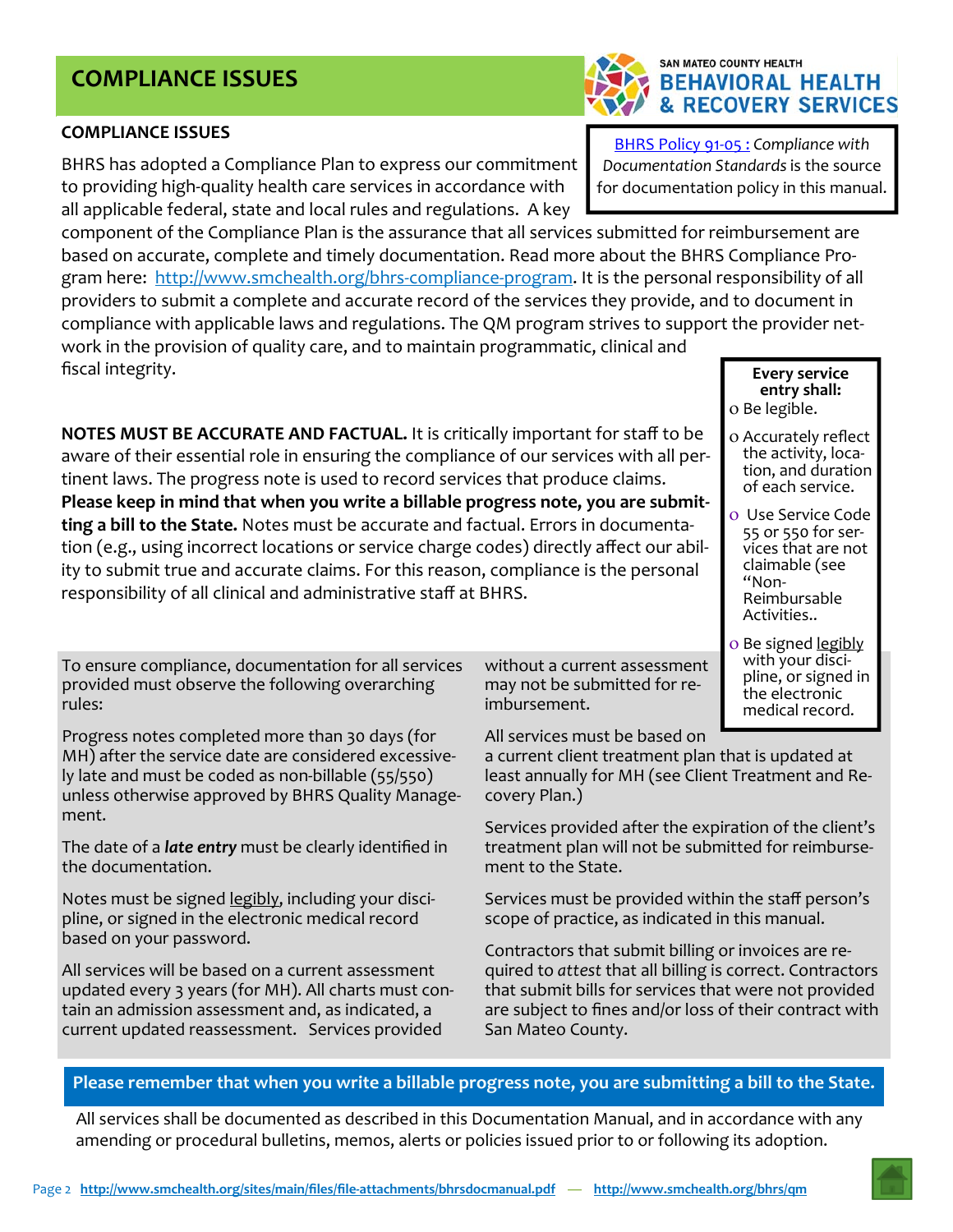

#### **Medical Necessity** is established by adherence to **three primary tests or criteria:**

**1.** An Included **Diagnosis** that is supported by the client's symptoms, impairments and/or be‐ haviors as documented on the most current Assessment.

**2.** One or more **Significant Impairments** that have an impact on functioning present (or ex‐ pected if untreated) that are the direct result of an included diagnosis.

**3. Interventions proposed** (on the *Client Plan*) and **actual interventions provided** (documented in a *Progress Note*) that address the goals and objectives of the Client Plan. The Interventions must be linked to the symptoms/impairments of the client's diagnosis. If the proposed inter‐ vention is not included on the Client Plan, it may not be billed in a Progress Note.

#### **DOCUMENTATION OF MEDICAL NECESSITY:**

Every billed service (other than services solely for the purpose of assessment or crisis intervention) must meet the test of Medical Necessity. Medical Necessity means: 1) the service is directed towards reducing the effect of symptoms/behaviors of an included diagnosis and its resulting functional impairments or, 2) the service is rendered to prevent an increase in those symptoms/behaviors or functional impairments (prevent deteriora‐ tion), or to maintain the current level of functioning.

Documentation must support ongoing Medical Necessity to ensure that all provided services are Medi‐Cal re‐ imbursable. To be reimbursable, all services claimed to Medi‐Cal, except for assessment or crisis intervention, **MUST** fit into the "Clinical Loop" and support Medical Necessity. The "Clinical Loop/Golden Thread" is the se‐ quence of documentation that supports the demonstration of ongoing medical necessity and ensures that all provided services are Medi‐Cal reimbursable.

The sequence of documentation on which Medical Necessity requirements converge is as follows:

**The Assessment** ‐ The completion of an Assessment establishes the foundation for an included diagnosis and the resulting symptoms and impairments in life functioning.

**The Client Treatment & Recovery Plan** ‐ The demonstration of Medical Necessity is carried forward into the Client Treatment & Recovery Plan, where the diagnosis and its symptoms/impairments are used to establish treatment goals/objectives and the proposed clinical interventions that will address the identified objectives.

**The Progress Note** ‐ Progress Notes document delivered services that are linked to an intervention identified on the Client Treatment & Recovery Plan. Progress Notes document progress the client is making toward their objectives.

The Clinical Loop is not a one‐time activity. The Clinical Loop occurs throughout the client's treatment and should be reviewed and updated on a regular basis to ensure that interventions are consistent with current symptoms/impairments and behaviors documented in the Clinical Record. *Document all elements of Medical Necessity in the Progress Note.* There should be sufficient documentation in the Clinical Record to support the interventions recorded in the Progress Note.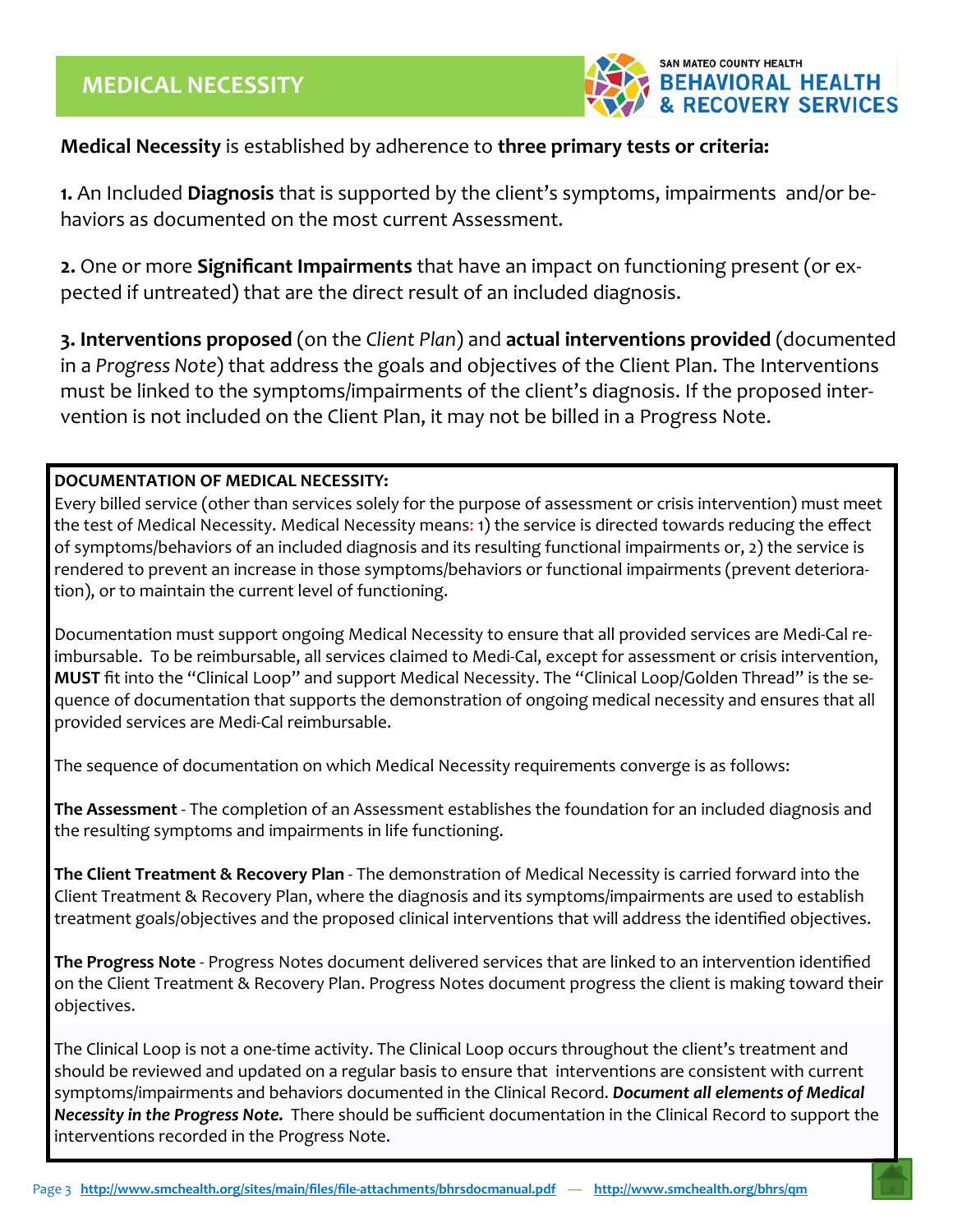

## **MEDICAL NECESSITY**

Outpatient/Specialty Mental Health Services and SUD/ODS Services must meet all 3 of the following criteria for Medical Necessity (diagnostic, impairment & intervention‐related) to be Medi‐Cal reimbursable.

**A. DIAGNOSTIC CRITERIA**: The focus of the service should be directed to the client's functional impairments and related to an Included Diagnosis.

**The primary diagnosis must be an included one (\*See link below)**. When a men‐ tal health diagnosis *and* a substance use/abuse diagnosis are both present, the mental health diagnosis must be the primary diagnosis. *A primary provisional, deferred or rule‐out diagnosis must be confirmed or changed within two (2) months of opening the case.* 

**B. IMPAIRMENT CRITERIA**: The client must have at least one (1) of the follow‐ ing as a result of mental health disorder(s) or emotional disorder identified in the diagnostic criteria (A):

- 1. A significant impairment in an important area of life functioning, or
- 2. The probability of significant deterioration in an important area of life functioning, or
- 3. Children qualify if there is a probability the child will not progress develop‐ mentally as individually appropriate, or
- 4. For full scope Medi‐Cal clients under the age of 21, a condition as a result of the mental disorder or emotional disturbance that SMHS can correct or ameliorate.

**C. INTERVENTION RELATED CRITERIA**: The proposed and actual

intervention(s) will do at least one (1) of the following:

- **1.** Significantly diminish the impairment,
- **2.** Prevent significant deterioration in an important area of life functioning,
- 3. Allow the child to progress developmentally individually as appropriate.
- 4. For full‐scope MC clients under the age of 21, ameliorate the condition.

NOTE: If the client does *not* have an included mental health diagnosis, the program supervisor is required to inform BHRS Quality Management HS\_BHRS\_ASK\_QM@smc gov.org to block Medi-Cal billing.

**MH Medi‐Cal** clients with an included diagnosis *and* a substance‐related disorder may receive specialty mental health services directed at the substance abuse component. However, the intervention must be consistent with, and necessary to, the attainment of the specialty mental health treatment goals linked to the primary, included mental health diagnosis.

#### **LIST OF INCLUDED DIAGNOSES Mental Health:**

https://www.smchealth.org/sites/main/files/file-attachments/billabledx-enclosures\_2\_in\_18-053\_icd-10.pdf?1563303359

**Selecting Correct Diagnosis in Avatar, with list of included diagnoses:** 

https://www.smchealth.org/sites/main/files/file‐attachments/selectingcorrectdiagnosisavatar.pdf?1559748212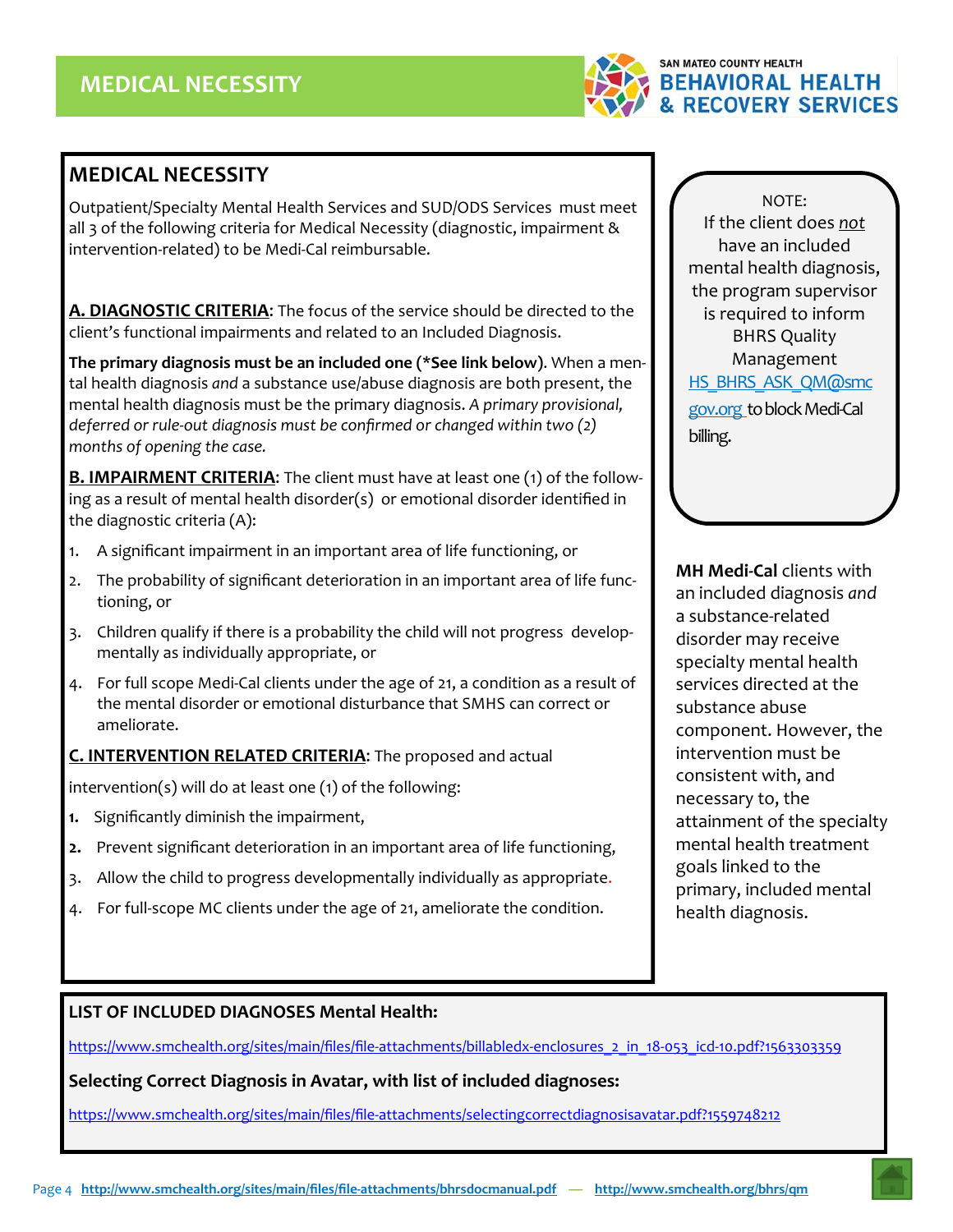

#### **REQUIREMENTS OVERVIEW**

To avoid disallowance of a service, a chart must have all of the following items completed on time :

- Initial Assessment completed within 60 days of the Intake Date.
- Initial Client Treatment and Recovery Plan completed within 60 days of the Intake Date.
- **Most programs will complete assessment and treatment within the first few service ap‐ pointments .** Planned services cannot be provided until an assessment and treatment plan are completed and signed by LPHA (\*See pp. 28‐29 for Planned Services).
- Re-Assessment completed every 3 years, or sooner if there is a significant change.
- Client Treatment and Recovery Plan updated annually by the due date.

#### **Timelines are mandated and fixed for each client.**

Assessments and Client Treatment & Recovery Plans may be amended with additional material added at any time. These subsequent changes do not alter the established timelines in Avatar.

**ASSESSMENT SERVICE STRATEGIES** ‐ **Broad catego‐ ries describing an underlying concept or fundamen‐ tal approach by a team or program.** A service strate‐ gy will be checked as part of a client's Assessment when it is anticipated to be a part of the core services provided to the client.

- **Peer/Family Delivered** Services provided by clients and family members hired as program staff.
- **Psycho‐Education**  Services providing education re‐ garding diagnosis, assessment, medication, sup‐ ports, and treatments.
- **Family Support** Services provided to client's family members in support of the client.

**Supportive Education** – Services supporting a client to achieve educational goals with the aim of pro‐ ductive work and self‐support.

- **Delivered in Partnership with Law Enforcement** Services integrated or coordinated with law en‐ forcement, probation or courts (e.g., mental health court, diversion) to provide alternatives to incarcer‐ ation.
- **Delivered in Partnership with Health Care** Services integrated or coordinated with physical health care, including co‐location or collaboration with provid‐ ers and sites offering physical health care.
- **Delivered in Partnership with Social Services** Ser‐ vices integrated or coordinated with social services, including co‐location or collaboration with provid‐

ers and sites offering social services.

**Delivered in Partnership with Substance Abuse Ser‐ vices** – Services integrated or coordinated with sub‐ stance abuse services, including co-location or collaboration with providers and sites offering sub‐ stance abuse services. (Does not include substance abuse services provided by County staff.)

- **Integrated Services for MH & Aging** Services inte‐ grated or coordinated with issues related to aging, including co‐location or collaboration with provid‐ ers and sites offering aging‐related services.
- **Integrated Services for MH & Developmental Disabil‐ ity** - Services integrated or coordinated with services for developmental disability, including co‐ location or collaboration with providers and sites offering services for clients with developmental dis‐ abilities.
- **Ethnic‐Specific Service Strategy** Culturally appropri‐ ate services tailored to persons of diverse cultures. Can include ethnic‐specific strategies and practices such as traditional practitioners, natural healing, and recognized community ceremonies.
- **Age‐Specific Service Strategy** Age‐appropriate ser‐ vices tailored to specific age groups. These services should promote a wellness philosophy including concepts of recovery and resiliency.

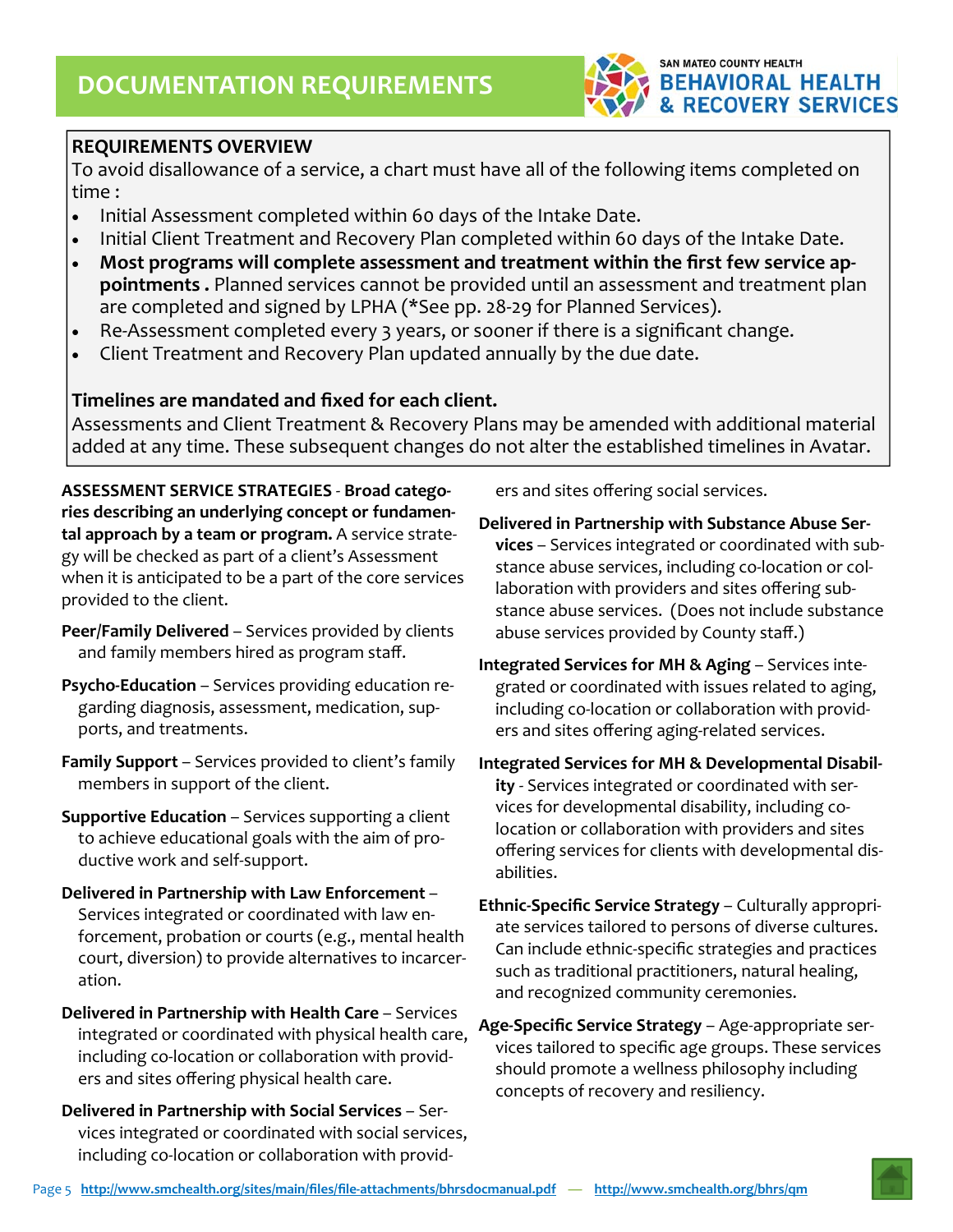

*manual*  (LMPH)/Licensed Professional of Healing Arts (LPHA): a physician (MD), licensed/waivered Psychologist, li‐ A diagnosis and mental status exam (MSE) can only be provided by a Licensed Mental Health Professional censed/registered Clinical Social Worker, licensed/registered Marriage and Family Therapist, licensed/ registered Licensed Professional Clinical Counselor, a Registered Nurse with a Master's degree in Psycholo‐ gy, and a Nurse Practitioner (NP) licensed in a mental health‐related field. These clinicians will sign as the "assessor" on the signature page of assessment forms used by BHRS. Other staff may contribute to and conduct all other portions of the assessment, and will sign the assessment form as "authorized clinical staff." At a minimum, the assessor is responsible for reviewing and agreeing with the completed assess‐ ment, conducting the mental status exam, and providing a clinical formulation and the diagnosis. Behavioral health interns sign an assessment as "authorized clinical staff", and they may provide a diagnosis and mental status exam under the supervision of a licensed clinician in one of the disciplines noted above. The super‐ visor must then sign the assessment as the "assessor." All diagnoses—the primary diagnosis and any sec‐ ondary diagnoses—must be included on the assessment form. The presence of a non‐included diagnosis does not impact claims for services as long as there is a primary, included diagnosis that is the focus of treatment.

## **Formulation of a diagnosis requires a provider, working within their scope of practice, to be licensed, waivered and/or under the direction of a licensed provider in accordance with California State law.**

Determining a diagnosis is within the scope of practice for the following provider types: Physician, Psychologist, Licensed Clinical Social Worker, Licensed Professional Clinical Counselor, Licensed Marriage and Family Therapist, and Advanced Practice Nurses (in accordance with the Board of Registered Nursing.)

The diagnosis, mental status exam, medication history, and assessment of relevant conditions and psycho‐ social factors affecting the beneficiary's physical and mental health must be completed by a provider oper‐ ating in his/her scope of practice under California State law. The provider must be licensed, waivered, and/ or under the direction of a licensed mental health professional. However, the MHP may designate certain other qualified providers to complete parts of an assessment, including gathering the beneficiary's mental health and medical history, substance exposure and use, and identifying strengths, risks and barriers to achieving goals. Behavioral health trainees sign an assessment as "authorized clinical staff", and they may provide a diagnosis and mental status exam under the supervision of a licensed clinician (LMHP/LPHA) in one of the disciplines noted above. The supervisor must then sign the assessment as the "assessor."

All diagnoses—the primary diagnosis and any secondary diagnoses—must be included on the assessment form. The presence of non-included diagnoses, including "By history", "Rule Out" and "Provisional", do not impact claims for services as long as there is a primary, included diagnosis that is the focus of treatment. *BHRS requires that any substance use diagnosis found will also be listed.* 

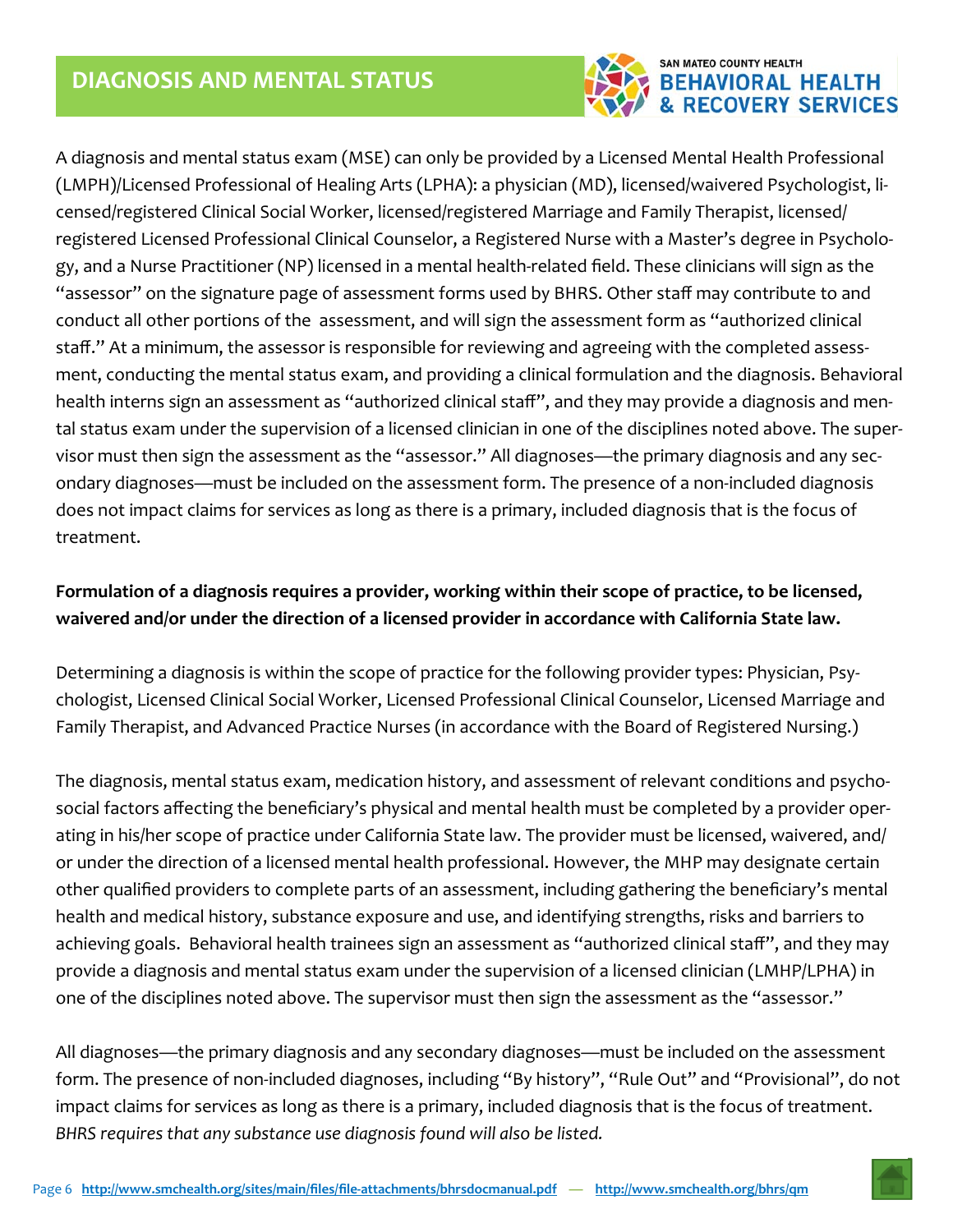

#### **Other Diagnosis‐Related Issues**

- "By History", "Rule out" and "Provisional" diagnoses are not included diagnoses and therefore do not meet Medi‐ cal Necessity. However, a client may have one of the above diagnoses as an additional diagnosis *as long as the primary diagnosis is an included one.*
- An assessment, which includes a diagnosis, evaluates the *current status* of a client's mental, emotional or behavior‐ al health. This status may change as a client transitions from inpatient to outpatient services. Therefore, provid‐ ers should not rely on an inpatient diagnosis when con‐ ducting an assessment for outpatient services. However, the inpatient assessment documents should be reviewed to inform the outpatient assessment process and to veri‐ fy that the diagnosis reflects the client's current mental, emotional or behavioral health status.
- ◆ If there is a difference of opinion between providers regarding a client's diagnosis—e.g., between a physician and a therapist—it is best practice for the providers in‐ volved to consult and collaborate to determine the most accurate diagnosis.
- A client's diagnosis may be used by multiple providers if the diagnosis reflects the current status of the client's mental, emotional, or behavioral health. A Re‐ Assessment may be required when a client has experi‐ enced a significant medical or clinical change.

#### CHANGE OF DIAGNOSIS:

Assignment of a primary diagnosis may be deferred for a maximum of 60 days after case opening. A primary diagnosis listed as provisional or rule‐out must be confirmed or changed within 60 days of case opening, or billing will be blocked. Diagnoses may be changed at any time during the course of treatment. No planned service can be provided without an included diagnosis.

#### **DIAGNOSIS & TREATMENT WITHOUT MEDICAL NECESSITY :**

Occasionally, it may be appropriate to open and treat a client whose condition does not meet Medi‐Cal Med‐ ical Necessity standards. The clinician must obtain supervisor approval to continue treating the client after the assessment period**.** 

If the client does not have an included mental health diagnosis, the program supervisor is required to inform BHRS Quality Management at HS\_BHRS\_ASK\_QM@smcgov.org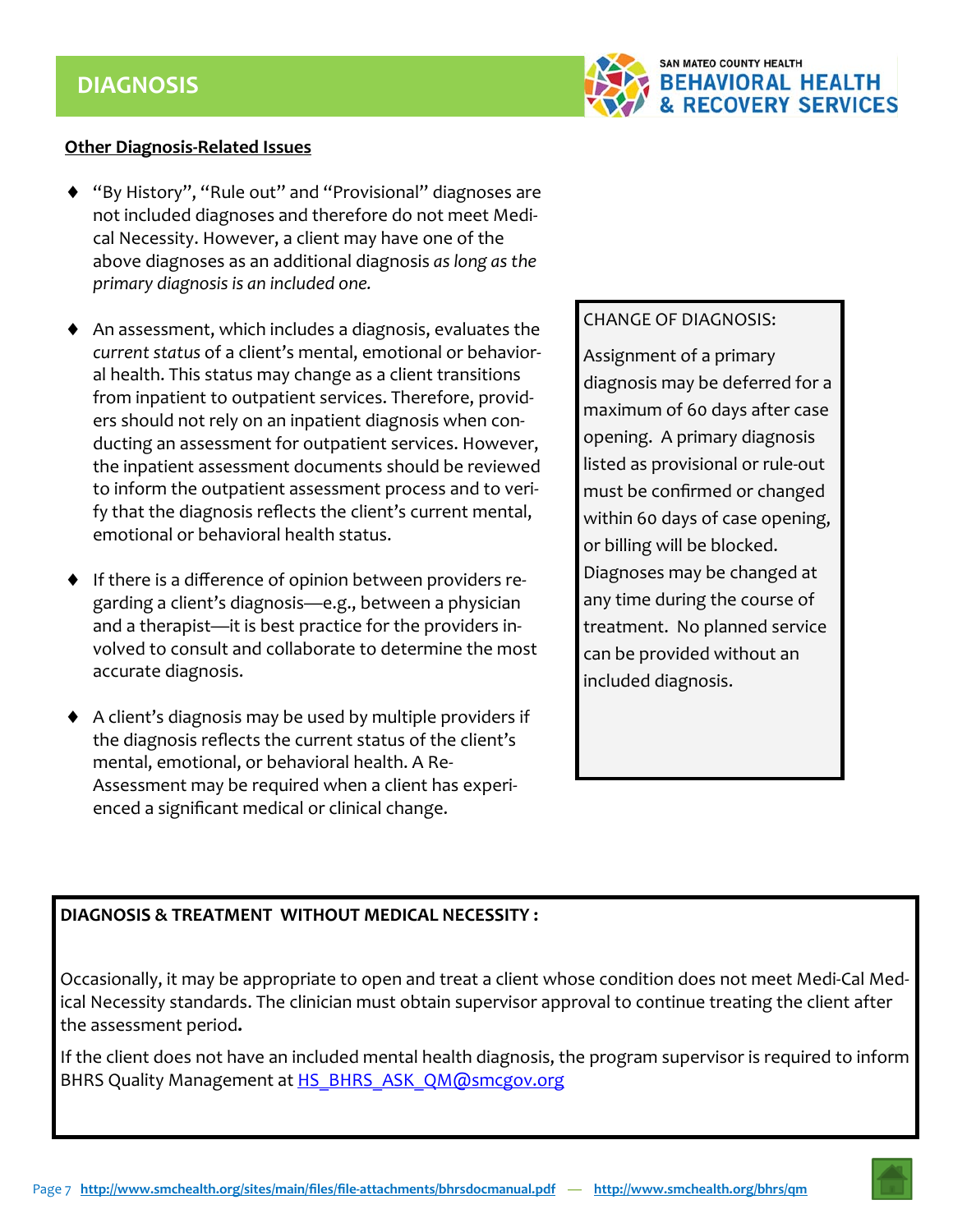## **ASSESSMENT COMPONENTS**



Assessment is defined as a service activity designed to evaluate the current status of a client's mental, emotional and behavioral health. Assessment in‐ cludes, but is not limited to: a mental status exami‐ nation (MSE); analysis of the client's clinical history; analysis of relevant cultural issues and history; diag‐ nosis; and the use of testing procedures. **An assess‐ ment must include the following elements**:

- ◆ **Presenting Problem(s) •** The client's chief complaint and history of the presenting problem(s), including current family history and current fami‐ ly information.
- **Relevant Conditions and Psychosocial Factors**  affecting the client's physical and mental health including, as applicable, living situation, daily ac‐ tivities, social supports, cultural and linguistic fac‐ tors, and history of trauma or exposure to trau‐ ma.
- **Mental Health History** ‐ Previous treatment, in‐ cluding providers, therapeutic modality (e.g., medications, psychosocial treatments) and re‐ sponse, and inpatient admissions. If possible, in‐ clude information from other sources of clinical data, such as previous mental health records and relevant psychological testing or consultation reports.
- **Medical History** ‐ Relevant physical health condi‐ tions reported by the client or significant support person. Include name and address of current source of medical treatment. For children and adolescents, the history must include prenatal and perinatal events and relevant/significant de‐ velopmental history\* as relates to medical issues. If possible, include other medical information from medical records or relevant consultation reports.
- **Medications** ‐ Information about medications the client has received or is receiving to treat mental health and medical conditions, including names of medications, dosages and duration of treat‐ ment. The assessment shall include documenta‐ tion of the absence or presence of allergies or adverse reactions to medications, and documen‐

tation of informed consent for medications.

- ◆ **Substance Exposure/Use** Past and present use of tobacco/nicotine, alcohol, caffeine, comple‐ mentary and alternative medications, over-thecounter and illicit drugs.
- **Client Strengths ‐** documentation of the client's/ family's strengths in achieving treatment plan goals related to the client's mental health needs and functional impairments resulting from the mental health diagnosis.
- **Risks ‐** Situations that present a risk to the client/ others. Examples of risks: history of danger to self or others, previous inpatient hospitalizations, prior suicide attempts, lack of family or other support, arrest history, probation status, history of alcohol/drug use, history of trauma or victimi‐ zation; physical impairments (e.g., limited vision, deaf, wheelchair bound) which make the client vulnerable to others; psychological or intellectual vulnerabilities (e.g., low IQ, traumatic brain inju‐ ry, dependent personality.)
- **\*Complete Developmental History** (for youth).
- **Diagnosis:** A DSM‐5 diagnosis shall be document‐ ed, consistent with the presenting problems, his‐ tory, mental status exam and/or other clinical da‐ ta. (To bill Medi‐Cal, the primary diagnosis must be an included mental health diagnosis. See p. 4 for a list of included diagnoses.)
- **Clinical Formulation** based on presenting prob‐ lems, history, MSE and/or other clinical data. This diagnostic hypothesis is a framework for devel‐ oping the most suitable treatment plan with the client. It describes the client's overall condition and plan for wellness, recommends a plan for treatment that addresses the symptoms and im‐ pairments resulting from the diagnosis, and es‐ tablishes Medical Necessity for mental health ser‐ vices.
- The assessment must include the date of service, signature and license/job title of provider, and date it was entered into the medical record, as indicated by the signature date.

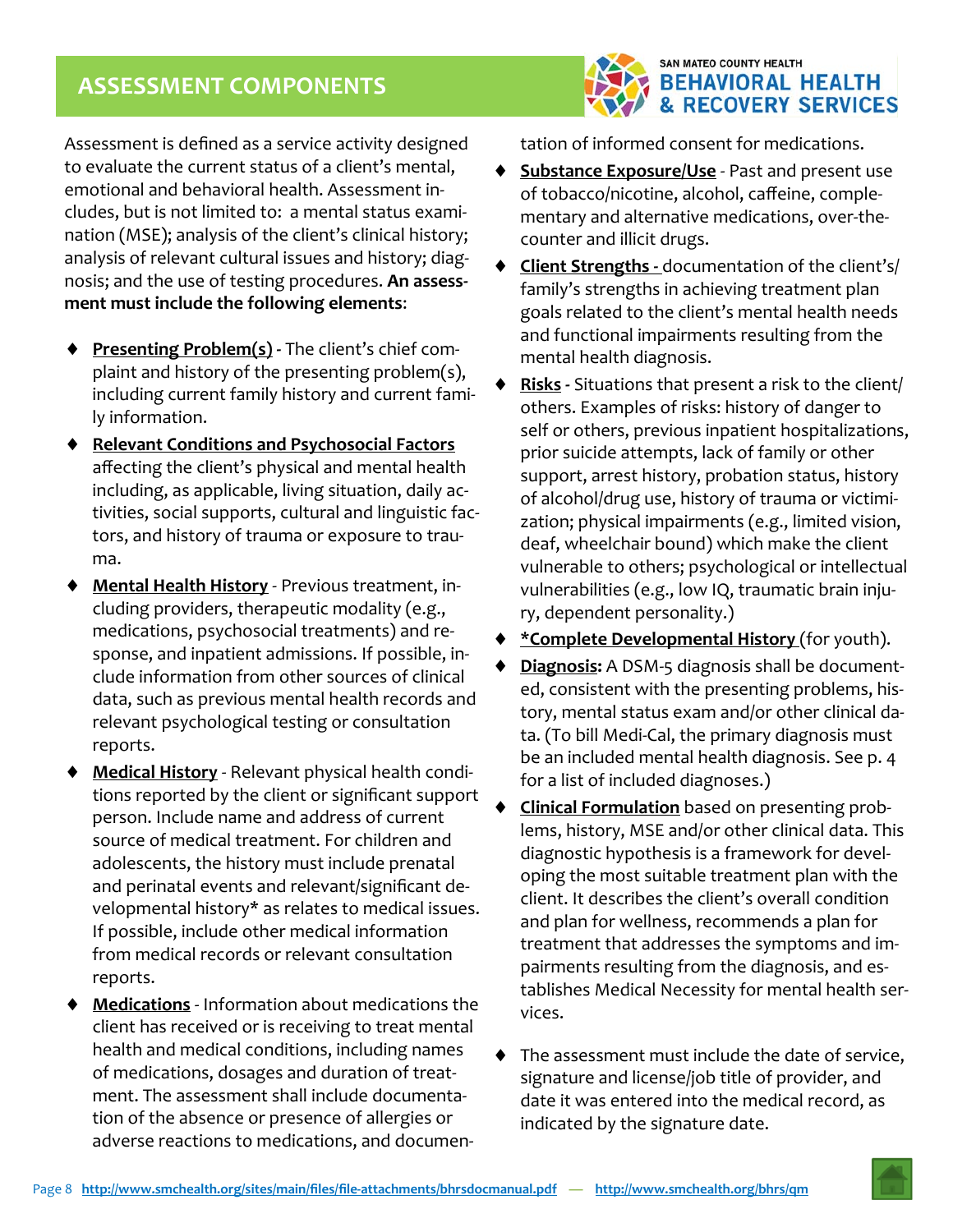

#### **ASSESSMENT TIMELINES**

**New Clients:** Assessments for new clients who are not already open to a program must be completed within 60 days of the episode opening. Use the Initial Assessment Form. **The assessment is expected to be done within the first few sessions. No Planned Ser‐ vices may be provided until both the assessment and treatment plan are completed. (\*See pp. 26, 28‐29 for Planned Services).** 

If the client is already open to a treatment program, an additional program accepting a client is responsi‐ ble for ensuring that there is a current and accurate assessment in the clinical record.

When two or more treatment programs are treating the same client, the teams should coordinate care and determine which team will be the lead in devel‐ oping and completing the assessment. However, it is every program's responsibility to ensure that there is a complete and current assessment that meets Medi‐ cal Necessity. No team may bill for services without a complete assessment that demonstrates Medical Ne‐ cessity. If the assessment is overdue, the receiving/ treating program must complete an Initial Assess‐ ment if it has not been completed previously, or a Re‐ assessment for a continuing client.

**Assessment Addendum:** An addendum to the assess‐ ment may be completed when additional information is gathered or a change occurs after the completion of the Initial Assessment, or between required as‐ sessments. The addendum cannot be used to change or add a new diagnosis. **Diagnosis changes** are com‐ pleted on the Reassessment form (Assessment Type: UPDATE).

When additional information is gathered, an adden‐ dum to the assessment is required. However, it does not restart the timeline. Each program is required to ensure that the assessment documents demonstrate a client's Medical Necessity. To use the addendum, there must be a pre‐existing assessment less than 3

years old (if completed after January 1, 2016.) This does not count as a full assessment and does not re‐ start the timeline.

**Reassessments:** Reassessment for continuous clients with ongoing services (with no lapse of services over 180 days) must be completed at least **every 3 years** or when there is significant change in clinical condition. Use the Reassessment Form.

Clients without billable services for over 180 days must have a completed Reassessment when the cli‐ ent re-engages with services. Use the Reassessment form.

At any time, if there are significant changes in level of care, disruption of services, or any major psychosocial events, a reassessment is recommended to re‐ evaluate that the client still meets medical necessity for services.

Any program treating a client continuously is respon‐ sible for ensuring that there is an assessment in the clinical record with all required sections completed. **It is not sufficient to state "no change", "see progress notes" or "see previous assessment." All treatment programs are responsible for a complete assessment meeting all requirements even if the program is not considered the lead/care coordinating team/episode.**

An assessment is completed on the date the LPHA signs and submits it as final. Assessment Addendums do not count as the Reassessment and draft docu‐ ments do not count as completed.

**Reassessment Diagnosis Update:** To update the diag‐ nosis between assessments, complete the Reassess‐ ment Form, select Assessment Type: UPDATE. You may then complete only the diagnosis tab. This will not reset the assessment timelines.

*Quality Management may approve alternate assessment forms for use in certain situations.*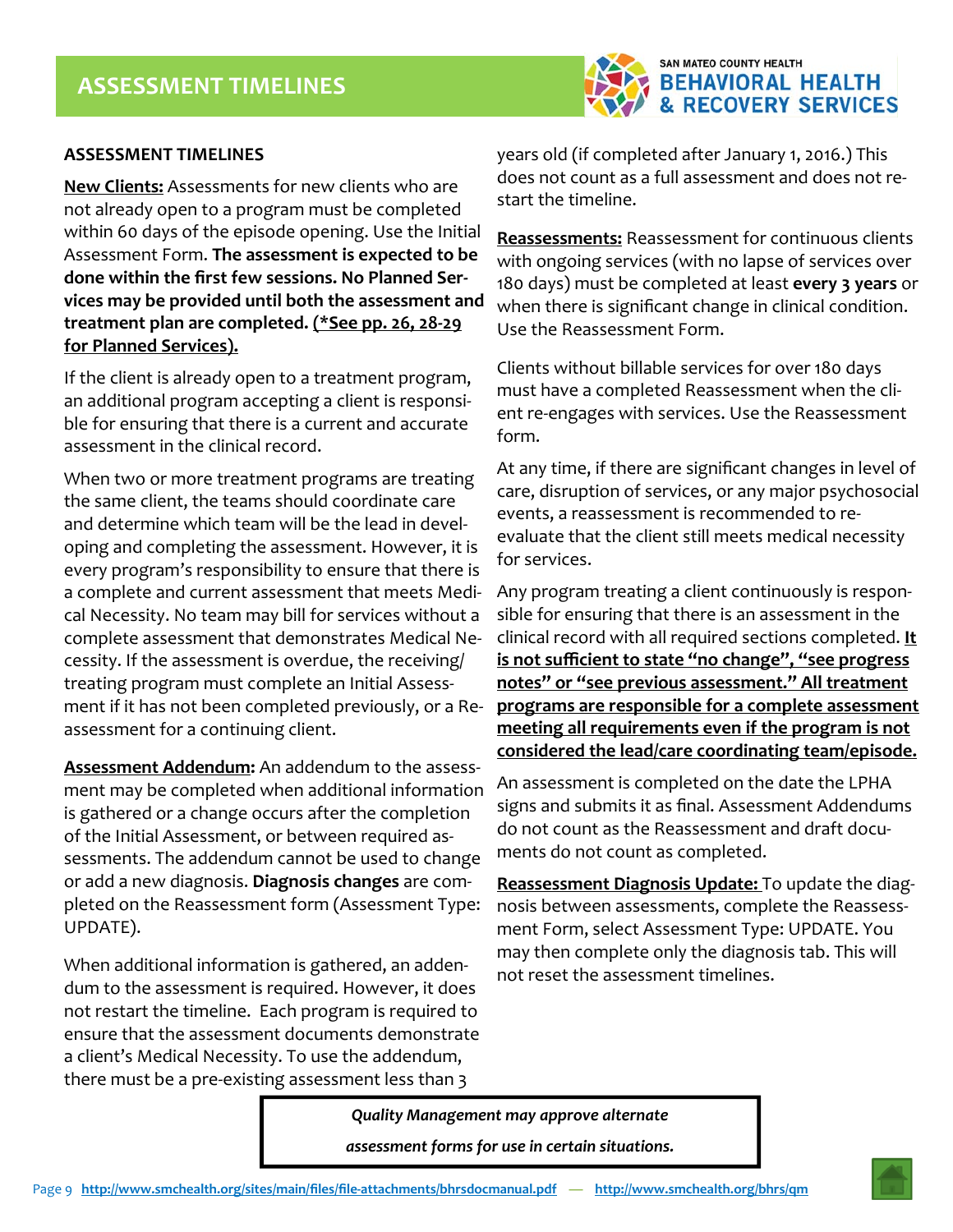## **ASSESSMENT: CANS**



**CANS (Youth Clients):** The CANS is a structured assessment used for identifying youth and family actionable needs and useful strengths. It provides a framework for developing and communicating about a shared vision and uses youth and family information to inform planning, support deci‐ sions, and monitor outcomes. Clinical staff will complete the California CANS (CANS‐50) through a collaborative pro‐ cess which includes, at a minimum, children and youth, ag‐ es 6 to age 20, and their caregivers.

**PSC‐35 :** The PSC‐35 is a psychosocial screening tool de‐ signed to facilitate the recognition of cognitive, emotional and behavioral problems so that appropriate interventions may be initiated as early as possible. Parents/caregivers will complete PSC‐35 (parent/caregiver version) for children and youth ages 3 to age 18. For the PSC‐35, if the child/ youth does not have a parent/caregiver or the parent/ caregiver declines, then staff will document this in their progress notes. Please keep in mind that the PSC‐35 can be found in Avatar utilizing the Generic Access Widget. For more information, see the PSC‐35. Please make sure the completed PSC‐35 forms are also scanned into the client's medical record.

**Timeframe: The CANS‐50 and PSC‐35** are to be completed:

- at initial intake (within 60 days),
- ongoing and every 6 months,
- when there is clinically significant change,
- at the end of treatment.

Note: Client Admission date prior 10/01/18 – Do NOT com‐ plete CANS‐50 or PSC‐35. Client Admission date after 10/01/18 – YES, complete CANS‐50 and PSC‐35

BHRS Clinical Staff : All BHRS clinical staff are required to be CANS‐certified before administering the CANS, and to main‐ tain annual certification status. BHRS Quality Management will track that BHRS clinical staff are CANS‐certified. To be‐ come CANS‐certified, first create an account with the PRAED Foundation: https://www.schoox.com/academy/ CANSAcademy/register and then contact HS\_BHRS\_ASK\_QM@smcgov.org to access the CANS training code. You must provide the certificate of comple‐ tion of the CANS training to QM immediately after complet‐ ing/passing the online exam. The programs responsible for completing the assessment are also responsible for com‐ pleting the CANS‐50 and PSC‐35. BHRS clinical staff will

complete the CANS‐50 directly in Avatar. A paper version may be utilized but the information must also be entered into Avatar. CANS‐50 can be found in Avatar as the form titled: "Child and Adolescent Needs and Strengths."

Contractor Staff: All contractors are required to be CANS‐ certified before administering the CANS, and to maintain annual certification status. Contract agencies are required to track certification of their staff and this must be made available upon request. The PRAED foundation is the only certifying body: https://praedfoundation.org/training-andcertification.

Contractors with Avatar administrative access will utilize the paper version of the forms and will either have their administrative staff enter the information into Avatar or submit the documentation to the BHRS MIS department to be entered, depending on their agency's work flow. Paper versions will be kept in their agency's official medical rec‐ ord. Contractor Clinical Staff will complete the CANS in their official medical record and submit the CANS‐50 data set to their administrative staff for entry into Avatar, or it may be sent to BHRS MIS for entry into Avatar.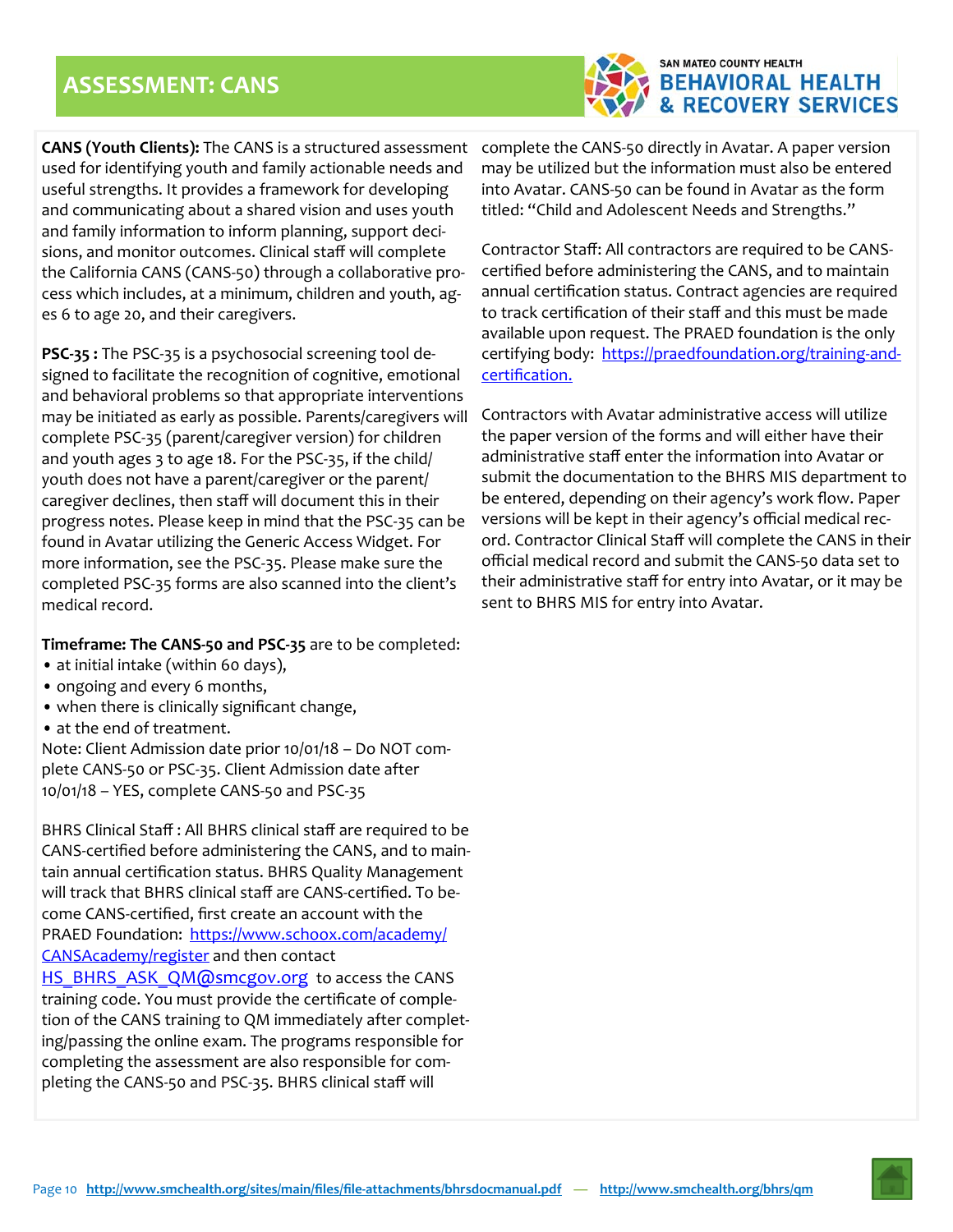## **CO‐OCCURING SUBSTANCE USE DISORDERS**



*manual*  with any combination of mental health and sub‐ Clients may present in any behavioral health setting stance use symptoms or disorders. Mental health dis‐ orders may or may not be substance‐induced, and the mental health and substance use conditions may be active or in remission. For individuals and families with co-occurring conditions and other complex needs, the provision of integrated services matched

ent's readiness to address an issue, with the under‐ standing that the client and family members may have different levels of readiness to address each issue.

#### **PROGRESS NOTES**

Mental health progress notes will document ongoing assessment and monitoring of co‐occurring sub‐ stance use issues. These notes will focus on how sub‐

to the multi‐ ple needs of the individual and/or family is an evidence ‐based prac‐ tice.



stance use may be exac‐ erbating mental health issues or impeding re‐ covery from a mental illness, and how inte‐ grated interventions will promote mental health recovery.

San Mateo County Behavioral Health and Recovery Services (BHRS) assesses and treats co‐occurring dis‐ orders including substance abuse/dependency, trau‐ ma‐related disorders, and developmental disorders. In this section, we will focus on substance use disor‐ ders. *The presence of a co‐occurring substance abuse/ dependence disorder will not, in and of itself, trigger disallowance of specialty mental health Medi‐Cal bill‐ ing*. All diagnoses for mental illness and substance abuse/dependence shall be documented in the BHRS chart when criteria are met.

Substance use, including nicotine/tobacco and caffeine, will be explored with all clients and caretak‐ ers as part of routine screening at the point of first contact with our system, during the admission as‐ sessment, and periodically during the course of on‐ going treatment.

#### **TREATMENT PLANNING/SERVICE DELIVERY**

Treatment and Recovery Plans for clients and fami‐ lies with children with co‐occurring disorders must address both mental health and substance use is‐ sues. The goals for each will be tailored to the cli‐

**Co‐occurring Disorder:** Youths, adults and older adults are considered to have a co‐occurring disorder when they exhibit the co-occurrence of mental health and substance use/abuse problems, whether or not they have already been diagnosed. Co‐ occurring disorders vary according to severity, dura‐ tion, recurrence, and degree of impairment in func‐ tioning. The significant co‐morbidity rates of SUDs and mental illness are typically reported as 40 per‐ cent to 80 percent, depending on study characteris‐ tics and population. There is a growing body of re‐ search associating poorer outcomes with a lack of targeted treatment efforts. These studies have high‐ lighted the importance of addressing the unique needs of this population.

**Co‐occurring Families are** families in which the identi‐ fied child has an emotional disturbance and a signifi‐ cant family member or caregiver has a substance use issue. Note: Integrated services and documentation apply to co-occurring families as well as to cooccurring individuals receiving adult or child mental health services funding. However, clinicians need to use care when documenting these issues in the child's chart.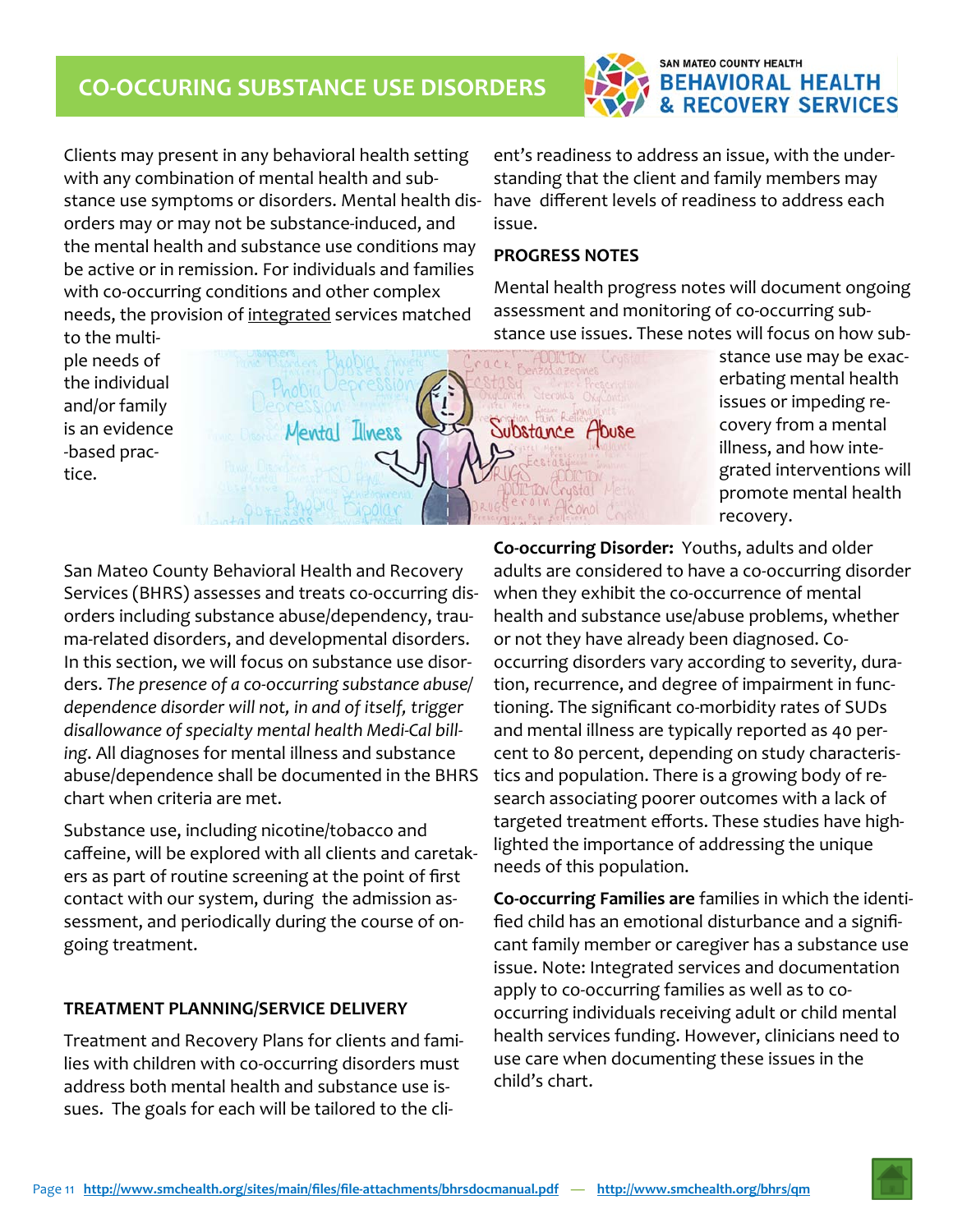

#### **CLIENT TREATMENT & RECOVERY PLAN**

The Client Treatment & Recovery Plan is a primary way of in‐ volving clients in their own care. The development of the Client Plan is a collaborative process between the client and their treatment team.

It is designed to establish the client's treatment goals, develop a set of objectives to help realize these goals, and reach agree‐ ment on the services we will provide. Program goals should be consistent with the client's/family's goals as well as the di‐ agnosis and assessment. The client plan must include documentation of the client's participation in the development of and agreement with the client plan.

#### **CLIENT PARTICIPATION**

Client participation in the formulation of the treatment plan is documented by obtaining the signature or verbal approval of the client/parent/guardian and when possible providing a copy of the plan to the client/family member, and, most important‐ ly, documenting in a Plan Development or medication support progress note how the client/parent/guardian participated in developing and approving the treatment plan.

It is not sufficient to write on the plan or in a progress note that the client missed the Plan Development appointment or could not be reached; this does not describe the client's partic‐ ipation.

It must be documented if a copy of the plan was offered to the client and if the client accepted or declined the copy. Offering a copy of the plan to the client/family member is an important acknowledgment of the client's involvement in the develop‐ ment of the client plan, and demonstrates the clinician's commitment to involving clients/families as full participants in their own recovery process.

**Treatment Plans should be written in the client's preferred language., if possible.** If the preferred language is not English, the treatment plan must be translated into English as well.

#### **The 9 elements required by the cur‐ rent Client Plan**

1. Statement of the problem to be addressed;

2. An expected frequency for each proposed intervention;

3. An expected duration for each proposed intervention and dates;

4. Specific behavioral interventions (description) for each proposed ser‐ vice and how it will ameliorate diag‐ nosis;

5. Observable and measurable goals and objectives; SMART (\*See p. 15)

6. Provider's signature with Degree/ License or job title, and signature date, and co‐signature of LPHA if ap‐ plicable;

7. Adequate documentation that the beneficiary was offered a copy of the Plan;

8. Client's dated signature (or pro‐ gress note documenting verbal ap‐ proval);

9. Documentation that the benefi‐ ciary participated in development of and agreed to the Plan

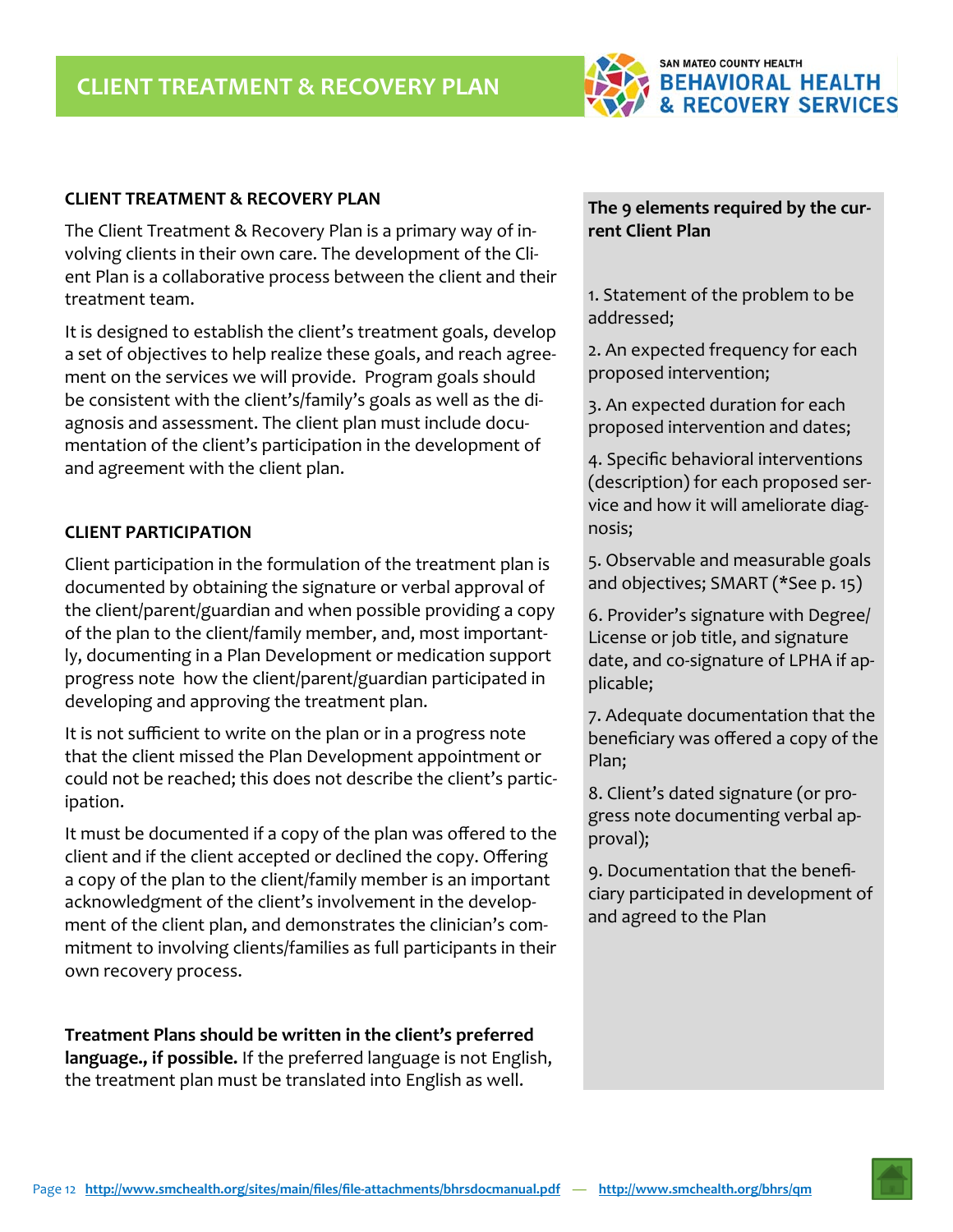

#### **TREATMENT PLAN TIMELINES**

A client plan must be completed *prior to service delivery of all Planned Services\*.* The State Plan requires services to be provided based on medical necessity criteria, in accordance with an individualized client plan and an ap‐ proved and authorized assessment, according to State of California requirements. The client plan must be up‐ dated at least annually or when there are significant changes in the client's condition.

**For all programs the treatment plan must be complet‐ ed within 60 days from admission to your program.** A new treatment plan should be completed before the previous plan expires; there should be no gap between treatment plans.

#### **Please note: No Planned Services may be provided pri‐ or to the completion of the assessment and client plan (\*See pp. 26, 28‐29 regarding Planned Services.)**

A client plan is required whether a client receives only one service modality or multiple service modalities. Spe‐ cialty Mental Health Services are to be provided based on medical necessity criteria, in accordance with an indi‐ vidualized client plan.

**The Client Plan may be authorized for a maximum of one year.** The client plan shall be renewed— reviewed and modified—every 365 days from the start date of the previous client plan.

#### **UPDATES TO TREATMENT PLAN**

**The Client Treatment & Recovery Plan must be updat‐ ed at least annually or when there is a significant change in the client's condition**—e.g., major life change such as divorce, loss of job, death in family, change in living situation...etc.

There is no specific language in regulation that defines a "significant change" in a client's condition, but some factors that would warrant an updated Client Plan in‐ clude:

A client's symptoms or behaviors change radically e.g., a client who has never been suicidal makes a sui‐ cide attempt, there is a sudden increase in severity of symptoms, or a client who has been attending therapy regularly suddenly stops coming to appointments...etc.

#### **TREATMENT PLAN SIGNATURES**

The client's verbal approval and/or signature or the ver‐ bal approval and/or signature of the client's parent re‐ quired on the client plan when the client is expected to be in long‐term treatment **and** when the plan indicates that the client will be receiving more than one Specialty Mental Health Service. Verbal approval, with a progress note documenting agreement, from client or client's caregiver is acceptable. The definition of "**Long‐Term Treatment**" is a client that is seen for more than one treatment session. And a "**Long‐Term Client**" is any cli‐ ent admitted to an outpatient treatment episode.

#### **REFUSAL TO SIGN OR UNAVAILABILITY TO SIGN**

**If the client/parent refuses to sign or is unavailable to sign the treatment plan, a detailed progress note must be written to explain the client's participation in devel‐ oping the plan and/or agreement to treatment in gen‐ eral, and the reason for the missing signature. Verbal approval, with a detailed progress note, is also suffi‐ cient if you cannot meet with client or caregivers in person.** It is expected that you would follow best prac‐ tice protocols and make additional attempts to obtain the client's verbal approval and/or signature and docu‐ ment these attempts in the client's chart. We **do not**  recommend writing "clinician will obtain signature dur‐ ing next session."

#### **MINORS CAN SIGN (OR GIVE VERBAL APPROVAL) TO THEIR OWN CLIENT PLANS**

There is no minimum age for a minor to independently sign a treatment plan. The plan is a collaborative pro‐ cess between the client and the provider. The minor client should understand that what they are signing is based on their participation in the process.

In order to update a plan without a client signature, the clinician must document the **client's involvement in plan development**—e.g., a telephone discussion about the plan—and document this involvement (and approv‐ al of the plan) by the client on the treatment plan AND in a Plan Development progress note. It is not sufficient to document this client involvement only on the plan itself; a Plan Development or medication support note must be written whenever you work with a client to for‐ mulate/review/obtain approval for a treatment plan.

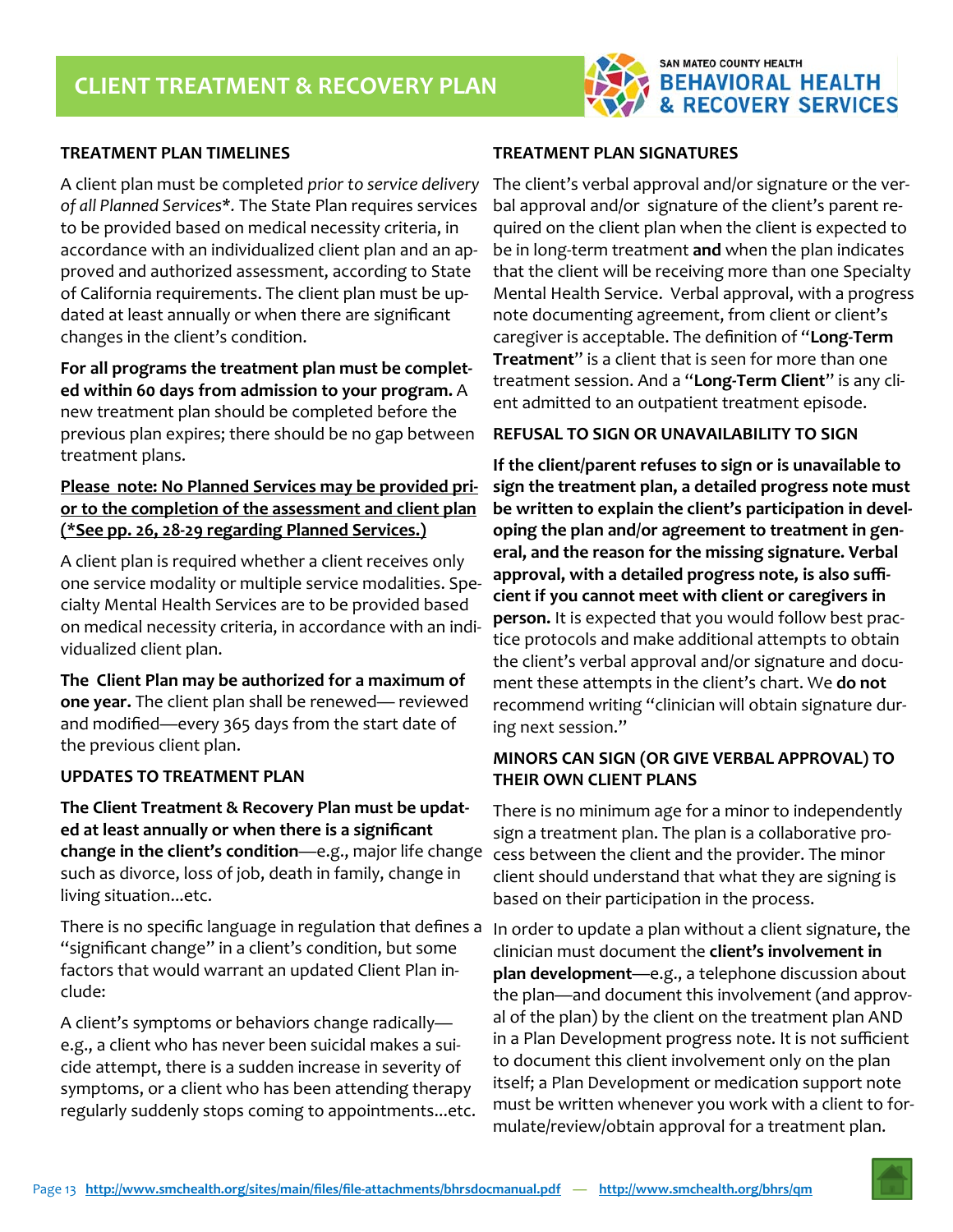

#### **STAFF THAT MUST SIGN THE CLIENT PLAN**

A client plan must be signed (or electronic equiva‐ lent) with a credential, and dated by either the per‐ son providing the services, a person representing a team or program providing the services, or a person representing BHRS who is providing the services. In addition to a signature by one of the forgoing staff, the plan must be co‐signed by one of the following providers if the client plan indicates that some ser‐ vices will be provided by a staff member **under the direction** of one of the categories of staff listed be‐ low, and/or the person signing the client plan is not one of the categories of staff listed below:

- Physician
- Licensed/waivered Psychologist
- Licensed/registered/waivered Clinical Social Worker
- Licensed/registered/waivered Marriage & Family Therapist
- Licensed/registered/waivered Professional Clini‐ cal Counselor
- Registered Nurse, Nurse Practitioner (NP), Clinical Nurse Specialist

**A client plan is effective** once it has been signed with a credential (and co-signed, if required) and dated by the required staff member(s). **Drafts are not considered to be complete.**

If the client is not available to participate in the re‐ view prior to the expiration of the 365‐day period, the annual Client Plan shall be reviewed and updat‐ ed with the client at the next contact prior to providing any additional treatment services. The review shall be documented in a Plan Development progress note, including outcomes, progress (or lack thereof) on the previous treatment plan's goals/objectives. The note should include the cli‐ ent's participation in formulating the plan, and ap‐ proval of the plan (can be verbal approval).

When the covered period lapses and the next client plan is completed late, there will be unauthorized days that are not claimable (e.g., the renewal date was July 1 but the plan is completed on July 7, so all services provided July 1-6 would be unauthorized.) This is considered a *gap* in services.

When there is a gap between client plans, those services that *can* be provided prior to a client plan being approved may be provided and are reimbursable. However, any services provid‐ ed in the gap that are services that *cannot* be provided prior to a client plan being in effect, are not reimbursable and will be disallowed.

For any TCM, ICC, and Medication Support Services provided *prior to* a client plan being in place, the progress notes must clearly reflect that the service activity provided was a compo‐ nent of a service that is reimbursable prior to an approved client plan being in place, and not a component of a service that cannot be provided prior to an approved client plan be‐ ing in place.

#### **Before a Client Plan is approved and in place, ONLY the fol‐ lowing services are reimbursable:**

- Assessment (5)
- Plan Development (6)
- Crisis Intervention  $(2)$
- Medication Support Services (14) —for assessment, eval‐ uation, or plan development; or *if there is an urgent need (which must be documented)*; Medication Support Urgent RN (15U) for nurses
- Targeted Case Management (52) and Intensive Care Coor‐ dination (ICC‐52) for assessment, plan development, and referral/linkage to help a beneficiary obtain needed ser‐ vices including medical, alcohol and drug treatment, so‐ cial, and educational services

#### **An approved Client Plan MUST be in place before the follow‐ ing services may be provided:**

- Mental Health services (except assessment, client plan development, crisis intervention, urgent Med Support)
- Intensive Home‐Based Services (IHBS)
- Specific component of TCM and ICC: Monitoring and follow-up activities to ensure that the client plan is being implemented and that it adequately addresses the client's individual needs
- Therapeutic Behavioral Services (TBS)
- Day Treatment Intensive
- Day Rehabilitation
- Adult Residential treatment services
- Crisis Residential treatment services
- Medication Support (non-emergency)
- Psychiatric Health Facility services
- Psychiatric Inpatient services

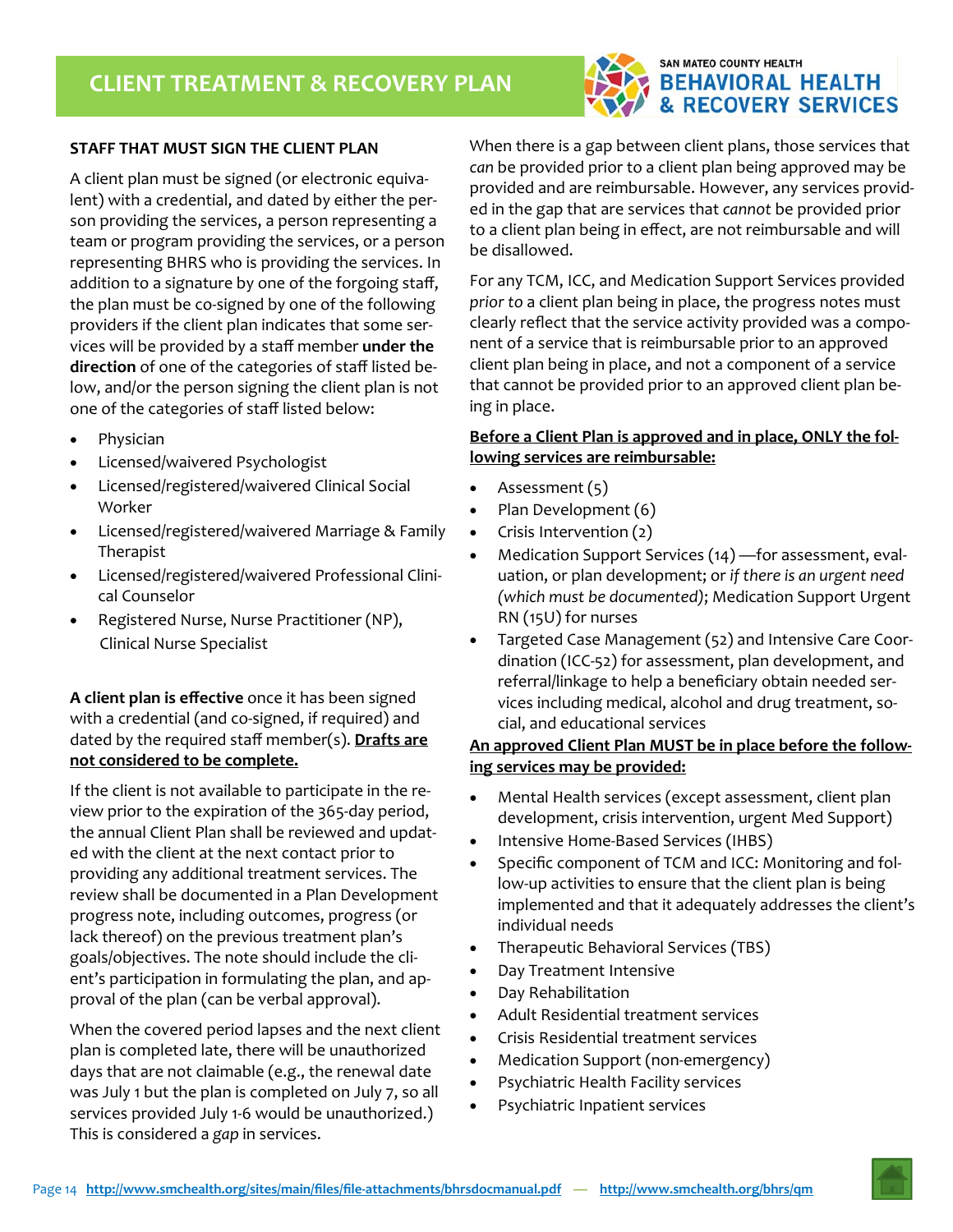## **TREATMENT PLAN ELEMENTS:**

## *manual*  **CLIENT'S OVERALL GOAL/DESIRED OUTCOME ‐ The client's desired outcome from successful treatment.**

This is the reason the client is seeking treatment. Overall goals are broad life goals, such as returning to work or graduating from high school, that reflect the client's intent and interests. The overall goal should be clear to the client and the treatment team, and it should reflect the client's preferences and strengths. These goals have a special place in a system committed to recovery – they should speak to the client's ability to manage or recover from his/her illness and to achieve major developmental milestones.

## **DIAGNOSIS/RECOVERY BARRIER/PROBLEM –** *Primary Diagnosis' signs/symptoms/impairments, and other barriers/challenges/ problems.* **Describes the behavioral health symptoms and impair‐ ments that are the focus of treatment.**

#### **GOAL –The removal or reduction of the problem.**

The goal addresses the problem. The goal is the development of new skills/behaviors and the reduction, stabilization or removal of the barrier/problem. Individual goals address the barriers that pre‐ vent clients from reaching overall goals. They are generally related to important areas of functioning that are affected by the client's mental health condition such as daily activities, school, work, social support, legal issues, safety, physical health, substance abuse and psychiatric symptoms. The treatment plan must clearly document how a goal is connected to the client's mental health condition. Goals must relate to the diagnosis and case formulation.

#### **OBJECTIVE(S) – What the client will do to reach the goal.**

This is a breakdown of the goal. It may include specific skills the cli‐ ent will master and/or steps or tasks the client will complete to accomplish the goal. Objectives should be specific, observable, quan‐ tifiable, and related to the assessment and diagnosis. A simple mnemonic that may be helpful when working with the client to de‐ velop program objectives is S.M.A.R.T. (Specific, Measurable, At‐ tainable, Relevant, Time‐bound).



**BEHAVIORAL HEALTH & RECOVERY SERVICES** 

SAN MATEO COUNTY HEALTH

Auditory hallucinations leading to self‐harm and hospitalization.

Exhibits angry behavior in class; refuses to complete tasks or ac‐ cept help; learning disabilities im‐ pede progress in school.

#### **Examples of Goals**

Reduce auditory hallucinations and improve symptom management.

Get along better with others at school, without physical aggres‐ sion.

#### **Examples of Objectives**

From a baseline of 0, I will meet with MD 1x/month to discus positive and negative impact of medi‐ cation over the next 12 months.

Within 12 months, I will identify at least 2 activities, from a baseline of 0 activities, that will help me not listen to negative voices.

Within 12 months, I will have at least one friendly talk with peers 2‐ 3 times per week from a baseline of 0 friendly talks weekly.

#### **Examples of Interventions**

Provide monthly medication sup‐ port services to assess and moni‐ tor medication compliance, client's response and side effects.

Provide rehab services weekly to assist client in performing ADLs and reducing anxiety.

Provide targeted case manage‐ ment every 3 months to coordinate with VRS so client can reduce depression and achieve employ‐ ment goals.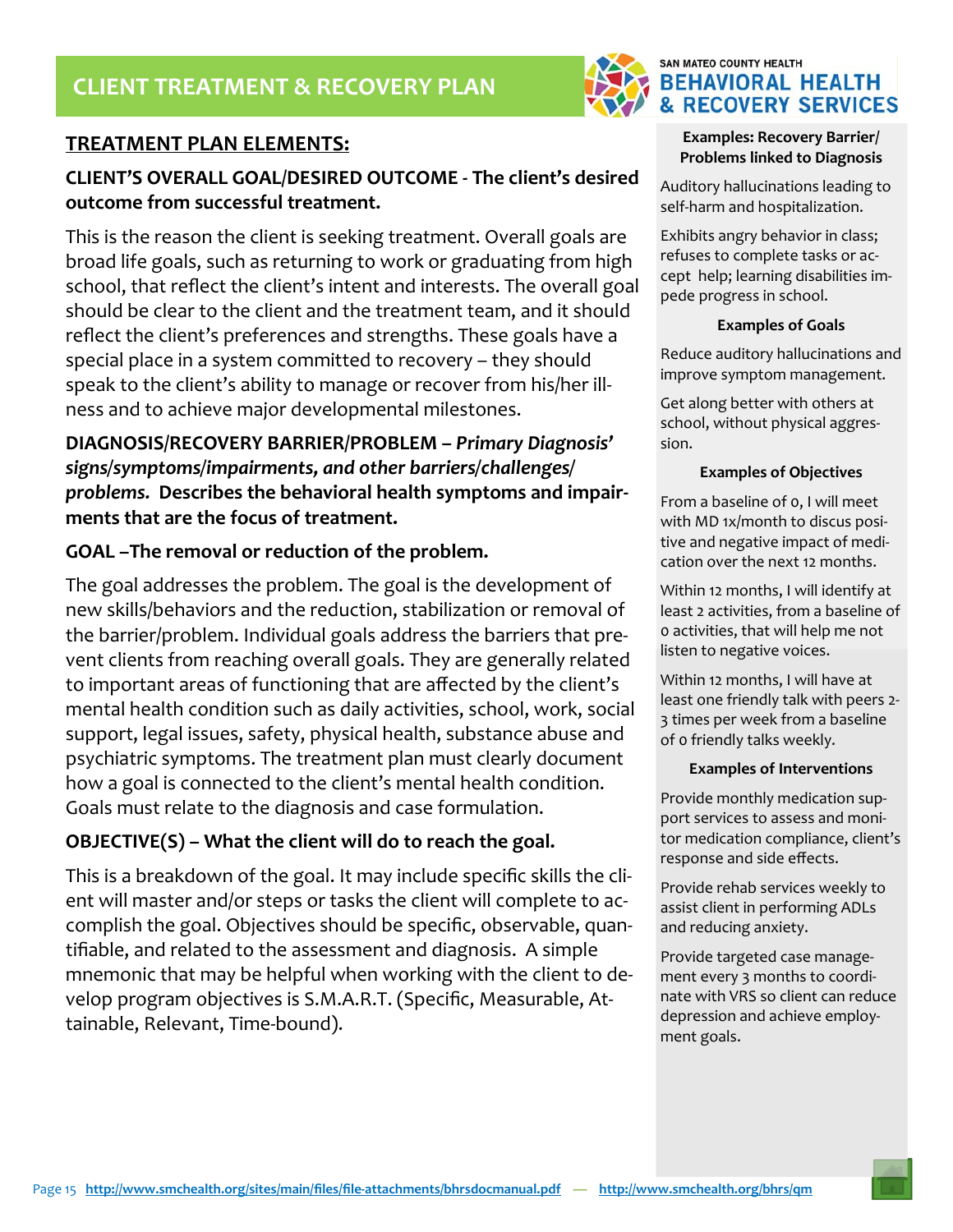### SAN MATEO COUNTY HEALTH **BEHAVIORAL HEALTH & RECOVERY SERVICES**

#### **INTERVENTION(S) – The specific services that staff will provide.**

These are all of the service types that will be uti‐ lized in treatment (e.g., Medication Support, Case Management, Individual Therapy, Group Therapy, etc.) List all that apply.

A *proposed intervention* is the service that the provider anticipates delivering to the client when formulating the client plan with the client. It is the proposed type of intervention/modality—e.g., "DBT‐based individual therapy to reduce client's self‐harming/cutting behaviors." There may be several of these on the plan, depending on the scope of services to be provided.

The *actual intervention* is the specific intervention utilized during the mental health service; each actual intervention is documented, along with the client's response, in a progress note.

Interventions describe specific, diagnosis‐driven actions to be taken by BHRS providers —for each service type— to assist clients in achieving their program goals. **Do not merely list "Mental Health Services" or "Targeted Case Management" as the planned/proposed intervention**.

Examples of specific, diagnosis‐related interven‐ tions:

- 1. Clinician will provide Individual Therapy 1x per week, for 6 months, utilizing Cognitive‐ Behavioral techniques, to assist client to re‐ duce his anxiety.
- 2. (AOD) Case Management to be provided twice monthly, for 1 year, to ensure that client is utilizing support/resources to maintain sobriety.
- 3. Medication Management 1x per month to monitor/stabilize client's psychotic Sx.

Every proposed intervention for each service type such as Individual Therapy, Medication Support and/ or Targeted Case Management—must be listed and described in detail. Any intervention added during the course of treatment (e.g., TBS) must be written and dated on the plan. If a proposed intervention is not included on the treatment plan, that service cannot be provided and billed for.

**DURATION OF INTERVENTION ‐ Usually this will be 12 months, but it may be 3, 6, or 9 months, if appropri‐ ate.** This time frame is a prediction of how long the intervention will be needed; it is the total expected timespan of the service. (E.g., "Client will attend two individual therapy sessions per week for **6 months**.")

A Client Plan in which all interventions have a dura‐ tion of *less than one year* must be updated on time (before they expire), prior to the annual due date.

#### **FREQUENCY OF INTERVENTION**

Use of terms such as "as needed" or "ad hoc" do not meet the requirement that a client plan contain a pro‐ posed frequency for interventions. The proposed fre‐ quency must be stated specifically (e.g., daily, weekly, etc.) or as a frequency range (e.g., 1‐4 x per month).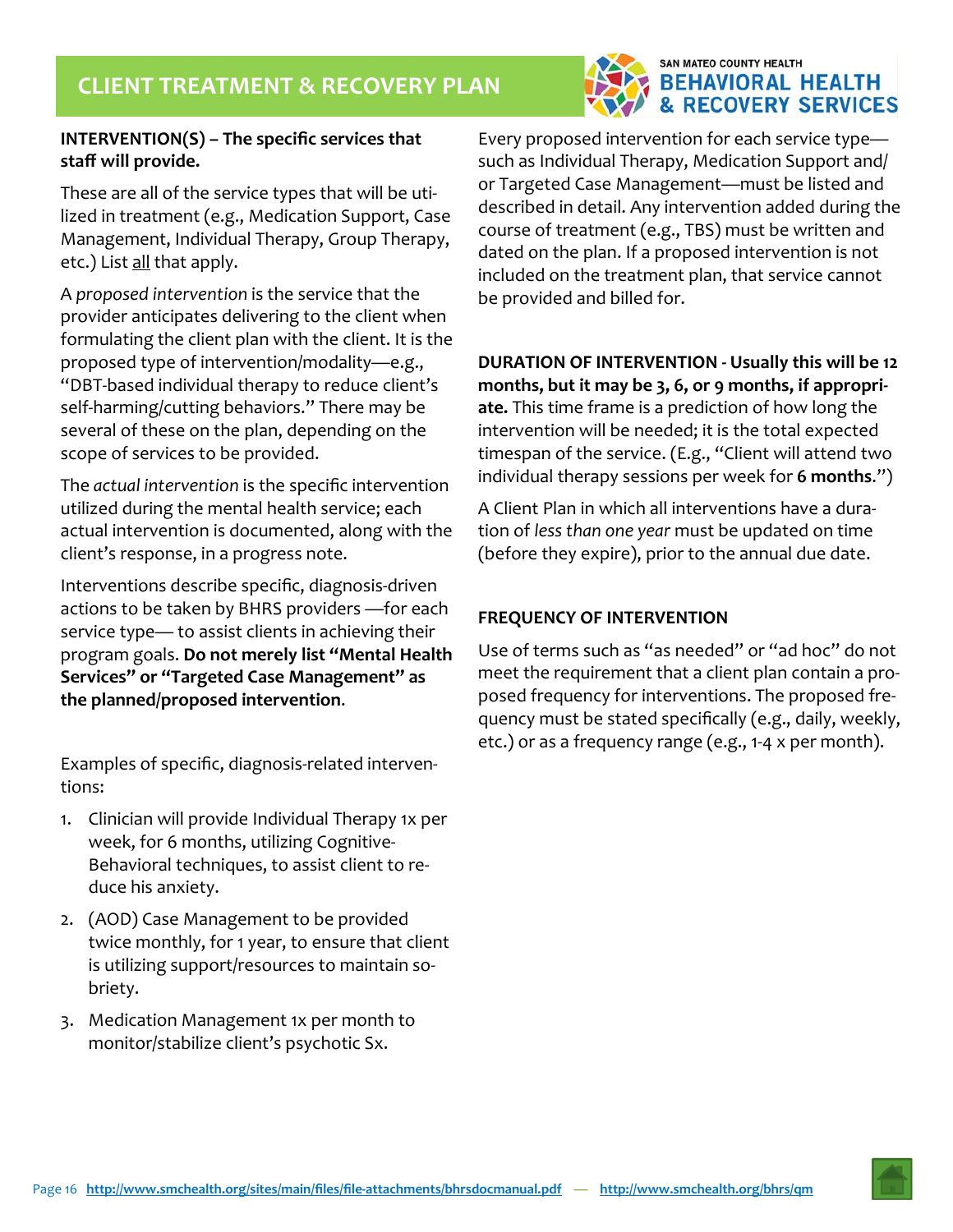

**There must be a brief written description—a progress note—in the client record each time a service is provided**. Progress notes provide the ongoing record of the client's condition, clinical interventions at‐ tempted, the client's response to the interventions and care provided, and the progress the client is mak‐ ing toward their goals and objectives. Progress notes also facilitate coordination of care and communication between team members. Funding sources verify that progress notes record a service for every billing, show evidence of collaboration with community resources including primary care, are legible and signed appropriately by a clinician, demonstrate ongoing medical necessity, and establish that time billed seems accurate for the service provided. Use the BIRP Format (Behavior, Intervention, Response, Plan) .

**THE FOLLOWING RULES APPLY TO SERVICES BASED ON STAFF TIME:** In no case shall more than 60 minutes be reported or claimed for any one staff person during a one‐hour period. Also, in no case shall the sum of the minutes reported or claimed for any one staff member exceed the hours worked in a given day.

When a staff member provides service to, or on behalf of, more than one individual at the same time, the staff member's time must be prorated to each client. When more than one staff person provides a service, the time utilized by all involved staff members shall be added together to yield the total billable services. The total time claimed shall not exceed the actual staff time utilized for billable services. (See the discus‐ sion of Group Documentation).

#### **TIMELINESS OF DOCUMENTATION OF SERVICES**

To ensure compliance and thorough documentation, progress notes must be completed in a timely man‐ ner—i.e., as soon as possible after the service has occurred. **Progress notes are due within 3 working days of the date of service**. Progress notes completed more than 30 days after the service date are considered late and must be coded as non-billable unless otherwise approved by a supervisor/manager. In the rare situation when a personal or clinical emergency prevents timely recording of services, the service shall be entered as soon as possible and clearly identified as a "late entry" if not electronically time stamped.

#### **PROGRESS NOTE CONTENT**

Progress notes record the date, location, duration and service provided, and include a brief narrative. The narrative describes the client's presentation in session, symptoms/behaviors, strengths, the pro‐ vider's interventions and client's responses to those interventions, a plan for subsequent services, progress toward goals or objectives, and a descrip‐ tion of significant changes in the client's status.

Medication progress notes should document the client's response to medications, side effects, com‐ pliance and/or a plan to maintain or change the medication regimen, as well as the impact of any medical symptoms or conditions affecting the cli‐ ent's mental health.

**The electronic signature of the person providing the service, including professional degree or licen‐ sure or job title, completed when filing the pro‐ gress note as "FINAL" is his/her legal signature.** 

**Progress Notes Should Include:** 

**Documentation of all referrals** to community re‐ sources and other agencies.

**Documentation of any changes** to the Treatment & Recovery Plan, program goals and interventions. Changes to the plan should also be recorded on the electronic Client Treatment and Recovery Plan. **Follow‐up care/Plan** which includes next steps on part of clinician or client, or discharge summary.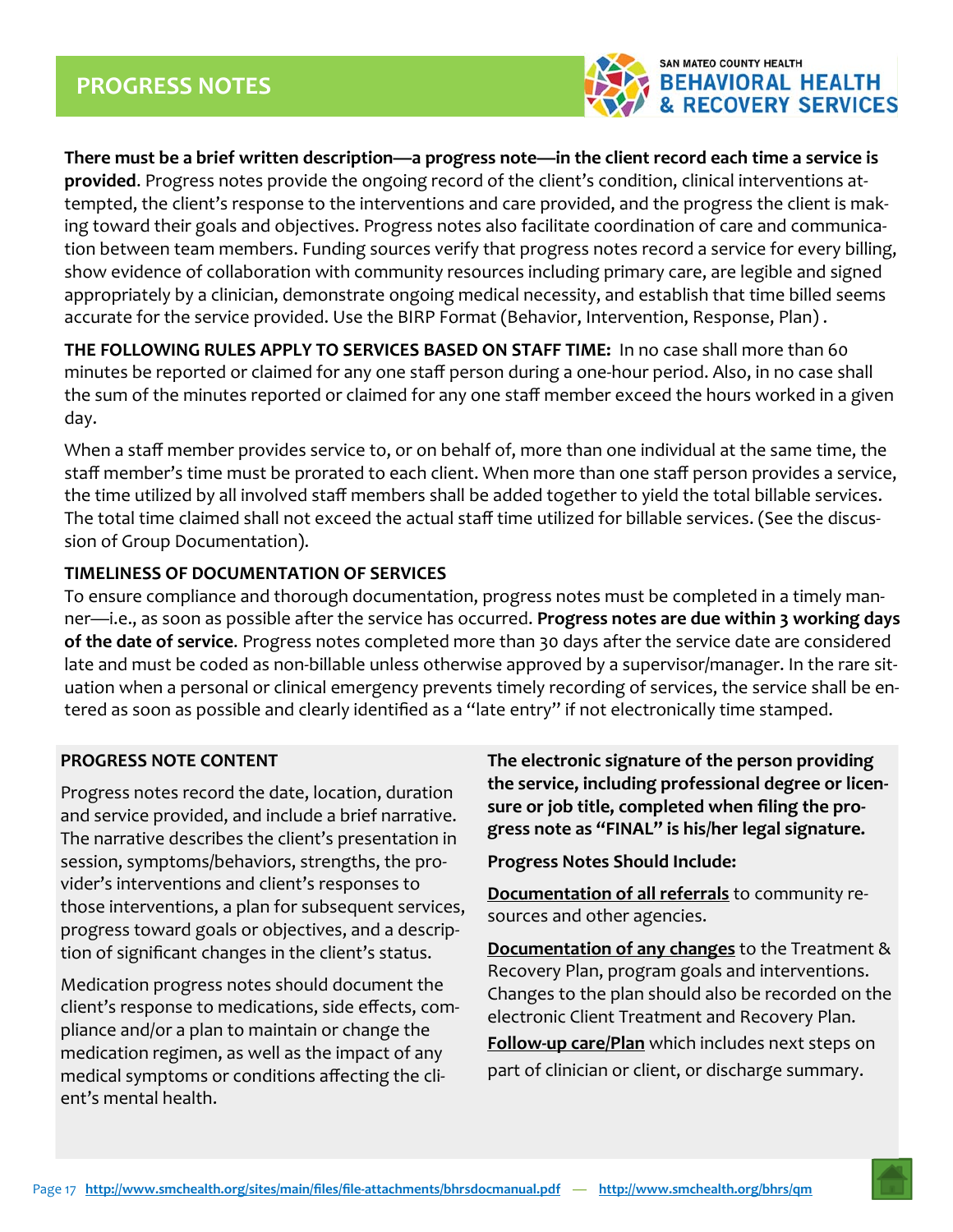## **PROGRESS NOTE REQUIREMENTS**



Progress notes describe how services provided re‐ duced the impairment(s), restored functioning, or prevented significant deterioration in an important area of life functioning outlined in the treatment plan. **Progress notes must include the following elements**:

- Timely documentation of relevant aspects of client care, including documentation of medical necessi‐ ty;
- ◆ Documentation of client encounters, including relevant clinical decisions, and alternative approach‐ es for future interventions;
- ◆ Interventions applied; client's response to the interventions, and the location of the interventions;
- ◆ The date the services were provided;
- ◆ Documentation of referrals to community resources and other agencies, when appropriate;
- ◆ Documentation of follow-up care, or as appropriate, a discharge summary;
- ◆ The amount of time taken to provide the services; and
- The dated signature of the person providing the service (or electronic equivalent), and their professional degree, licensure, or job title.

While not all components of medical necessity must be documented in a progress note, the **progress notes must clearly link the in‐ tervention to the identified functional im‐ pairment(s), resulting from the client's iden‐ tified mental health diagnosis.** 

**Interventions** should be described in such a way that a reviewer reading the note would be able to determine whether the interven‐ tions were clinically appropriate to the im‐ pairments, to restore functioning, prevent deterioration, or allow developmental pro‐ gress, as appropriate.

Progress notes **documenting the use of evi‐ dence‐based practices, such as motivational interviewing, and techniques such as uncon‐ ditional positive regard and empathic listen‐ ing,** should describe how the technique used during the intervention assisted to reduce impairment, restore functioning, prevent de‐ terioration, allow developmental progress as appropriate, and the client's response to the intervention.

**Claiming for travel time :** The time required for travel is reimbursable when it is a component of the re‐ imbursable service activity, whether or not the time is on the same day as the reimbursable service activity, as follows: 1)Travel time from a provider site to an off‐site location where MediCal SMHS services are delivered is claimable. The travel time must be directly linked to the services which should be clearly documented in the progress note. The amounts of travel time and service time should each be clearly reflected in the progress note. 2) Travel time between provider sites or from a staff member's residence to a provider site **may not be claimed.** 3) Travel time between a staff member's home and a client's home may be claimed as long as San Mateo County travel guidelines are followed.

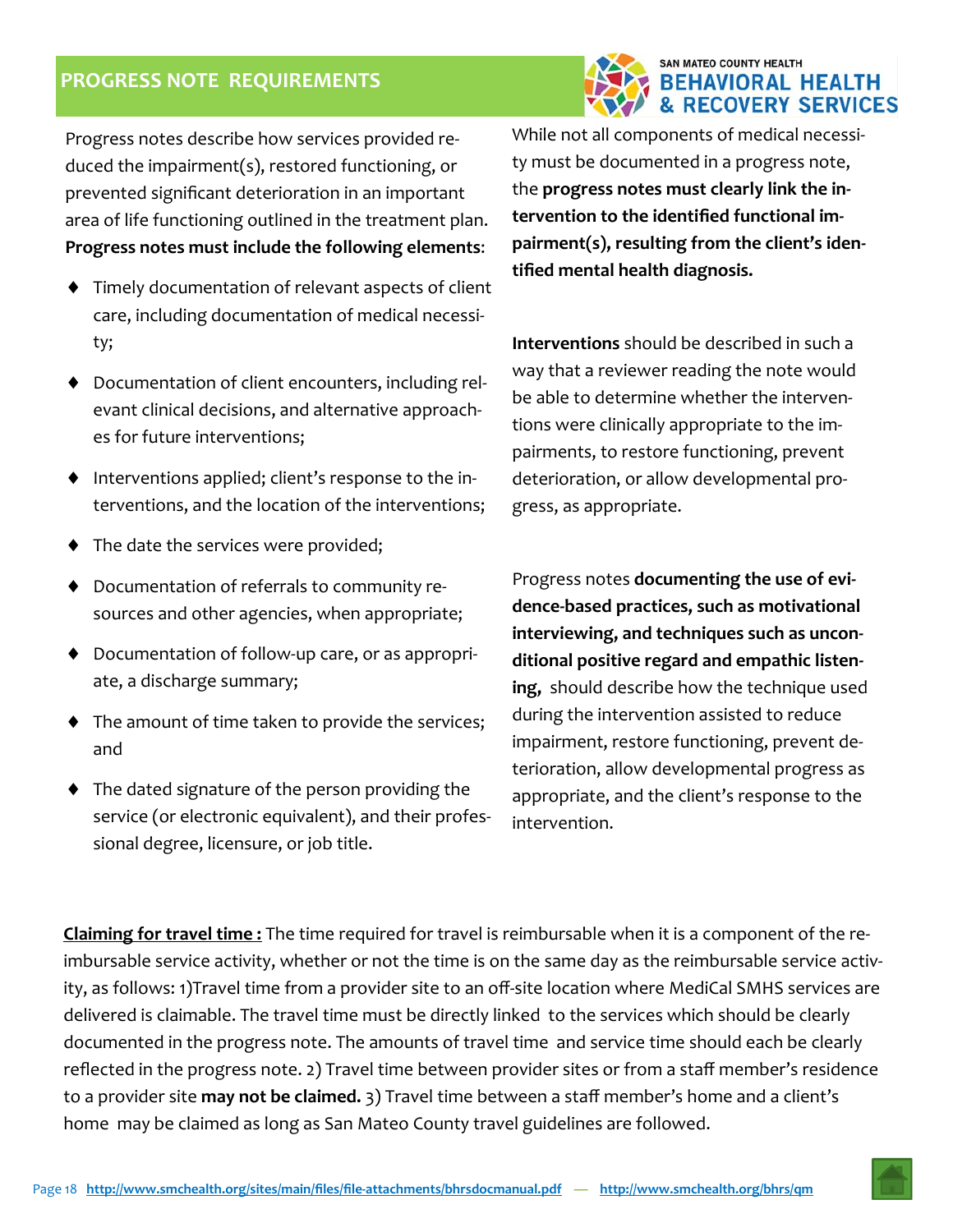

#### **TIPS FOR WRITING PROGRESS NOTES**

*manual*  cian and other clinicians about the client's treat‐ Progress notes are used to inform the on‐duty clini‐ ment, to document and claim for services, and to provide a legal record. Progress notes may be read by clients/family members and should be written in a manner that supports client-centered, recoverybased and culturally competent services. Aim for clarity, brevity, and objectivity when writing notes; lengthy narrative notes are discouraged when re‐ cording ongoing services.

**PROGRESS NOTES ADDRESS GOALS, BEHAVIOR, INTERVENTIONS, RESPONSES, AND PLAN.** *The chart should document facts, staff interventions, and the client's response in BIRP Format: Behavior, Intervention, Response & Plan.*

**PROGRESS NOTES DESCRIBE** the client's **BEHAVIOR and the GOAL ADDRESSED.** Include your observa‐ tions, the client's self‐report and reports from oth‐ ers. Document the reports made by others involved in the client's care—e.g., document if the report was offered by a parent or if the client reported it. *Remember that if it is not documented in writing, it did not happen*. You may be asked to describe be‐ haviors or reports from others at a later date.

Always document your **INTERVENTIONS**. This is how you show that you addressed a client's need with the standard of care. Include the **PURPOSE** of the intervention, linking it to an identified functional impairment resulting from the client's mental health diagnosis. This establishes medical necessity for the service provided.

Describe the client's **RESPONSE** to the intervention or the outcome or result of the service. Also, in‐ clude a **PLAN** if needed. The Plan addresses any im‐ mediate needs that must be addressed prior to or in the next session. This is a good way to communi‐ cate with other providers involved in the case. It is helpful to know the necessary next steps. An exam‐ ple is, "will refer the client to an AOD group."

#### **CONFIDENTIALITY**

Because we protect client confidentiality, and be‐ cause the medical record is a legal document that may be subpoenaed by a court, please observe the following standards in completing progress notes:

Do not write another client's name (e.g. classmate or sibling) in any other client's chart.

In the unusual circumstance that another client must be identified in the record (for example, when the other client received a Tarasoff warning), do not identify that individual as a BHRS client.

Names of family members/support persons should be recorded only to complete intake registration and financial documents.

On progress notes and most assessments, refer to the relationship ‐ mother, husband or friend, but *do not use names.* 

Use a first name or initials of another person only when needed for clarification.

Be judicious in entering a mental health diagnosis reported by a parent/spouse/other about them‐ selves or family members/support persons. (Indicate the entry: "as reported by...").

**Always keep in mind that you are documenting in the client's chart, not in a family member's chart.** Discretion regarding the inclusion of family mem‐ bers' or others' personal information is important:

- 1. Protect the privacy of those connected to the client in treatment
- Maintain professional ethical standards
- 3. Prevent potential liability resulting from inappropriate documentation practices

*Progress notes should be written as if an at‐ torney and/or the client/family will read them. You should be able to explain or de‐ fend every statement that is made in the pro‐ gress note. Stay objective and use quotation marks when stating what other people said.*

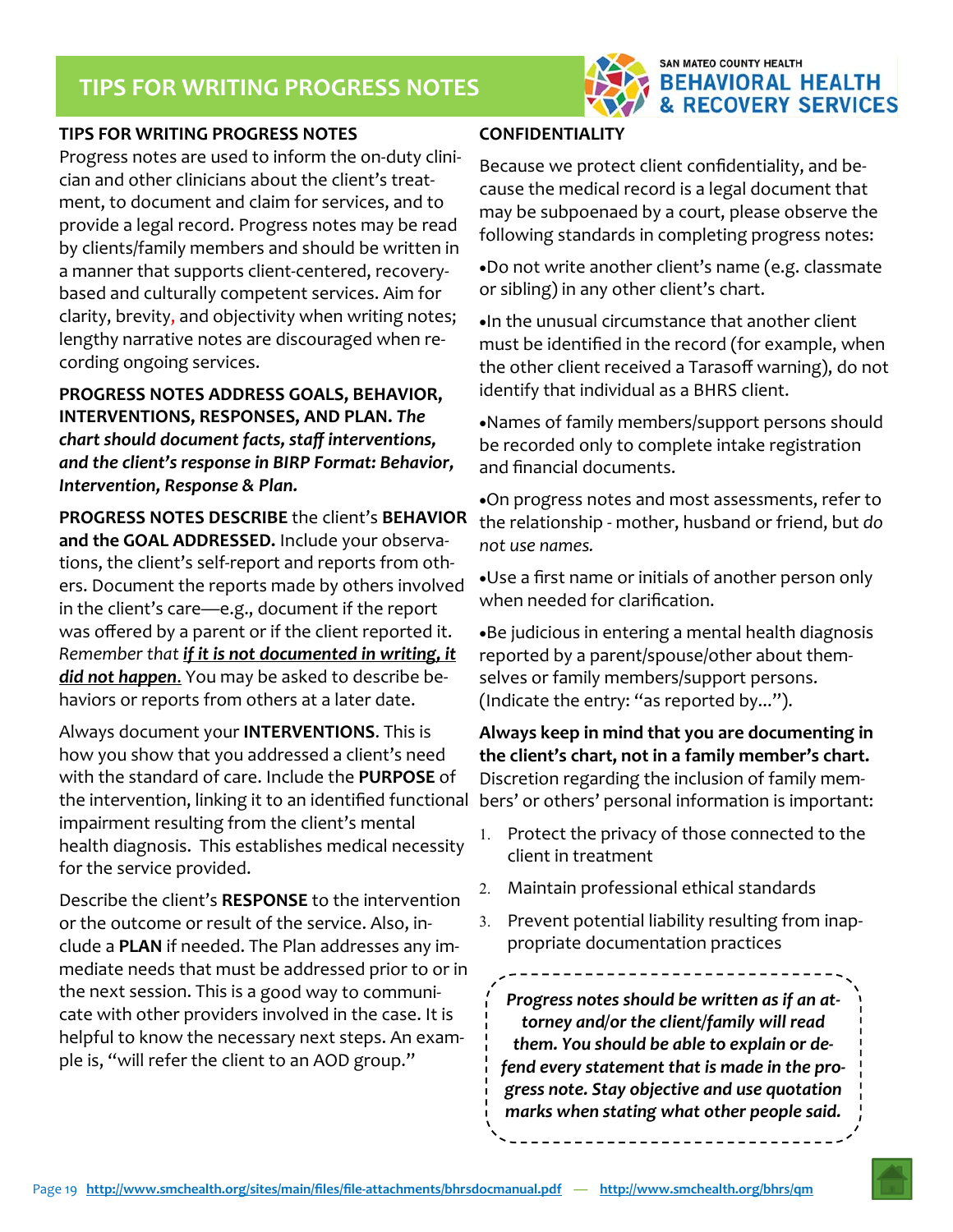

#### **PROGRESS NOTE FIELDS**

*manual*  **PROGRESS NOTE FOR:** Select New Service.

**DATE OF SERVICE:** Record the date the service was pro‐ vided.

**LOCATION:** Record where the service took place.

**SERVICE CHARGE CODE:** Record the type of service by selecting a code.

**PROGRESS NOTE TYPE:** Choose New Service.

**SERVICE DURATION (in minutes):** Record the amount of time spent for this service in minutes. Include time spent in travel, providing the service and documenting the ser‐ vice. Give actual time *to the minute*; do **not** uniformly rec‐ ord 5, 10 or 15‐minute time periods.

**LANGUAGE INFORMATION FOR CONTACT:** When you provide services in a language other than English, docu‐ ment this in the progress note.

#### **NOTE:** Write a summary of the service that you provided.

#### **SIGNATURE**

In Avatar, your signature will attach to the note when you submit the progress note as **final**. As needed, obtain co‐ signature. See "Scope of Practice" (pp. 42-44) for more information.

For hard copy notes (rarely used), sign each note with your first initial, last name, and license/job title. The signa‐ ture must be dated when using hard copy notes.

## **CO‐PROVIDED SERVICES**

When services are co-provided by two clinicians, each person must write their own progress note (unless the service is a group). You may bill a co-provider only for group services.

## **Frequency of Progress Notes**

Progress notes must record every service contact for the following services:

- All AOD Outpatient services
- Assessment
- Individual and Family Therapy
- **•** Group Services
- Collateral
- Rehabilitation or Intensive Home Based Services ("Katie A" services, \*See p. 31)
- Medication Support Services
- Crisis Intervention
- Plan Development
- Case Management or Intensive Care Coordination ("Katie A" services, \*See p. 31)
- Crisis Residential (Daily)
- Crisis Stabilization
- Therapeutic Behavioral Services
- Day Treatment Intensive (Daily Note)

**Weekly summaries must be completed for the follow‐ ing services:** 

- Day Treatment Intensive & Day Rehabilitation
- Adult Residential (Transitional)
- All AOD Intensive Outpatient and Residential ser‐ vices

## **DOCUMENTING A SERVICE INVOLVING**

#### **TWO OR MORE PEOPLE**

**Define the Role of Others Involved in the Ser‐ vice** ‐ for example, the client's mother partici‐ pated in the session.

**When the Service Involves Another Profes‐ sional** ‐ Use the name and role of the profes‐ sional; for example, Sally Jones, Probation Officer.

**When the Service Involves Another Client** ‐ Do not write a client's name in another client's chart.

**When the Service Involves a Family Member or Support Persons** ‐ If needed, you may use a first name or initials of another family member. Limit what you say about family members. It is not their chart.

**When the Service Involves Two or more Cli‐ ents Who Are also Family Members** ‐ Write a note for each and split the time accordingly.

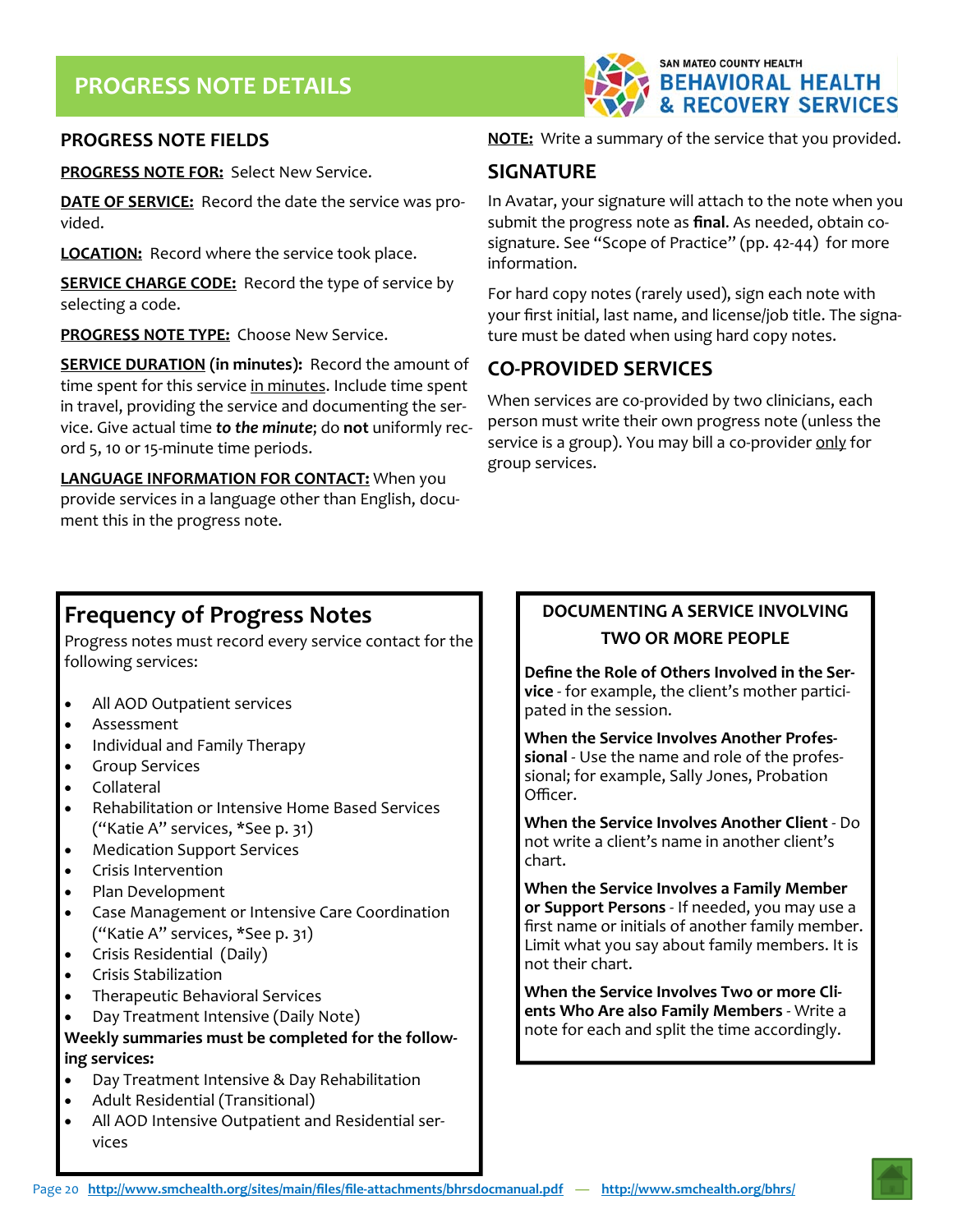

### **NON‐REIMBURSABLE SERVICES**

All staff must understand how services are claimed, and know that some services are not claimable/reimbursable.

## **SERVICES THAT ARE NOT BILLABLE**

The following are examples of activities that are not claimable for reimbursement (do not claim if these are documented; use one of the non‐reimbursable codes, 55 or 550)

- Reviewing chart for **assignment of therapist,** to **close a chart (discharge note)** or for **release of information**
- Any documentation after **client is deceased**
- Preparing documents for **court/testifying/waiting in court**
- Listening to or leaving **voice mail or email message**
- Mandated reporting such as **CPS/APS/Tarasoff reports**
- **No service provided: missed visit.** Traveling to a site/waiting for a **"no show".** Documenting that a client **missed an appoint‐ ment**. Leaving a note on a door, or a message on an answering machine or with another individual about the missed visit.
- Personal Care services provided to individuals including grooming, personal hygiene, assisting with self‐administration of med‐ ication and the preparation of meals
- Purely **clerical** activities (faxing, copying, filing, mailing...etc.)
- **Scheduling**/re‐scheduling appointments
- **Recreation** or general play
- **Socialization:** generalized social activities which do not provide individualized feedback related to mental health diagnosis
- **Academic/Educational** services: teaching math or reading...etc.
- **Vocational** services for the purpose actual work or work train‐ ing. (Exception: VRS services clearly linked to mental health Dx)
- **Multiple Staff in Case Conference:** Only staff directly involved in the client's care may claim for services, and each staff member's unique contribution to the meeting must be clearly noted in a separate progress note
- **Supervision:** Supervision of clinical staff or trainees **is not** reim‐ bursable. Updating the treatment plan (with new information) with a supervisor **is** reimbursable.
- **Utilization management, peer review, or other quality im‐ provement activities**
- **Interpretation/Translation** only
- **Transportation of a client**
- **Preparation for a service—**e.g., set up for group therapy
- **SSI paperwork with no client present**

#### **Reimbursable services may be delivered at work, academic or recreational sites as long as the focus of the service meets medical ne‐ cessity criteria.**

#### **Academic/Educational Situations**

Sitting with the client in a community college class to help reduce the client's anxiety and then de‐ briefing the experience afterward **is** reimbursable.

Assisting the client with his/her homework **is not** reimbursable.

Teaching a typing class at an adult residential treat‐ ment program **is not** reimbursable.

#### **Recreational Situations**

Introducing a client to a Friendship Center and de‐ briefing about the visit **is** reimbursable.

Teaching the individual how to lift weights **is not** reimbursable.

#### **Vocational Situations**

Visiting the client's job site to teach them how to cook hamburgers **is not** reimbursable.

Responding to the employer's call for assistance when a client is in tears at work because they are having trouble learning to use a new cash register **is** reimbursable **if** the focus of the intervention is assisting the individual to decrease their anxiety enough to concentrate on the task of learning the new skill.

Teaching a client how to use a cash register **is not** reimbursable.

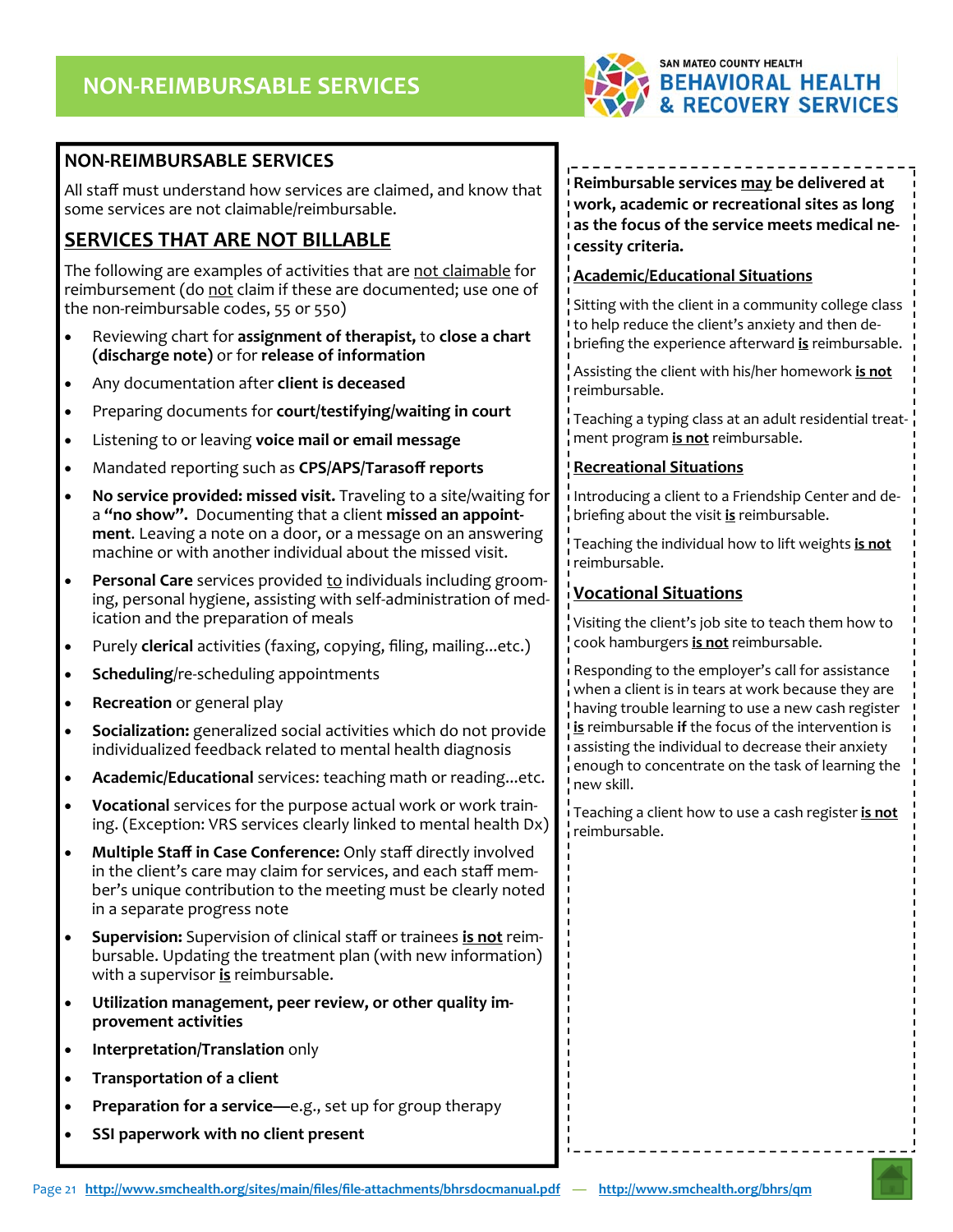

#### **BLOCK BILLING WITH LOCATION CODES AND NON‐BILLABLE SERVICE CODES**

All staff must understand how services are claimed and know that some services are not claimable. Non-reimbursable codes and certain location codes block the service from being billed. Progress notes entered into the medical record result in claims for service unless one of the following codes is selected.

#### **NON‐BILLABLE SERVICE CHARGE CODES**

**DIRECT CLIENT CARE UNCLAIMABLE (55) AND UN‐ CLAIMABLE GROUPS (550)** are the codes used for services provided to clients and their families that are not claimable to Medi‐Cal. These services are meant to include the wide variety of services deemed necessary for recovery and resiliency, but not reimbursable as mental health or other claima‐ ble clinical services. This category is intended to permit flexibility in treatment planning on the part of clinical teams and to promote the adoption of recovery‐based services to individual clients. These services may be documented by all members of the clinical teams working with clients. Unclaimable services include:

- Transportation of client
- Leaving or listening to voicemail messages and sending/receiving faxes or emails
- Scheduling appointments
- Interpretation/Translation only (without a ser-<br>vice)
- Assistance provided to family members seeking needed services for him/herself
- Ongoing Rep‐Payee functions such as request‐ ing checks
- Letter excusing client from jury duty/testifying, waiting in court
- Closing a chart (transfer of case could be Case

Management or Plan Development)

- Writing a discharge note
- Reviewing and preparing records for an author‐ ized release
- Walking groups, smoking cessation groups, etc.

Please review a more comprehensive list of non-<br>billable services/activities on p. 21 of this manual.

#### **LOCATION LOCKOUTS**

The setting in which an individual resides may make services non-reimbursable. Once the location is entered, our information system will "lock out" the claim from billing. The following locations are blocked from billing:

#### **26.5 OUT‐OF‐STATE** (Client's location)

**IMD** (Client's location)

**JAIL/YOUTH SERVICES CENTER** (Client's location)

**MISSED VISIT** (No Show/Client not at home)

- **PSYCHIATRIC HOSPITAL** (Client's location ‐ billing blocked unless Case Management for placement/ discharge planning)
- **REDWOOD HOUSE** (Client's location ‐ billing blocked unless Medication Support or Case Man‐ agement)

**When determining which location type to code: (\*See p. 23 for examples)** 

- first consider where the client is located,
- then consider your location.

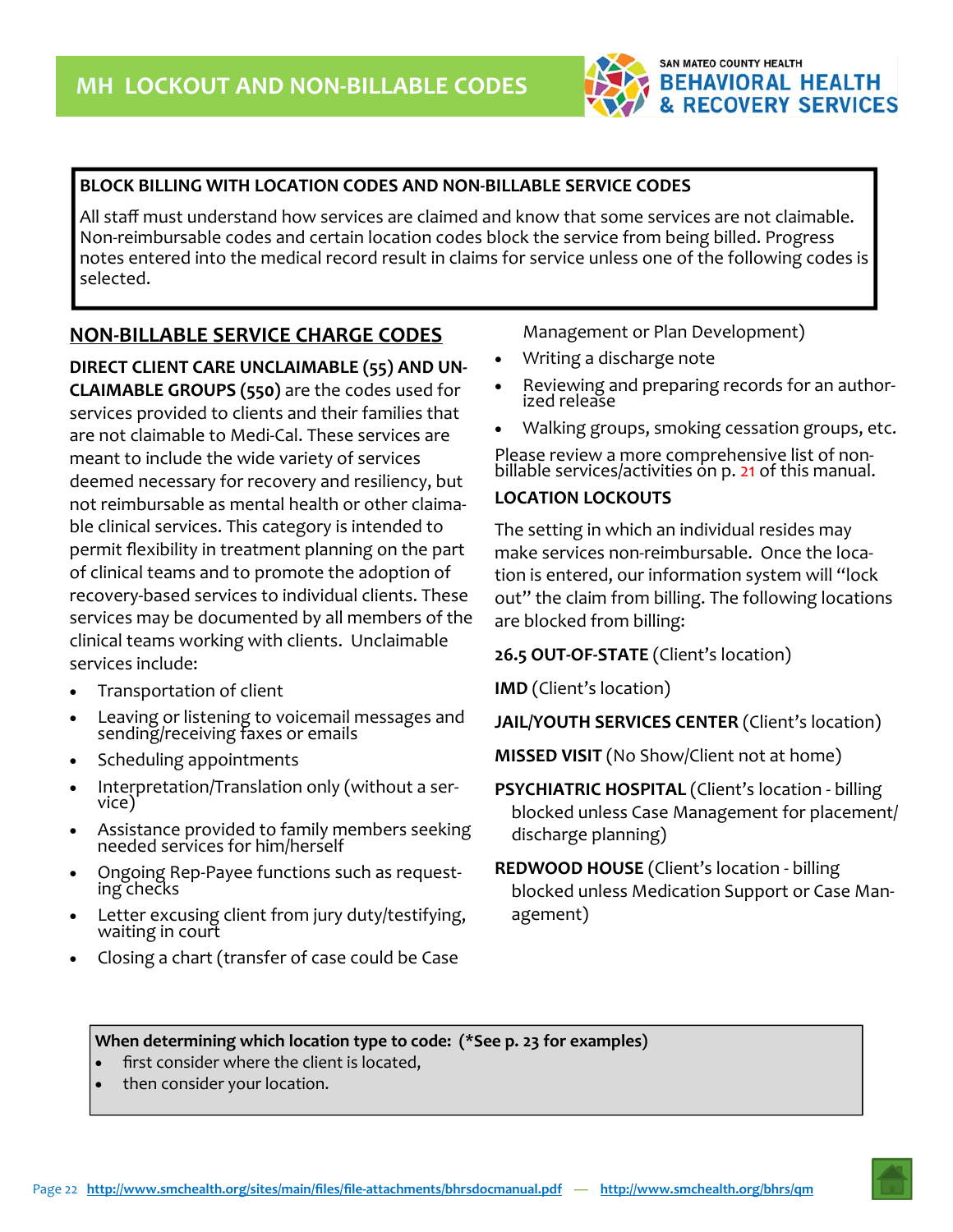## **PROGRESS NOTE LOCATION CODES**

## **LOCATION TYPES EXAMPLES**

26.5 Youth Out‐of‐State

Field Location away from the clinician's usual place of business. 
Soffee shop

Health Facility/PCP/SNF Primary care or general health care provider, including services to patients in a medical bed in a hospital, emergency room, and public health clinic

Home – Private residences, hotels **Belmont Studios**, Industrial Hotel

Homeless Shelter - Services provided at the shelter Shelter Spring Street Shelter, Maple St.

 $IMD/MHRC$  (Client's location) Cordilleras,  $3<sup>rd</sup>$  floor

Jail/Youth Services Center (Correctional Facilities – Client's location here super‐ sedes clinician's location.) Exception: Clients on GPO (general placement order) are not counted as being in a "Correctional Facility." If client is on GPO (general placement order) use GPO ‐ Jail/Youth Services Center. Missed Visit All "No Shows" in all locations and the Missed Visit All "No Shows" in all locations

Mobile Service Mobile Clinic

Office - A clinician's assigned work site/clinic. Does not include phone. All county clinics, TDS sites

Other Community Location - formalized community meeting areas *Friendship Center, Heart & Soul, Pyramid* 

PES (Psychiatric Emergency Services) and the control of the Client's Location

Phone does not include video conferencing or voicemails (see below) Phone

Psychiatric Hospital Inpatient – (Client's location here supersedes clinician's loca‐ tion) Redwood House/Serenity House (Medsup/Casemgmt). This is billable. Client's Location

Redwood House/Serenity House (Billing Blocked) Manual Client's Location

Residential Care-Adults/Licensed Community Care Facility Cornell Contilleras Suites, Hawthorne House,

Residential Care- Children/Residential Care Facility COYC, Foster homes, Receiving Home

School Not TDS staff, TDS uses "Office" K‐12

Skilled Nursing Facility – Psych Client's Location

Telehealth "Telemedicine"- Video Conference with client Video Conferencing Video conferencing



Age‐Specific Community Center Senior Center Senior Center, Teen drop‐in center.

Client's Job Site VRS, Safeway, Longs

Faith‐Based Church, temple, mosque.

Fair Oaks Clinic, Edison Clinic, Daly City Clinic, Willow Clinic, ER

Maguire Facility/ Jail, Youth Services Center (non‐GPO),

Camp Kemp

Non‐Traditional Location Park bench, on street, under bridge,

Alternatives

Client's Location 3AB, Mills‐Peninsula, St. Mary's

Wally's Place, WRA

Voicemail/Fax/Email (Billing Blocked) Receive or send voicemail, email or fax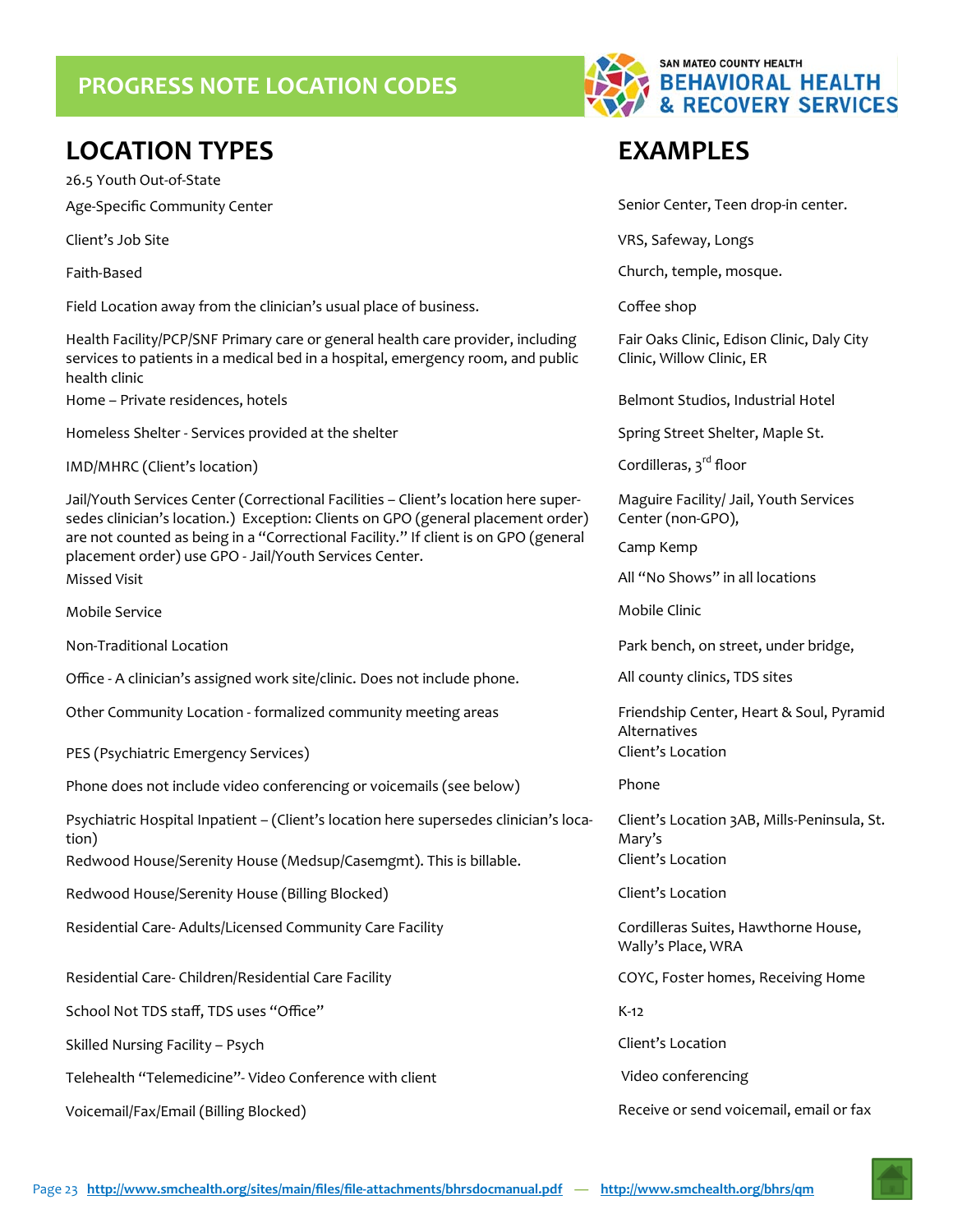## **BILLING LIMITATIONS BY LOCATION**



#### SAN MATEO COUNTY HEALTH **BEHAVIORAL HEALTH & RECOVERY SERVICES**

**LOCKOUTS, OVERRIDES, COMPUTER EDITS & OTHER LIMITATIONS** 

|                                                                                  | MH             | Med<br>$Sup*$  | Case<br>Mgmt | Day<br>Tx                 | <b>TBS</b>     | Adult Res-<br>idential | Crisis<br>Residen-<br>tial | Crisis<br>Inter-<br>vention<br>$***$ | Crisis<br>Stab<br>ER<br>$***$ | Inpatient                 |
|----------------------------------------------------------------------------------|----------------|----------------|--------------|---------------------------|----------------|------------------------|----------------------------|--------------------------------------|-------------------------------|---------------------------|
| <b>Mental Health</b>                                                             |                |                |              | $\overline{T}$            |                |                        | $\overline{A}$             |                                      | L                             | $\overline{A}$            |
| Medication Sup*                                                                  |                |                |              |                           |                |                        |                            |                                      | L                             | $\mathsf A$               |
| Case Management or<br>Intensive Care Coordi-<br>nation ("Katie A" ser-<br>vices) |                |                |              | $\mathbf{I}$              | $\mathbf{I}$   |                        |                            |                                      |                               | $\mathsf I$               |
| Intensive Home-Based<br>Services ("Katie A"<br>Services)                         |                |                |              | $\mathbf{I}$              | $\mathbf{I}$   |                        | $\overline{A}$             |                                      | L                             | $\boldsymbol{\mathsf{A}}$ |
| Day Rehabilitation                                                               | $\sf T$        |                |              | $\mathsf L$               |                |                        | $\boldsymbol{\mathsf{A}}$  |                                      | L                             | $\boldsymbol{\mathsf{A}}$ |
| Day Treatment                                                                    | $\mathsf T$    |                |              | L                         |                |                        | $\overline{A}$             |                                      | L                             | $\boldsymbol{\mathsf{A}}$ |
| <b>TBS</b>                                                                       |                |                |              |                           |                | L                      | $\overline{A}$             |                                      |                               | $\boldsymbol{\mathsf{A}}$ |
| <b>Adult Residential</b>                                                         |                |                |              |                           | L              | L                      | $\mathsf L$                |                                      | L                             | A                         |
| Crisis Residential                                                               | $\overline{A}$ |                |              | $\boldsymbol{\mathsf{A}}$ | $\overline{A}$ | L                      | $\mathsf L$                | A                                    | L                             | A                         |
| Crisis Intervention**                                                            |                |                |              |                           |                |                        | $\overline{A}$             |                                      | L                             | $\boldsymbol{\mathsf{A}}$ |
| Crisis Stabilization<br>ER***                                                    | L              | $\mathsf L$    |              | $\overline{\mathsf{T}}$   |                | $\overline{T}$         | $\mathsf L$                | L                                    | L                             | $\overline{A}$            |
| Inpatient                                                                        | $\overline{A}$ | $\overline{A}$ | T            | $\overline{A}$            | $\overline{A}$ | $\overline{A}$         | $\overline{A}$             | $\overline{\mathsf{A}}$              | $\overline{A}$                | L                         |

- **I Institutional Limitations‐Audit**
- **L Lockout**
- **OR Override**
- **A Lockout except for day of admission**
- **T This is only a Lockout for the same day treatment/day rehab staff during the day treatment/rehab pro‐ grams hours of operation, not a computer edit. Day Treatment/Day Rehab staff may not bill for Mental Health Service at the same time they are staffing the day treatment or day rehab program‐ Other provid‐ ers may bill with authorization.**
- **\* Maximum of 4 hours per day.**
- **\*\* Maximum per 24 hour period is 8 hours**

**\*\*\* Maximum per 24 hour period is 20 hours Providers may not allocate the same staff time under two cost centers for the same time period**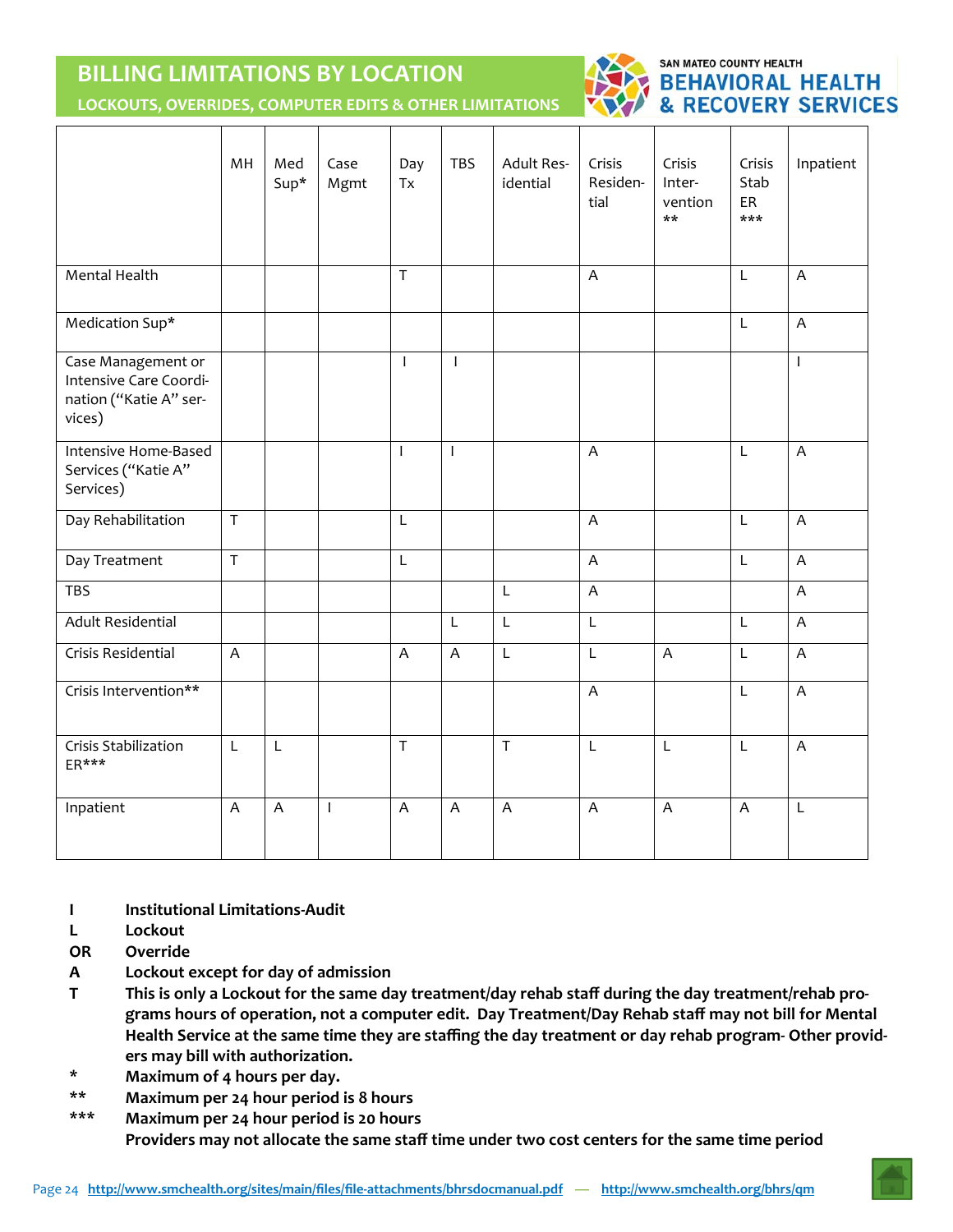

#### **TRANSFER/DISCHARGE REQUEST**

*manual*  Complete the Transfer/Discharge Request form when you discharge or transfer a client (applies to all teams). **If you are discharging a client from your program and all of BHRS:** 

- Complete the Transfer/Discharge Request. Write a progress note about the discharge, adding any clinical information as needed.
- Use code 55 (unclaimable) for documenting the discharge.

**If you are discharging a client from your program AND at the same time transferring him/her to an‐ other county program:** 

Complete the Transfer/Discharge Request.

#### **MENTAL HEALTH SERVICES**

Services provided by Behavioral Health and Recov‐ ery Services (BHRS) are designed to improve be‐ havioral health outcomes for clients and families with substance use disorders, mental illness and/or co‐occurring disorders. These services are based on the needs, strengths and choices of the individual client/family, and involve clients and families in planning and implementing treatment. Services are based on the client's/family's recovery goals con‐ cerning their own life, functional impairment(s), symptoms, disabilities, strengths, life conditions, cultural background, spirituality and rehabilitation readiness. Services are focused on achieving spe‐ cific objectives to support the individual in accom‐ plishing their desired goals. The unique values and strengths of both Mental Health and Substance Use providers are honored while we work together to create maximum opportunities to combine best practices in prevention, assessment and treatment within our integrated system.

Mental Health Services are those individual, group, or family therapies and interventions that are de‐ signed to reduce mental disability and/or facilitate improvement or maintenance of functioning con‐ sistent with the goals of learning, development, independent living and enhanced self‐sufficiency.

Services are directed toward achieving the client's/ family's goals and must be consistent with the cur‐ rent Client Treatment and Recovery Plan. In this

context, Mental Health Services is a term that in‐ cludes the following services:

- **Assessment & Assessment Group**
- **Plan Development**
- **Rehabilitation & Rehabilitation Group**
- **Therapy & Therapy Group**
- **Collateral & Collateral Group**
- **Family Therapy**

Mental Health Services and other service categories (e.g., Medication Support Services, Case Manage‐ ment, Therapeutic Behavioral Services, and Crisis Intervention) are claimed in minutes, based on ac‐ tual staff time.

#### **PLANNED SERVICES**

Planned service may only be provided with an as‐ sessment and treatment plan in place.

#### **UNPLANNED SERVICES**

May be provided as needed. However, after 60 days from admission to any program, all services are blocked from billing if there is no treatment plan.

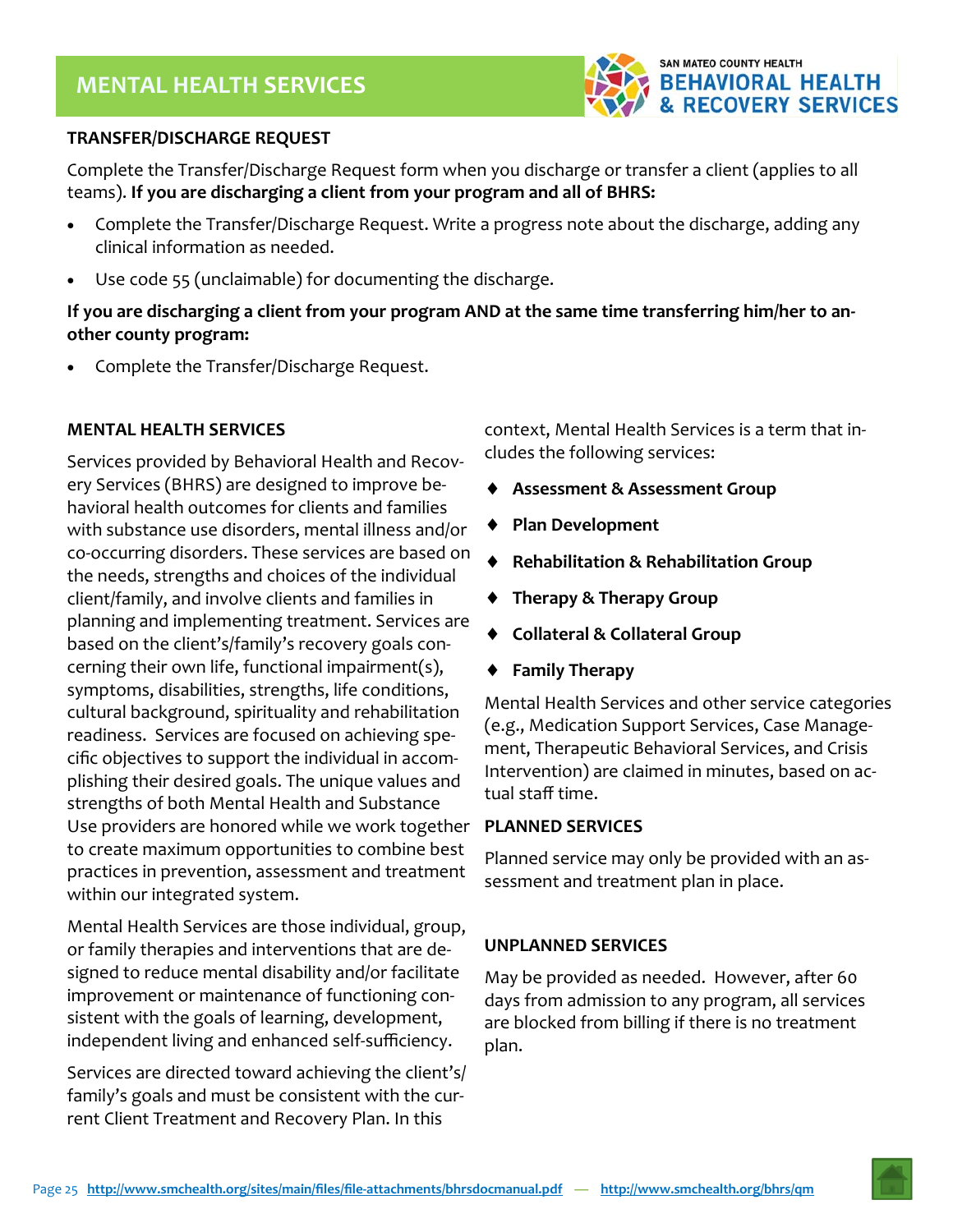## **MENTAL HEALTH BILLING RULES**



Medi‐Cal will reimburse an MHP for some services provided to a beneficiary prior to both the assessment and client plan being approved with the required staff signature(s).

**Unplanned Services** are reimbursable prior to the comple‐ tion of the treatment plan for the first 60 days after the cli‐ ent is opened to a program.

#### **Unplanned Services:**

- Assessment (5)
- Plan Development (6)
- Crisis Intervention (2)
- Crisis Stabilization (PES)
- Medication Support Services (if there is an emergency or immediate need which must be documented)
- *Some* Targeted Case Management Services (52)

Pursuant to the State Plan, "Targeted Case Manage‐ ment" includes the following services:

- 1. *Targeted case management services to access medical, educational, social or other services.*
- 2. *Referral and Related Activities to help a beneficiary obtain needed services including medical, alcohol and drug treat‐ ment, social, and educational services.*
- 3. Monitoring and follow up activities to ensure the benefi‐ ciary's client plan is being implemented and that it ade‐ quately addresses the beneficiary's needs.

After 60 days from admission, however, Medi‐Cal will disal‐ low payment for ALL services if the beneficiary being treat‐ ed still does not have both the assessment and approved client plan in place.

#### **Planned Services:**

The following specialty mental health services **cannot** be billed to Medi‐Cal unless the beneficiary receiving the ser‐ vices has an approved client plan:

- Therapy, groups, family therapy, collateral, rehabilita‐ tion, medication support (except for emergency), case management not geared toward assessment/plan devel‐ opment.
- Day treatment intensive (must have completed client plan within 5 days of admission).
- Day rehabilitation (must have completed client plan within 5 days of admission).
- Adult residential treatment services (must have com‐ pleted client plan within 5 days of admission).
- Crisis residential treatment services (except crisis inter‐ vention services, assessment and client plan develop‐ ment ). Must have completed client plan within 5 days of admission.

#### **Telehealth and Phone Services:**

Video conferencing (Telehealth) services with client are en‐ tered in "Service to Client Present in Person" time and loca‐ tion code is "Telehealth," *unless client is in a lockout location.*

Services with client over the phone (without video) should be entered in "Other Billable" time with location code of "Phone," *unless client is in a lockout location.* 

Video conferencing services with caregiver/providers with‐ out client present (e.g., treatment team meeting), is entered in "Other Billable" time and location code is "Phone."

- *For MD/NPs*: Use Code 15/15U for Medication Support provided in‐person or via Telehealth; Code 17 for Medica‐ tion Support provided over phone (without video) or when the client is NOT present face-to-face; Code 14 with the corresponding Location code (Telehealth, Phone, Office, etc.) for Initial Assessment;
- *For RNs*: RNs may provide Medication Support and use code 15U/15 via phone, video conferencing or in person.

*Providers may elect to prepare an "initial client plan" for a beneficiary within a short period of time of the beneficiary coming into the system in order to quickly begin providing services to the beneficiary that can‐ not be provided without an approved client plan. For example, if a beneficiary is initially assessed to need medication support services the MHP or provider could prepare (and obtain the necessary signatures for) an initial client plan that includes medication support services only. Once the MHP or provider has com‐ pleted a comprehensive assessment of the beneficiary, the initial client plan would be updated to be com‐ prehensive. Note: the beneficiary's comprehensive client plan must be completed within the MHP's time line for completion of an initial client plan, and all other client plan requirements must be met.*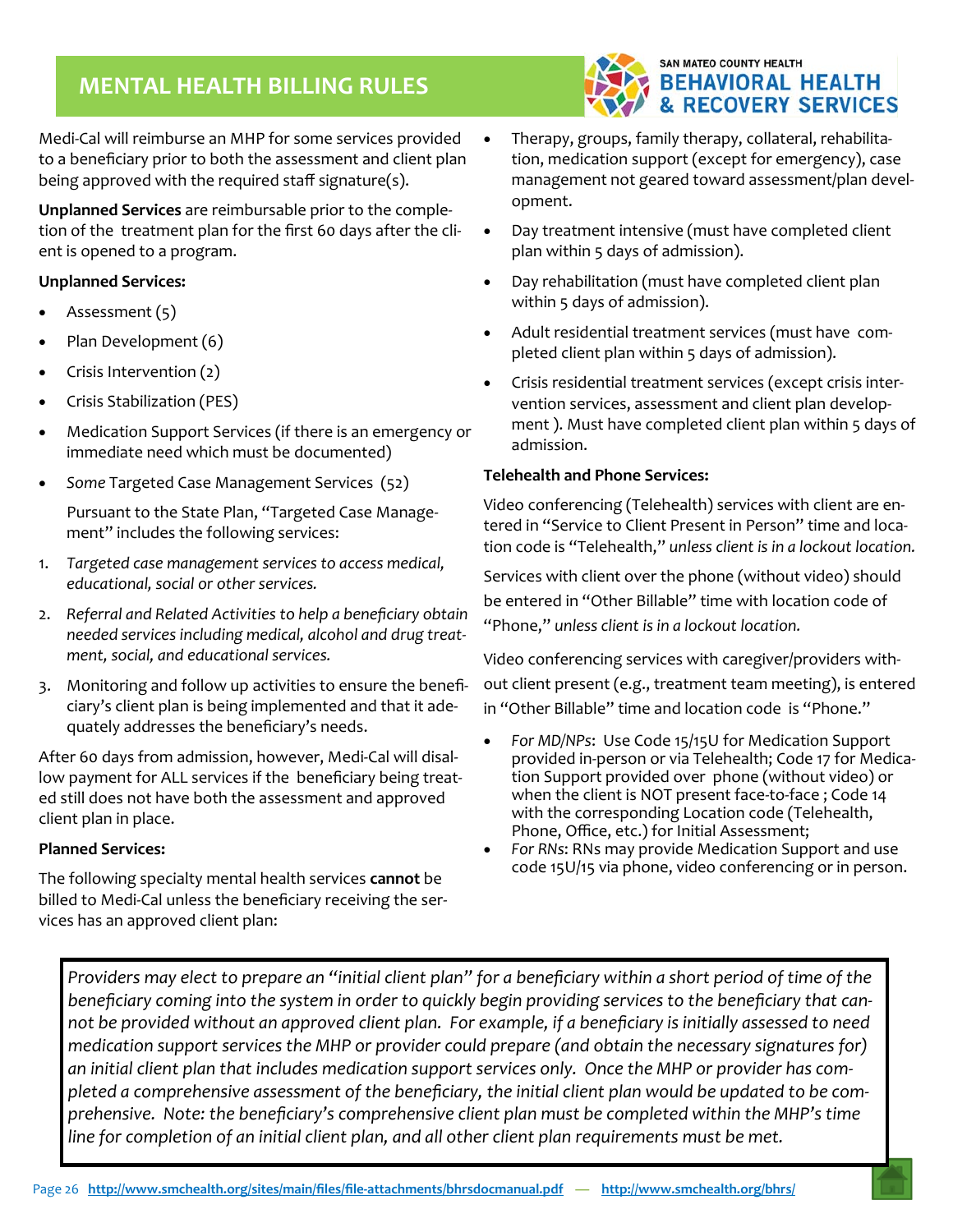

#### **ASSESSMENT (5)**

This code is used to document a clinical analysis of the history and current status of an individual's mental, emotional, and behavioral condition. It in‐ cludes an appraisal of the individual's functioning in the community—i.e., psychosocial factors such as living situation, daily activities, social support systems, and medical health history and status.

The assessment process explores and documents the presenting problems that bring the client to treatment, the client's mental health history, the client's and family's strengths, risk factors, and a complete developmental history (youth).

Assessment includes screening for substance use/ abuse, establishing diagnoses and medical necessi‐ ty, and determining the need for testing proce‐ dures. Although assessment services may be pro‐ vided by any staff member, the mental status ex‐ amination (MSE), diagnosis, psychological testing and clinical formulation must be completed by a clinician consistent with his/her scope of practice. (See "Assessment" pp. 7‐9 and "Scope of Practice" pp. 42‐44)

- All mental health services provided for the pur‐ pose of gathering information and completing both the annual assessment and admission as‐ sessment should be coded as Assessment (5).
- All mental health services provided to assess a child/youth for eligibility for mental health treat‐ ment through an IEP process should be coded as Assessment. [See section "Children/Youth As‐ sessment of Need (Pre‐IEP) Special Documenta‐ tion Issues".]

#### **PROGRESS NOTES DESCRIBE:**

- The list of people involved in the service and their roles
- Goal/Objective/Behavior addressed
- Client's presentation/behavior in session
- Clinical Interventions and Client's Responses
- Outcome of services and follow‐up plan (if needed)

#### **PLAN DEVELOPMENT (6)**

This code is used to document the development of the client treatment plan in collaboration with the client, to obtain approval of client treatment plans, and to monitor the client's progress related to the client treatment plan. Plan Development may be claimed by any clinical staff person.

It is expected that Plan Development is provided during the development/approval of the initial treatment plan and subsequent treatment plans. However, Plan Development may be provided at other times, as clinically indicated. For example, when the client's status changes—i.e. significant improvement or deterioration—it will likely be nec‐ essary to update the treatment plan.

Plan Development (6) is reserved for clinical activi‐ ties that directly address the Client Treatment and Recovery Plan, safety plan, or other treatment planning. Time spent developing *acute care* dis‐ charge plans, transportation plans or benefit plans should be claimed as Targeted Case Management/ Brokerage (51).The MD involved in a case discus‐ sion provides medical information involving the treatment plan and should code the service as (17).

> **A PLAN DEVELOPMENT PROGRESS NOTE DESCRIBES: Developing Approving Modifying the client treatment plan**

Clinicians/staff must accurately specify the activity or service provided in the service charge code field of the progress note. In addition, the content of the progress note must support the specific type of service.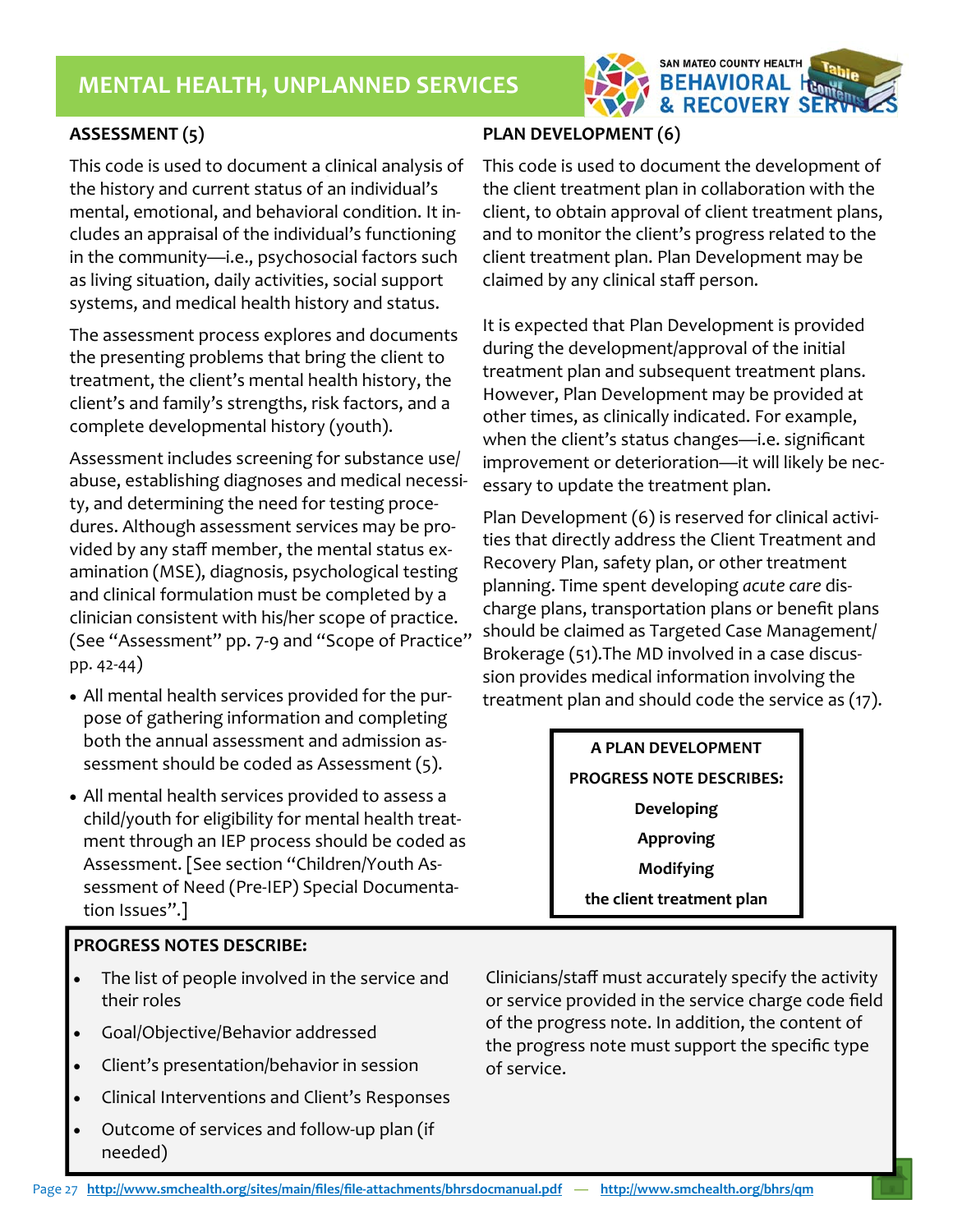

#### **CRISIS INTERVENTION (CODE 2)**

Crisis Intervention is an immediate emergency response intended to help a client exhibiting acute psychi‐ atric symptoms which, if untreated, present an *imminent threat* to the patient or others.

Crisis Intervention (2) is a service lasting less than 24 hours. Examples of Crisis Intervention include ser‐ vices to clients experiencing acute psychological distress, acute suicidal ideation, or inability to care for themselves (including provision/utilization of food, clothing and shelter) due to a mental disorder.

Service activities may include, but are not limited to, assessment, collateral and therapy to address the immediate crisis. Crisis Intervention activities are usually face‐to‐face or by telephone with the client or significant support persons and may be provided in the office or in the community.

| <b>CRISIS INTERVENTION</b>                             | <b>EXAMPLE OF CRISIS INTERVENTION ACTIVITIES:</b>                                                                                                                                                                                                     |  |  |  |  |  |
|--------------------------------------------------------|-------------------------------------------------------------------------------------------------------------------------------------------------------------------------------------------------------------------------------------------------------|--|--|--|--|--|
| PROGRESS NOTES DESCRIBE:                               | Client in crisis - assessed mental status and current needs related to                                                                                                                                                                                |  |  |  |  |  |
| The immediate emergency<br>$\bullet$                   | immediate crisis.                                                                                                                                                                                                                                     |  |  |  |  |  |
| requiring crisis response                              | <b>Danger to self and others</b> – assessed/provided immediate thera-                                                                                                                                                                                 |  |  |  |  |  |
| $\bullet$<br>Interventions utilized to sta-            | peutic responses to stabilize crisis.                                                                                                                                                                                                                 |  |  |  |  |  |
| bilize the crisis                                      | Gravely disabled client/current danger to self - provided therapeu-                                                                                                                                                                                   |  |  |  |  |  |
| Safety Plan developed<br>$\bullet$                     | tic responses to stabilize crisis.                                                                                                                                                                                                                    |  |  |  |  |  |
| The client's response and the<br>$\bullet$<br>outcomes | Client was an imminent danger to self/others - a severe reaction to<br>current stressors.                                                                                                                                                             |  |  |  |  |  |
| Follow-up plan and recom-<br>$\bullet$<br>mendations   | Provided counseling to the client's significant support person(s) in-<br>$\bullet$<br>volved in crisis stabilization on how to follow the safety plan.                                                                                                |  |  |  |  |  |
|                                                        | A Crisis Intervention progress note documents a service to address an<br>immediate mental health emergency and describes the nature of the<br>crisis, the crisis stabilization interventions used, the client's response,<br>and the overall outcome. |  |  |  |  |  |

**AN EXCELLENT CRISIS INTERVENTION PROGRESS NOTE** documents a clear description of the crisis that *distin‐ guishes the situation from a routine event*, and describes the clinician's interventions to help stabilize the client.

**The maximum amount of time claimable to Medi‐Cal for a client in a 24‐hour period is eight (8) hours per client.**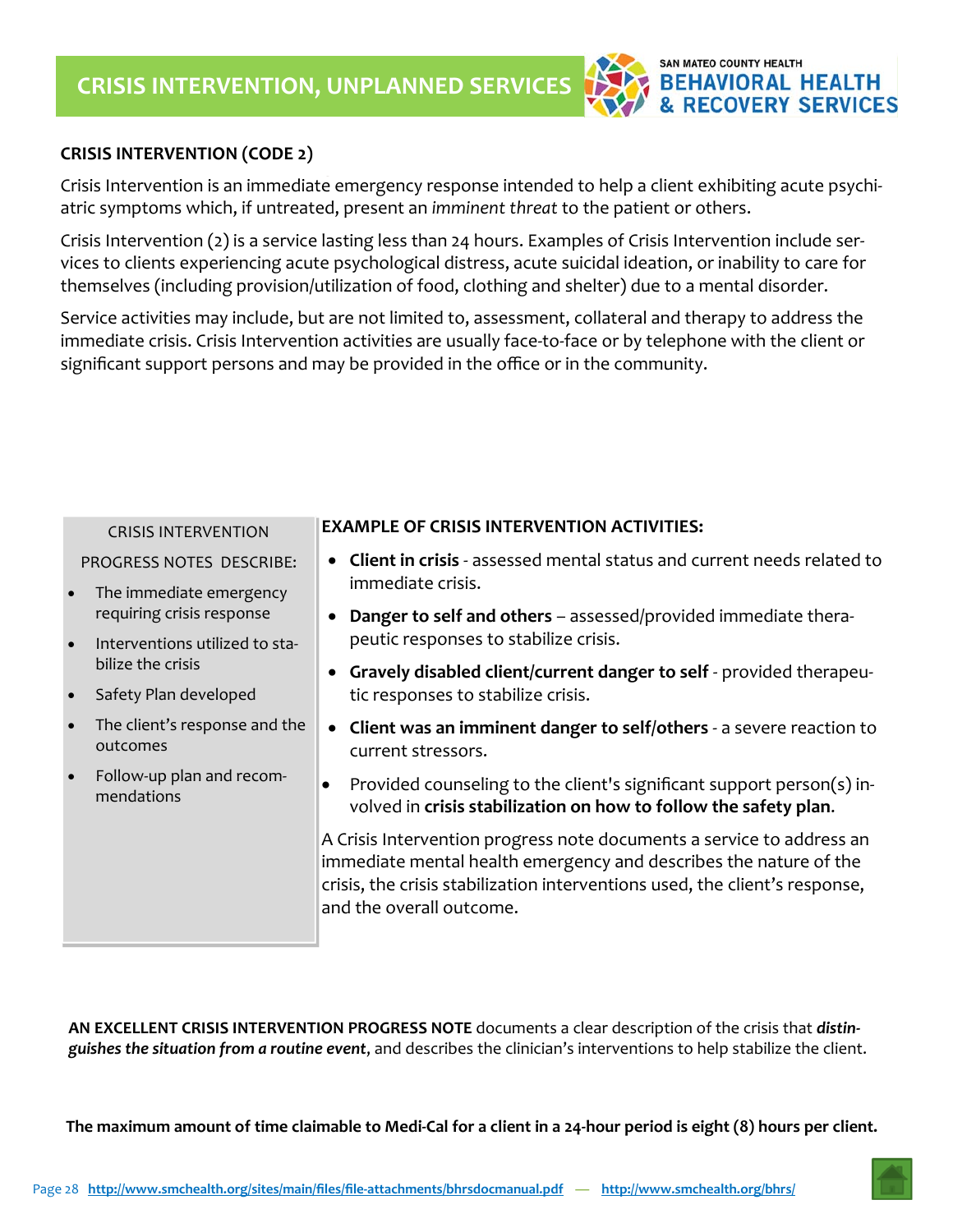#### **REHABILITATION (7)**

*manual*  This code is used to document the following services and can be delivered by any clinical staff member to an individual or to a group of clients. **Rehabilitation in‐ cludes:** Services related to the mental health issues to assistance in improving, maintaining, or restoring func‐ tional skills, daily living skills, social and leisure

skills, grooming and personal hygiene skills, meal prepa‐ ration skills, and/or medication compliance.

SAN MATEO COUNTY HEALTH

**BEHAVIORAL HEALTH & RECOVERY SERVICES** 

- Counseling of the client including psychosocial education aimed at helping to achieve the individual's goals.
- Monitoring medication compliance by non-medical staff.

#### **COLLATERAL (12)**

This code is used to document contact with any significant support person in the life of the client (e.g., family member, roommate) but excludes contact with other professionals in‐ volved in the client's case. The intent of the contact is to im‐ prove or maintain the mental health of the beneficiary.

Collateral may include helping significant support persons un‐ derstand and accept the client's mental health condition. This may involve consultation with and/or training of the significant support person.

Collateral may also be billed for consultation and training of the significant support person, to further better utilization of mental health services by the client. It may involve consultation with and training of a significant support person to sup‐ port them in assisting with the planning and provision of the client's care.

#### **INDIVIDUAL THERAPY (9)**

This code is used to document therapeutic This code is used to document therapeutic interventions, consistent with the client's goals, which focus primarily on symptom reduction as a means to minimize func‐ tional impairments. This service activity is delivered to an individual client.

Therapy provided to the client with other members of the family present is coded Family Therapy (41).

#### **FAMILY THERAPY (41)**

This code is used to document therapy services focused on the care and manage‐ ment of the client's mental health condi‐ tion within the family system. The client and one or more family/significant support persons must be present.

#### **GROUP THERAPY (10)**

interventions in a group setting, con‐ sistent with the client's goals, which focus primarily on symptom reduction as a means to minimize functional impair‐ ments. The progress note must document the client's unique behavior, participation and responses to the group process.

#### **SCOPE OF PRACTICE**

Therapy services may only be provided by clinicians consistent with their scope of practice as follows: licensed psychiatrist, psychologist, LCSW, and MFT; registered MFT‐INTERN or ASW; waivered psycholo‐ gist; registered nurse with a Master's De‐ gree in a mental health specialty; or train‐ ees under the supervision of licensed clini‐ cians. (See Scope of Practice pp. 42‐44)

#### A COLLATERAL PROGRESS NOTE DESCRIBES:

Helping the significant support persons under‐ stand and accept the client's mental health condi‐ tion, and involving them in planning and provi‐ sion of care. Include in Collateral progress notes:

- List people involved in the services and their role
- Training/counseling provided to the Significant Support Person regarding the client's diagnosis
- Describe how the Client's behavioral/mental health goals were addressed
- Response to the mental health Interventions
- Follow‐up Plan (if needed).

#### **THERAPY PROGRESS NOTES:**

- List people involved in the services and their role
- Behavior/Mental Sta‐ tus/Presentation
- How the service assisted client in improving/ maintaining function‐ ing
- Describe the Mental Health Interventions utilized and Client's Responses
- Follow Up Plan (if needed):

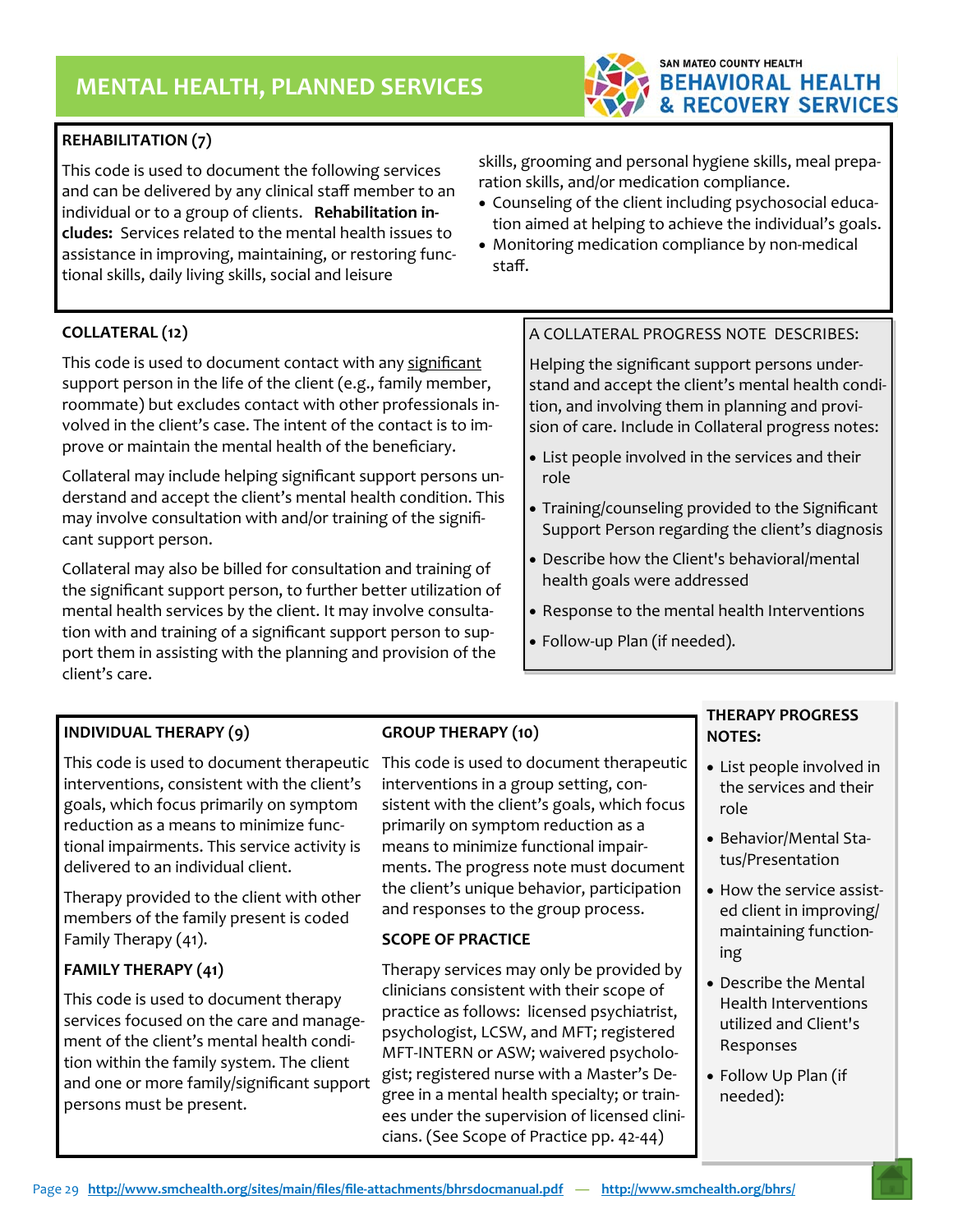

#### **CASE MANAGEMENT (CODE 51, VRS51, 52)**

*manual*  Case Management (CM) is a set of services that assist a client to access needed medical, educational, so‐ cial, prevocational, vocational, rehabilitative, or other community services. The service activities may in‐

clude, but are not limited to, communication, coordination, and refer‐ ral; monitoring service delivery to ensure client access to services; monitoring of the client's progress once they receive access to ser‐ vices; and development of the plan for accessing services. When CM services are provided to support a client to reach program goals, they must be listed as an intervention on the treatment plan.

**Linkage and Coordination** The identification and pursuit of resources including, but not limited to, the following:

- Inter-and intra-agency communication, coordination and referral.
- Monitoring service delivery to ensure an individual's access to services and the service delivery system.
- Linkage, brokerage services focused on transportation, housing, or finances.

**Placement Services** Supportive assistance to the individual in the as‐ sessment, determination of need, and securing of adequate and ap‐ propriate living arrangements including, but not limited to:

Locating and securing an appropriate living environment.

- Locating and securing funding.
- Pre-placement visit(s).
- Negotiation of housing or placement contracts.
- Placement and placement follow‐up.
- Accessing services necessary to secure placement.

**Institutional Reimbursement Limitations** when Case Management is billable for clients in Medi‐Cal eligi‐ ble acute psychiatric inpatient hospitals (e.g. SMCHC, Peninsula, St. Mary's).

For clients in these facilities, case management services are billable only for the following purpose:

- Placement services provided within thirty (30) calendar days immediately prior to the individual's discharge from the facility.
- The location code for these services is always the client's location, e.g., acute psychiatric hospital.

#### **IN CASE MANAGEMENT NOTES:**

- **List people involved in the services and their role**
- **Describe planning/ linking/coordinating activity as it relates to the client's diagnosis, its impairments, and treatment plan objectives**
- **Describe the client's response and the outcomes**
- **Follow Up Plan (if needed)**

**No other services may be claimed for clients in an acute psychiatric facility.** 

**A CASE MANAGEMENT** 

**PROGRESS NOTE DESCRIBES** com‐ munication, coordination, and re‐ ferral; monitoring service delivery to ensure client access to services and service delivery; and develop‐ ment of the plan for accessing ser‐ vices.

Every Case Management progress note, to be billable, must include content that links the CM service to the client's **included mental health diagnosis**—its symptoms and/or impairments addressed.

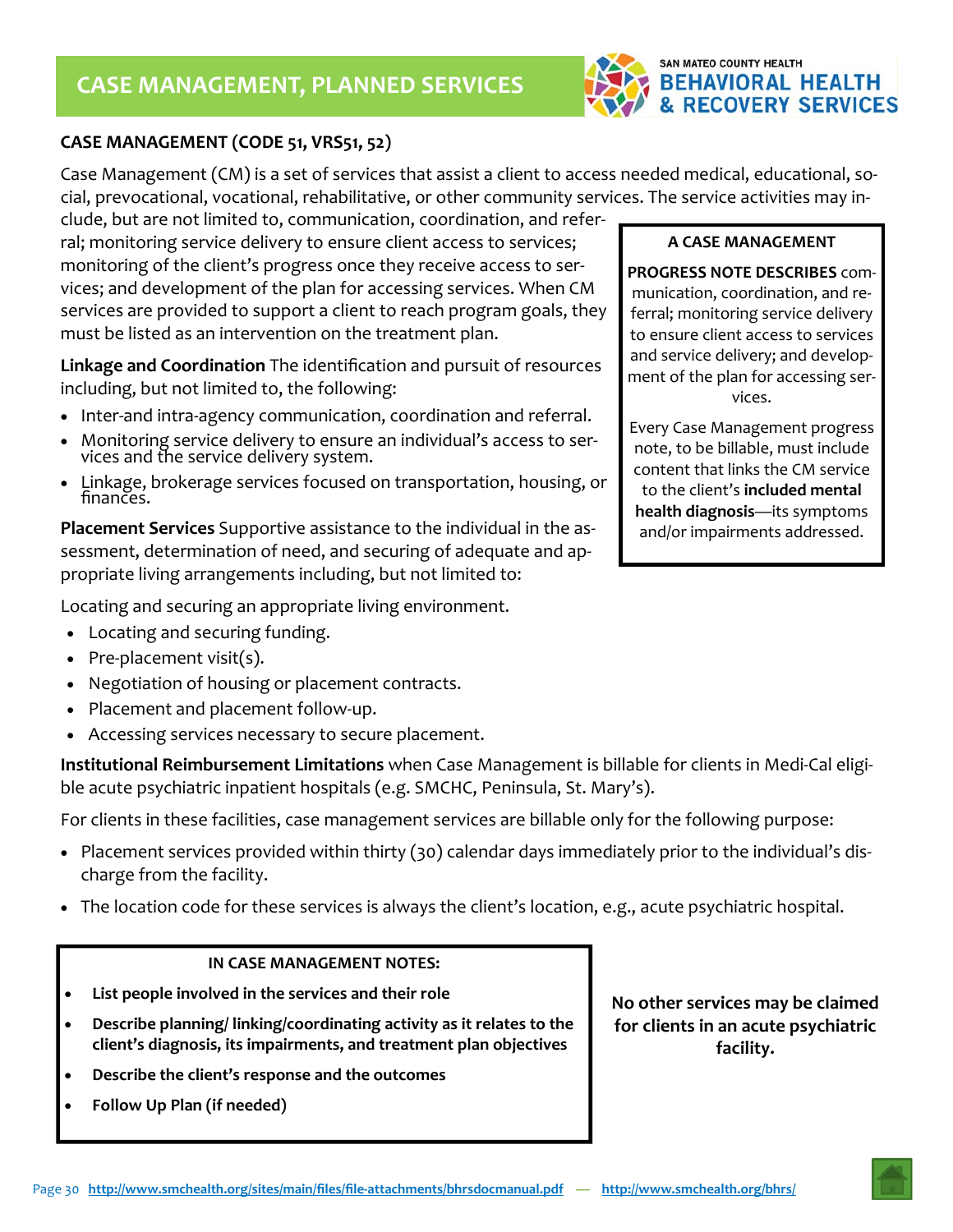#### **Pathways to Mental Health Services– Core Practice Model (KATIE A SERVICES)**

Under a settlement agreement within a Federal class ‐action lawsuit, Mental Health Plans are now obligat‐ ed to provide two new services for those children/ youth identified as members of the Katie A. subclass. Members of the subclass must meet the following criteria:

- Full scope Medi-Cal
- Open Child Welfare Case
- Meet medical necessity criteria for Specialty Men‐ tal Health Services, and also meet one of the fol‐ lowing conditions:

Currently in or being considered for Wraparound, therapeutic foster care or other intensive services, TBS, specialized care rate due to behavioral health needs, or crisis stabilization/intervention.

Currently in or being considered for placement in a group home at RCL 10 or above, a psychiatric hospi‐ tal or 23‐hour mental health treatment facility, or has experienced 3 or more placements within 24 months due to behavioral health needs.

#### **INTENSIVE CARE COORDINATION (ICC‐51)**

This code is used to document ongoing assessment, care planning and coordination of services, including urgent services and transition planning. This includes both facilitation and provision of these services.

- ICC-51 is mandated for children/youth in the Katie A. subclass. All Case Management services provid‐ ed to Katie A. subclass members in the System of Care are documented using code ICC‐51.
- In addition, services provided to these children/ youth as part of the Child/Family Team process are documented using this code.

## **INTENSIVE HOME BASED SERVICES (IHBS‐7)**

This code is used to document intensive, individual‐ ized and strength‐based, needs‐driven intervention activities that support the engagement and partici‐ pation of the child/youth and his/her significant sup‐ port persons.

**SAN MATEO COUNTY HEALTH** 

**BEHAVIORAL HEALTH & RECOVERY SERVICES** 

The services are designed to help the child/youth de‐ velop skills and achieve the goals and objectives of the behavioral plan.

#### **Pathways to Mental Health ‐ Core Practice Model (Katie A) EXCLUSIONS**

Intensive Home Based Services (IHBS‐7, described on the next page) may not be provided at the same time as Day Treatment Rehabilitative or Day Treat‐ ment Intensive, Group Therapy and Therapeutic Be‐ havioral Services (TBS).

In addition, IHBS may not be provided to children/ youth in group homes. IHBS may be provided out‐ side a group home setting to children/youth who are transitioning to a permanent home environment to facilitate this transition, during single day and multi‐ ple days visits.

#### **ICC‐51**

**Follows basic documentation rules for Case Management** 

**CFT ICC Documents CFT meetings** 

**IHBS‐7 Follows basic documentation rules for Re‐ habilitation**

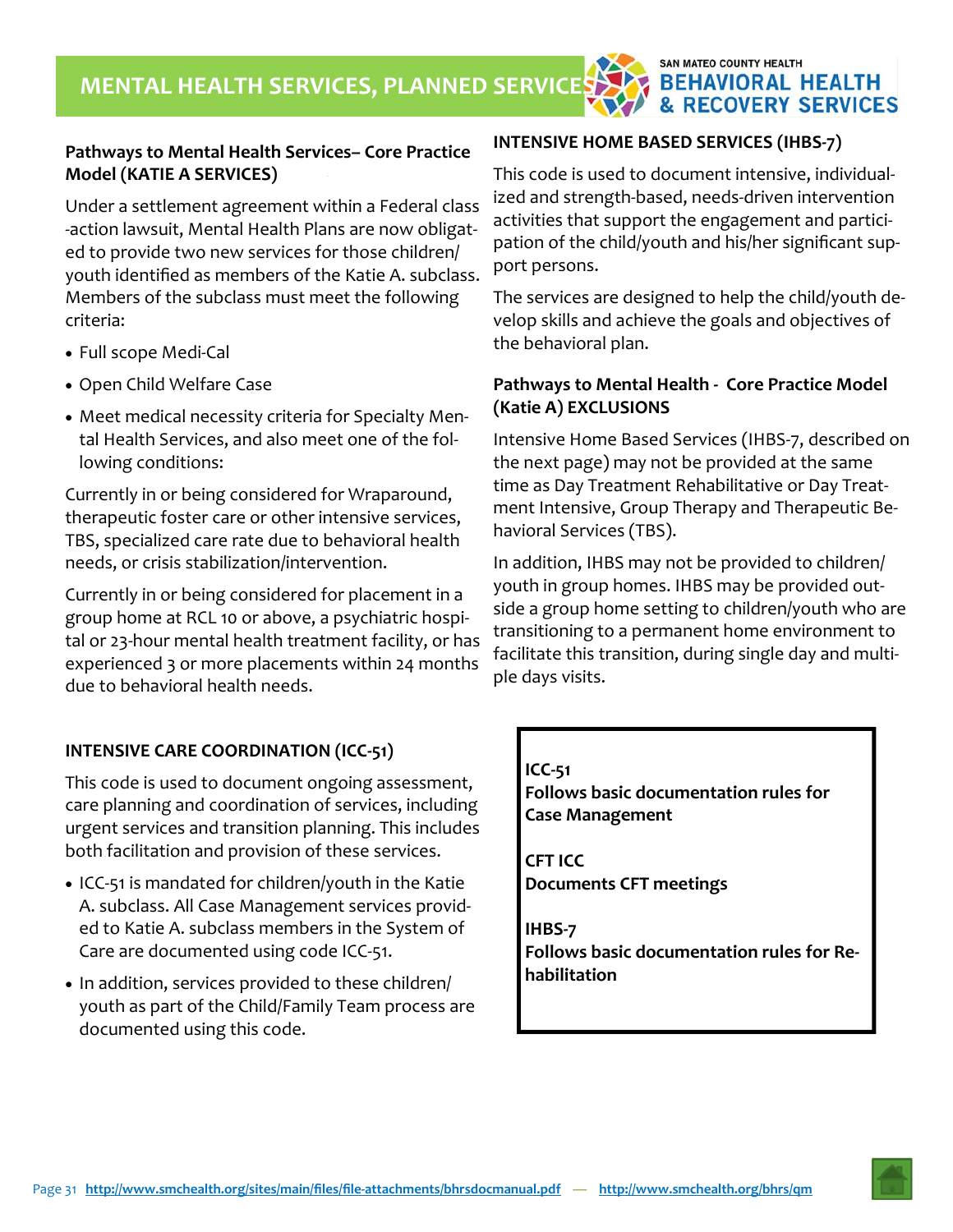

This code is based on the specific service being provided and is used for interventions offered to more than one client in a group setting. Mental Health services may be provided to more than one individual at the same time. One or more clinicians may provide these services, but the total time for intervention and documentation may be claimed by a **maximum of two clinicians**. (If there are more than two clinicians providing the service, there should be documentation of services provided by all clini‐ cians present, but only two clinicians may bill for the ser‐ vice.) Different amounts of time may be claimed by each clinician, depending on the number of minutes each pro‐ vided mental health services. The time billed for each group must be allocated evenly among all members of the group, whether or not the clients are Medi‐Cal benefi‐ ciaries.

#### **All group providers must be eligible to bill the service type. If the group is Therapy, all group co‐providers must be able to provide therapy.**

All members of the group must be current clients (or col‐ laterals of current clients) of BHRS or of a contractor providing the service. Only one progress note is written for each client even if two staff lead the group. One staff writes and signs/finalizes the note. In BHRS, we provide several types of group services that vary based on the primary focus of activities and interventions, as follows:

Group Assessment: Groups focused on mental health as‐ sessment— billing code (50).

Group Rehabilitation: Groups focused on psychosocial rehabilitation—billing code (70).

Group Therapy: Groups providing therapy and focused primarily on symptom reduction in order to minimize functional impairments—billing code (10).

**Example Calculation:** A group service is provided by two staff for a group of seven clients, and the reim‐ bursable service, including direct service, travel time, and documentation lasts one hour and thirty‐five minutes (95 minutes) for each staff member. The total units reported will be 95 minutes times two staff mem‐ bers divided by seven clients (95 min. x 2 staff  $\div$  7 clients = 27.1 minutes). Within BHRS, the Avatar system will provide the allocation of time for each client pre‐ sent. Round to the nearest minute.

Group Collateral: Group services using a multi‐family mo‐ dality and focused on enhancing the family's ability to address the client's/youth's mental health needs—billing code (120). A collateral group assists parents/significant support persons with the development of skills needed to specifically address clients' mental health issues. All documentation will be in the chart of the client being treated.

Medication Support Groups: Groups providing medica‐ tion support services—billing code (150).

Group Non‐Billable—billing code (550).

#### **Group Documentation:**

- Group progress notes are documented in AVATAR using the BHRS Outpatient Progress Note.
- Enter the number of clients *present*, not the total num‐ ber of clients normally enrolled in the group.
- •Indicate any co-provider/therapist who participated.
- Indicate how much time each therapist spent on the group and any documentation/travel time; therapists may spend unequal times with the group.
- The computer will calculate the correct time to allocate for each member.
- Indicate the overall group focus in each note, unique to that group and not a generalized blurb that repeats week to week. **Document the client's participation** *in that specific group on that day.* Address behaviors/goals, interventions, the client's responses, and plan **as related to the client's diagnosis—its symptoms/impairments**.
- Co‐providers: The participation of both must be docu‐ mented according to Medical Necessity, i.e., why each provider was necessary and what each did that was unique in addressing the client's mental health/Dx. Not every group needs more than one provider but when necessary, justify the reason based on the clients' needs, not the clinicians' needs.

#### **Coding Examples:**

Healthy Living type groups – Rehabilitation (70) if led by non‐medical clinician. Coded Medication Support (150) if led by a nurse and related to med‐related weight gain, impact of smoking on stress/anxiety, etc.

Medication Groups (150) led by MDs and/or RNs.

Therapy Groups (10) DBT, Cognitive Behavioral Groups, Trauma Focused Therapy...etc.

#### **Note: Family Therapy is** *not* **a Group**



#### SAN MATEO COUNTY HEALTH **BEHAVIORAL HEALTH & RECOVERY SERVICES**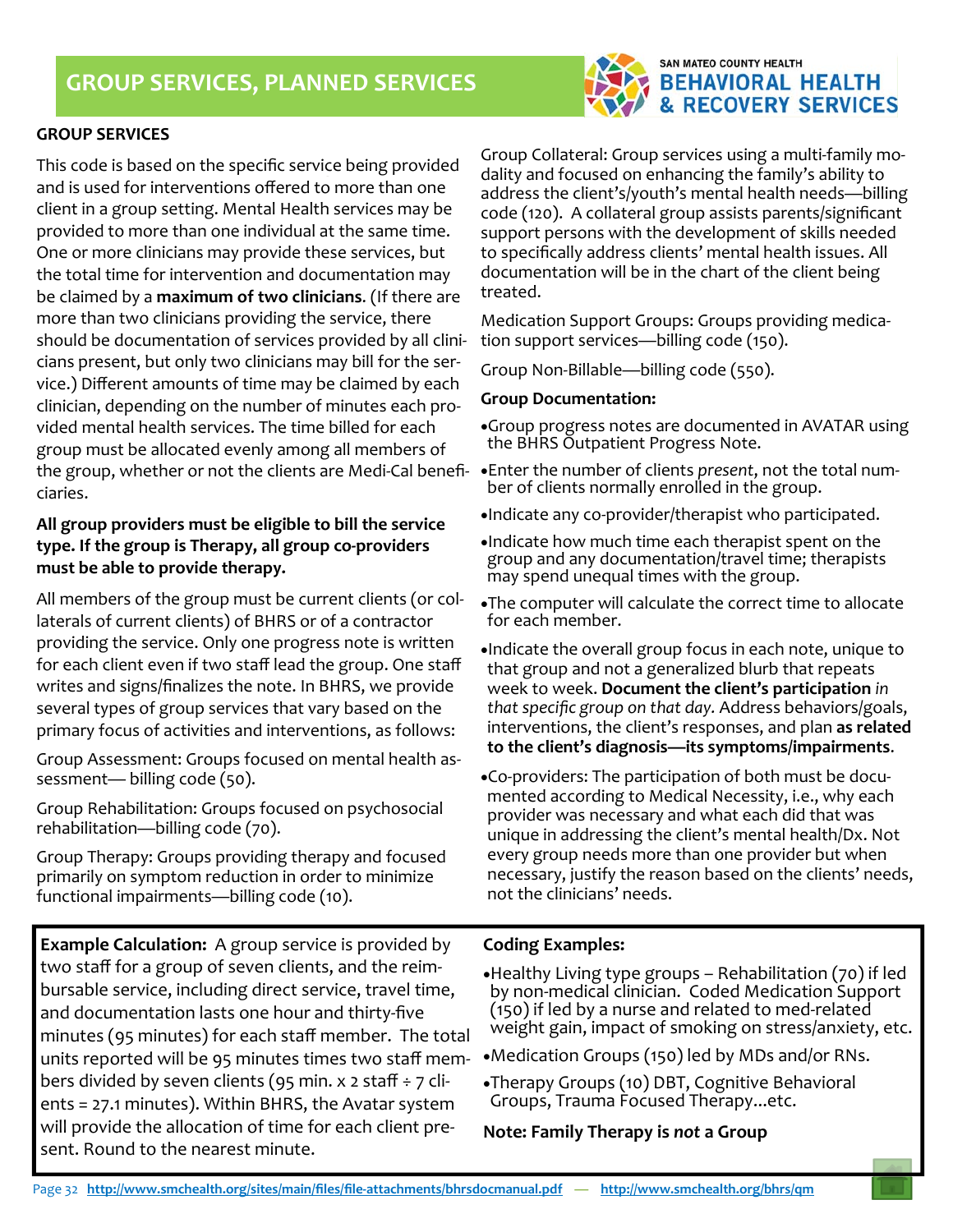## **MEDICATION SERVICES, PLANNED SERVICES**



## **MEDICATION SERVICES** include prescribing, ad‐

ministering, dispensing and monitoring of psychiatric medica‐ tions necessary to alleviate the symptoms of mental illness. The services include evaluation of the need for medication, clinical effectiveness and side effects, obtaining informed consent, or‐ dering related lab work, medication education, plan develop‐ ment related to the delivery of the service, and assessment of the client.

## **MEDICATION SCOPE OF PRACTICE Medica-**

tion Support Services may be provided by the following staff:

- Licensed Physician
- Mental Health Nurse Practitioner
- Registered Nurse
- Licensed Vocational Nurse
- Licensed Psychiatric Technician
- Licensed Pharmacist

When providing a service that is not primarily medication support, physicians and nurses must use the relevant service charge code. Example: Case Management (51) services.

## **TYPES OF MEDICATION SUPPORT SERVICES**

**MEDICATION INITIAL MD/NP ASSESSMENT (14)** is used for initial assessments (PINs) and for urgent needs (noninjection) prior to treatment plan completed, up to 60 days from admission. Must describe the urgent need.

#### **MEDICATION SUPPORT (15)** is used for:

- Medication evaluation, prescribing, or dispensing.
- Evaluation of clinical effectiveness and side effects of medication.
- Obtaining informed consent for medication.
- Medication education (discussing risks, benefits and al‐ ternatives with client/support persons).
- Completion of annual assessment.
- Plan Development (MD and Nurse Practitioners when the client is present).

#### **URGENT MEDICATION SUPPORT (14)**

 For urgent needs (non‐injection) prior to treatment plan completed, up to <sup>60</sup> days from admission. Must describe the urgent need. RNs ‐ use Urgent Medication Support (15U).

**MEDICATION RISPERDAL/INVEGA INJECTION (19**) is the injection of Risperdal (Consta or Invega Sustenna) by a RN, LPT, LVN, MD and NP .

**MEDICATION INJECTION (16**) is the administration of medication by injection by a MD, NPN, LPT or LVN.

MDs and NPs use only Medication Support (15) for face‐to‐face or telehealth with video services with clients. MDs and NPs use Medication Support MD/NP *not* face‐to‐face (17) when providing a service that is not billable to Medicare (when the client is not present).

RNs, LPTs or LVNs may use Medication Support (15) for both face-to-face and not face-to-face billable services.

#### **MEDICATION SUPPORT MD/NP NOT FACE‐TO‐FACE (17) USED BY MD AND NP ONLY**

Examples of services by physicians and nurse practitioners that are not billable to Medicare but that may be billed to Medi-Cal include the following:

- Time spent filling clinical reports, writing letters with clinical content, managing documentation.
- Conferences with team members during which the MD/NP imparts medical information.
- Services provided over the phone.
- Time reviewing chart (without client present) for prescribing or assessment.
- Medical consultations with other providers.

When providing a service that is not primarily medication support, physicians and nurses use the relevant service charge code such as (9) for therapy or (51) for Case Management.

- Do not use code (15) for an initial assessments (PIN); use code (14).
- Use code (15) for follow-up visits, annual assessments, plan development, and any medication‐related activities you per‐ form with the patient face-to-face.
- MD/NP ‐ Use code (17) for activities when the patient is not present; RN ‐ use (15). Includes services over the phone, medical consultations with other providers, chart review for prescribing or assessment (without patient present), writing letters with clinical content, and conferences with team members during which you impart medical information.

## **MEDICARE CLAIMING**

Although the predominant payer for services provided to our adult clients remains Medi-Cal, it is critical that we are scrupulous in documenting services for clients insured by Medicare or who have Medicare/Medi-Cal coverage. Accurate claiming is necessary for full compliance with State and Federal law.

Even though Medicare and Medi‐Cal both utilize Federal dollars, they do not follow the same rules. Medicare will reimburse for services according to strict definitions, using a medical model that does not emphasize a rehabilitative focus. Only face‐to‐face time is reimbursable to Medicare. We cannot submit claims for time spent on the telephone, documenting services, or in collaboration, unless connected to a face‐to‐face service.

The key to Medicare compliance is through the use of correct service charge codes and by accurately recording the location where services are provided.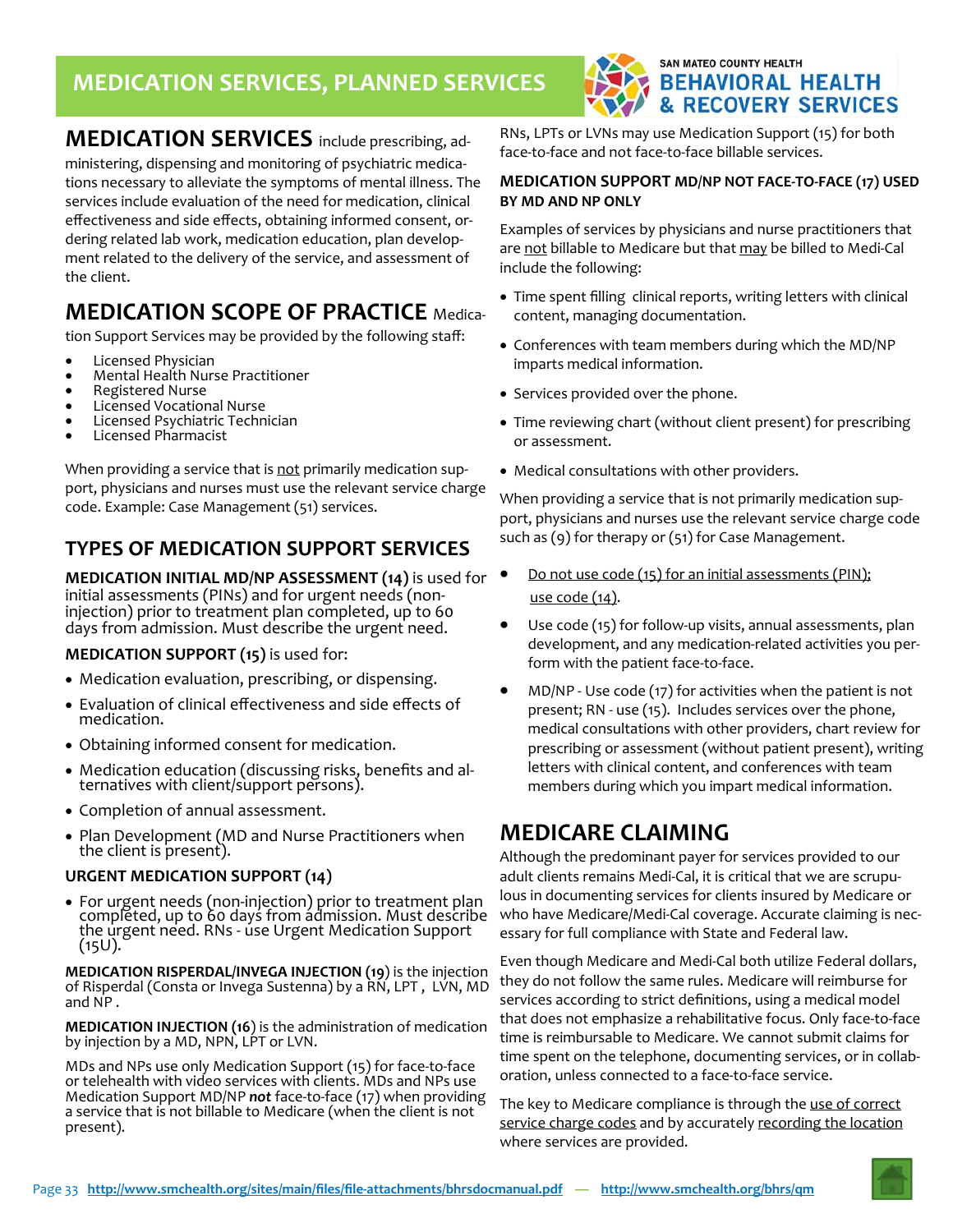## **MEDICATION SERVICES, PLANNED SERVICES**



| <b>SERVICE</b>                                                                      | <b>DESCRIPTION</b>                                                                                                      | EXAMPLES OF DOCUMENTATION IN NOTES                                                                                                                                                                  |  |  |  |  |
|-------------------------------------------------------------------------------------|-------------------------------------------------------------------------------------------------------------------------|-----------------------------------------------------------------------------------------------------------------------------------------------------------------------------------------------------|--|--|--|--|
| <b>MEDICATION</b>                                                                   | Used for initial assessments (PINs).                                                                                    | Completed Initial Assessment.                                                                                                                                                                       |  |  |  |  |
| <b>INITIAL MD/NP</b><br>ASSESSMENT/<br>EVAL/PLAN DEV/<br><b>URGENT NEED</b><br>(14) | Urgent care before both the assessment and<br>treatment plan are completed.                                             | Evaluated client for medications on an urgent<br>basis, due to his having run out of meds<br>previously prescribed, and an associated<br>increase in psychotic symptoms and sui-<br>cidal ideation. |  |  |  |  |
| <b>MEDICATION</b><br>SUPPORT (15)                                                   | Services within the scope of practice of an<br>MD or nurse including:                                                   |                                                                                                                                                                                                     |  |  |  |  |
|                                                                                     | Clinical assessment follow-up or annual with<br>evaluation of the need for medication.                                  | Evaluated client for anti-psychotic medica-<br>tions.                                                                                                                                               |  |  |  |  |
|                                                                                     | Evaluation of clinical effectiveness and side                                                                           | Informed client of Prolixin's risks/benefits.                                                                                                                                                       |  |  |  |  |
|                                                                                     | effects of medication.                                                                                                  | Obtained informed consent for medication.                                                                                                                                                           |  |  |  |  |
|                                                                                     | Obtaining informed consent for medication.                                                                              | Wrote the Physician Initial Note (PIN).                                                                                                                                                             |  |  |  |  |
|                                                                                     | Prescribing, administering, and/or dispensing<br>medication.                                                            | Completed the Client Treatment Plan with the                                                                                                                                                        |  |  |  |  |
|                                                                                     | Medication education (risks, benefits, alter-<br>natives) with client or significant support<br>person.                 | client; client signed and accepted a copy.                                                                                                                                                          |  |  |  |  |
|                                                                                     | Plan Development with client present.                                                                                   |                                                                                                                                                                                                     |  |  |  |  |
|                                                                                     | Includes Telehealth services                                                                                            |                                                                                                                                                                                                     |  |  |  |  |
| <b>MEDICATION</b><br><b>SUPPORT UR-</b><br>GENT RN (15U)                            | Urgent care by RN before both the assess-<br>ment and treatment plan are completed.                                     | Met with new client who was experiencing<br>severe psychotic symptoms. Referred to<br>MD for med evaluation.                                                                                        |  |  |  |  |
| <b>MEDICATION</b><br>INJECTIONS (16)                                                | Medication administered by injection.                                                                                   | Medication given IM, site, response, side<br>effectsetc.                                                                                                                                            |  |  |  |  |
| <b>MEDICATION</b><br><b>SUPPORT MD/NP</b><br><b>NON FACE-TO-</b><br>FACE (17)       | Services within the scope of practice of an<br><b>MD</b> or NP including:<br>Consultations with providers, team confer- | Conferred with NP about impact of client's<br>obesity on his mental health.                                                                                                                         |  |  |  |  |
|                                                                                     | ences.<br>Phone calls to pharmacy.                                                                                      | Reviewed chart prior to meeting tomorrow<br>with client.                                                                                                                                            |  |  |  |  |
|                                                                                     | Plan Development when the client is not pre-<br>sent.                                                                   |                                                                                                                                                                                                     |  |  |  |  |

Page 34 **http://www.smchealth.org/sites/main/files/file‐attachments/bhrsdocmanual.pdf** — **http://www.smchealth.org/bhrs/** MEDICATION RISPERDAL/ INVEGA INJEC‐ TIONS (19)

Risperdal Consta or Invega Sustenna medica‐ tion administered by injection

Medication given IM, site, response, side effects...etc.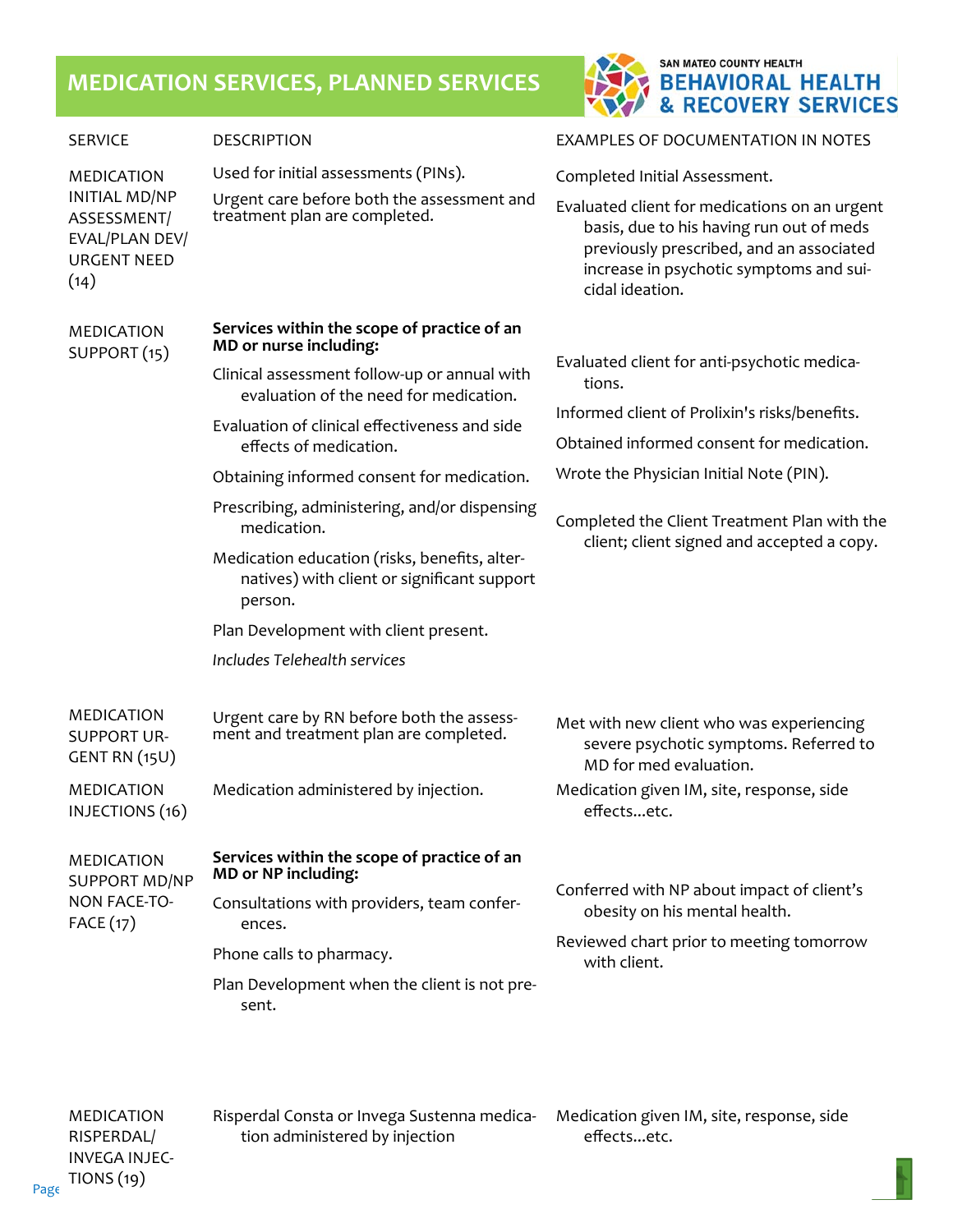#### **SAN MATEO COUNTY HEALTH BEHAVIORAL HEALTH** & RECOVERY SERVICES

**Day Rehabilitation** is a structured program of rehabilita‐ tion and therapy utilized to improve, maintain or restore personal independence and functioning consistent with requirements for learning and development. These ser‐ vices are provided to a distinct group of beneficiaries. For seriously emotionally disturbed children and adoles‐ cents, Day Rehabilitation focuses on maintaining individ‐ uals in their communities and school settings, consistent with their requirements for learning, development and enhanced self‐sufficiency. Services focus on improve‐ ment in areas of delayed personal growth and develop‐ ment and may be integrated with an education program.

**Day Treatment Intensive** services provide a structured multi‐disciplinary treatment program as an alternative to hospitalization, to avoid placement in a more restrictive setting or to maintain the client in a community setting. For seriously emotionally disturbed children and adoles‐ cents, Day Treatment Intensive provides a range of ser‐ vices to assist the child/adolescent to gain the social and functional skills necessary for appropriate development and social integration. Interventions are intended to pre‐ vent hospitalization, placement in a more restrictive fa‐ cility, or out‐of‐home placement. These services may be integrated with an educational program.

#### **AUTHORIZATION REQUIREMENTS**

The DHCS/MHP contract requires men‐ tal health plans to establish payment authorization systems for Day Treat‐ ment Intensive and Day Rehabilitation. MHPs must require providers to re‐ quest MHP payment authorization for Day Rehabilitation at least every six months, and for Day Treatment Inten‐ sive at least every three months. The MHP also requires providers, including MHP staff, to request prior authoriza‐ tion when day treatment intensive or day rehabilitation will be provided for more than five days per week.

The MHP requires providers to request payment authorization for medication support, counseling, psychotherapy, other mental health services, and case management provided on the same day as day treatment intensive or reha‐ bilitation, excluding services to treat emergency and urgent conditions. Pro‐ viders must request payment authori‐ zation for continuation of these ser‐ vices on the same cycle as day treat‐ ment intensive or day rehabilitation. The MHP shall provide notice of au‐ thorization decisions for day treatment expeditiously and within 14 calendar days following receipt of an authoriza‐ tion request. The MHP may use a 14‐ day extension if further information is needed. For expedited authorization requests, the MHP will issue an

authorization decision within 3 work‐ ing days of receipt of the request. For further information, see BHRS Man‐ aged Care Policy 04‐09.

Requests for authorization and reau‐ thorization of Day Treatment services, and certain contracted outpatient mental health services, shall be submit‐ ted using the approved Day Treatment Authorization Forms. Initial Authoriza‐ tion Requests must be submitted with‐ in one month following the child's en‐ try into the program. If subsequent services are warranted, authorizations must be submitted within the one‐ month window prior to the expiration of the existing authorization. Forms must be fully completed and signed to prevent delays in authorization.

#### **DOCUMENTATION**

 For Day Rehabilitation, clinicians must provide a weekly summary and<br>document a monthly contact with family, caregiver or significant support per-<br>son, focusing on the role the support person has in supporting the client's community reintegration. Further, eve-<br>ry service contact will be documented for any authorized *mental health ser‐ vice.*

● For Day Treatment Intensive, clinicians must provide a daily progress note *and* a weekly summary, as well as a <u>monthly contact</u> with a support per-<br>son as described above. Further, every service contact will be documented for any authorized *mental health service.*

 The weekly summary may be signed only by one of the following<br>staff: physician; licensed, registered, waivered psychologist, clini-<br>cal social worker or Marriage and Family Therapist; Registered Nurse.

**THE BILLING UNIT** is <sup>a</sup> Full Day of pro‐ gram time. The provider must keep an attendance log that verifies the hours of attendance, *excluding* breaks/meals.

- Full Day programs must have ser-<br>vices available for <u>over</u> four (4) hours each day. The client must attend at least half of the day treat‐ ment day in order for the provider to claim for day treatment services.<br>Providers must document the actu-<br>al number of hours and minutes a client attends each day. If a client is unable to attend the full day, the reason *must* be documented.
- Individual or Group Therapy is a **required** component of Day Treat‐ ment Intensive and may not be billed separately.
- Medication Support Services are billed separately.

#### **LOCKOUTS**

- Day Treatment or Day Rehabilitation services are not reimbursable on<br>days when Crisis Residential Treatment Services, jail, or Inpatient Psy-<br>chiatric Facility services are reim-<br>bursed, except for the day of admis-<br>sion to those services.
- Mental Health Services are not reim-<br>bursable when provided by Day<br>Treatment Intensive or Day Rehabilitation staff during the same period that Day Treatment services are be‐ ing provided.



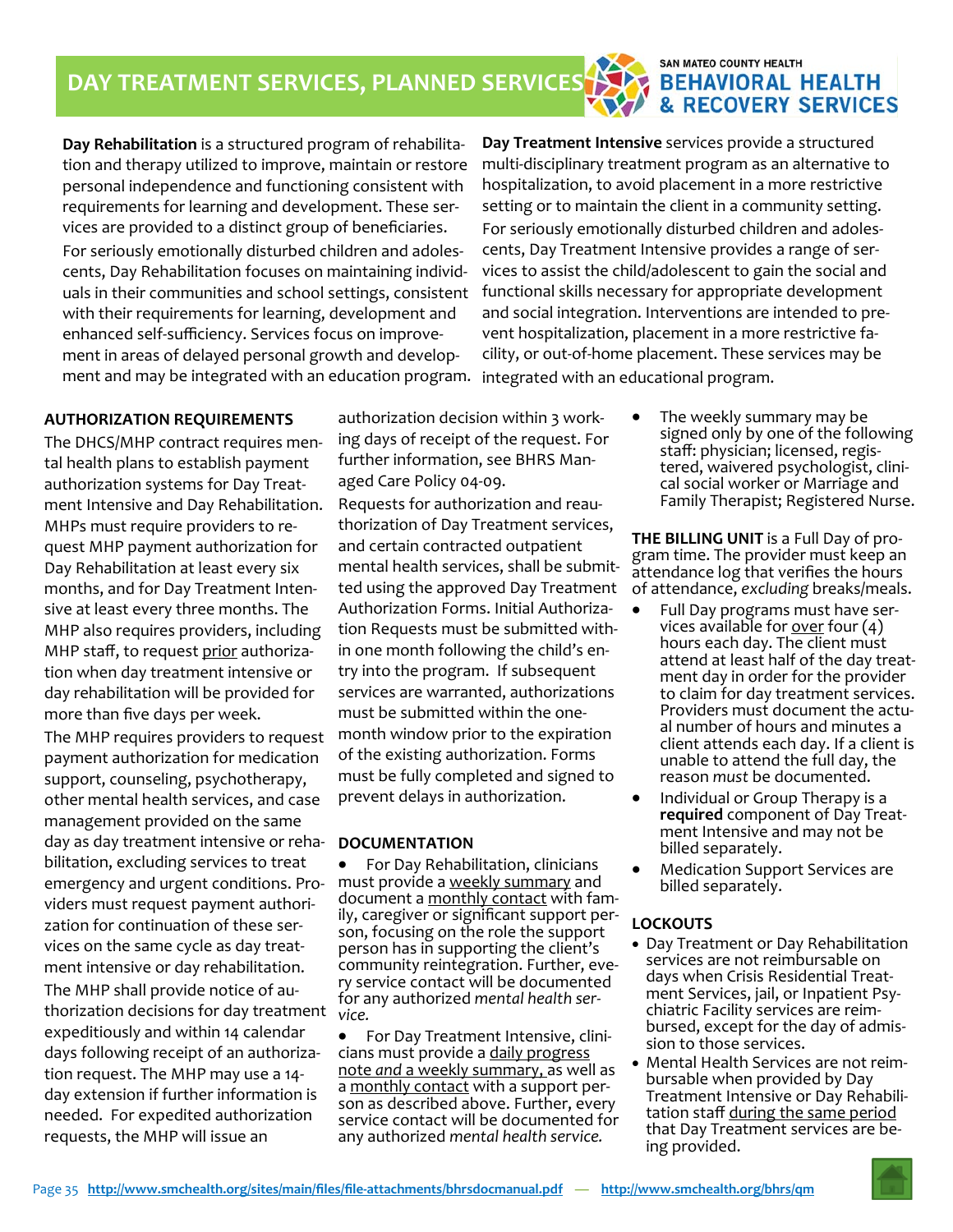

Therapeutic Behavioral Services (TBS) are one‐to‐one therapeutic contacts between a mental health provider and a beneficiary, for a specified period of time, designed to maintain the child/youth's residential placement at the lowest appropriate level by resolving target behaviors and achieving short-term treatment goals.

A contact is considered therapeutic if it is **overall Client Treatment and Recovery**  intended to provide the child/youth with skills to effectively manage behavior(s) or symptom(s) that act as barriers to achieving residence in the lowest appro‐ priate level of care. These activities should be claimed using the TBS Service charge code (58).

TBS Assessment is the initial assessment and plan development for a child re‐ ferred to TBS services. A TBS assess‐ ment, including functional analysis and TBS Client Plan, must be completed prior to initiating TBS services. These activities should be claimed using the TBS Assess‐ ment Service charge code (30).

The person providing TBS is available on‐ site to provide individualized one‐to‐one behavioral assistance and one‐to‐one interventions to accomplish outcomes specified in the written treatment plan. The critical distinction between TBS and other rehabilitative Mental Health Ser‐ vices is that a significant component of this service activity is having the staff person on site and immediately available to intervene for a specified period of time. The expectation is that the staff person would be with the child/youth for a designated time period, and the entire time the mental health provider spends with the child/youth (in accordance with the treatment plan) would be reimbursa‐ ble. These designated time periods may vary in length and be up to 24 hours a day, depending upon the needs of the child/youth.

#### **Two important components of deliver‐ ing TBS are:**

- Making collateral contacts with fam‐ ily members, caregivers, and others significant to the client.
- Developing a plan clearly identifying specific target behaviors to be ad‐ dressed and the interventions that will be used to address the target behaviors.

#### **TBS must be identified as an interven‐ tion by the primary therapist on the**

## **Plan. TBS is not a stand‐alone service.**  For additional information, contract

agencies should consult their contract with San Mateo County.

#### **ELIGIBILITY FOR TBS**

To be eligible to receive TBS services, a child/youth must meet all of the criteria noted below in sections A, B and C.

#### **A. Eligibility for TBS: must meet criteria 1 and 2.**

- 1. Full‐scope Medi‐Cal beneficiary under 21 years, and
- 2. Meets MHP medical necessity criteria.

#### **B. Member of the Certified Class: must meet criteria 1, 2, 3,** *or* **4.**

- 1. Child/youth is placed in a group home facility of RCL 12 or above and/or a locked treatment facility, for the treat‐ ment of mental health needs, which is not an Institution for Mental Disease (if it were an IMD, it would disqualify Medi-Cal claiming).
- 2. Child/youth is being considered by the county for placement in a facility de‐ scribed in B.1 above; or
- 3. Child/youth has undergone at least one emergency psychiatric hospitaliza‐ tion related to his/her current present‐ ing disability within the preceding 24 months; or
- 4. Child/youth previously received TBS while a member of the certified class.

#### **C. Need for TBS: must meet criteria 1** *and* **2.**

- 1. The child/youth is receiving other spe‐ cialty mental health services, and
- 2. It is highly likely, in the clinical judg‐ ment of the mental health provider, that without the additional short‐ term support of TBS:
- The child/youth will need to be placed in a higher level of residential care, including acute care, because of a change in the child/youth's behaviors or symptoms which jeopardize contin‐ ued placement in current facility; or

 The child/youth needs this additional support to transition to a lower level of residential placement. Although the child/youth may be stable in the cur‐ rent placement, a change in behavior or symptoms is expected and TBS is needed to stabilize the child in the new environment. (The MHP or its provider must document the basis for the expectation that the behavior or symptoms will change.)

#### **REQUIREMENTS**

TBS services must be authorized in ac‐ cordance with the following timelines:

- Referrals from mental health service providers are reviewed by the Supervi‐ sor of Youth Case Management for appropriateness. A complete referral must include: an Assessment complet‐ ed by the Primary Mental Health Clini‐ cian, a qualifying Medi‐Cal Diagnosis, and a Treatment Plan that indicates referral to, and collaboration with, TBS in relation to specific goals.
- Completed packets will be forwarded to the TBS service provider within 3 working days. The TBS service provid‐ er will have up to 30 days to complete a TBS assessment.
- The TBS provider will submit authorization requests to the TBS Coordinator in advance of service delivery. TBS services may not be authorized retroac‐ tively.
- The MHP shall provide notice of authorization decisions for TBS expedi‐ tiously and within 14 calendar days following receipt of an authorization request. The MHP may use a 14‐day extension if further information is needed.
- For expedited authorization requests, the MHP will issue an authorization decision within 3 working days of re‐ ceipt of an authorization request.
- For further information concerning authorizations, see BHRS Policy 04‐09.

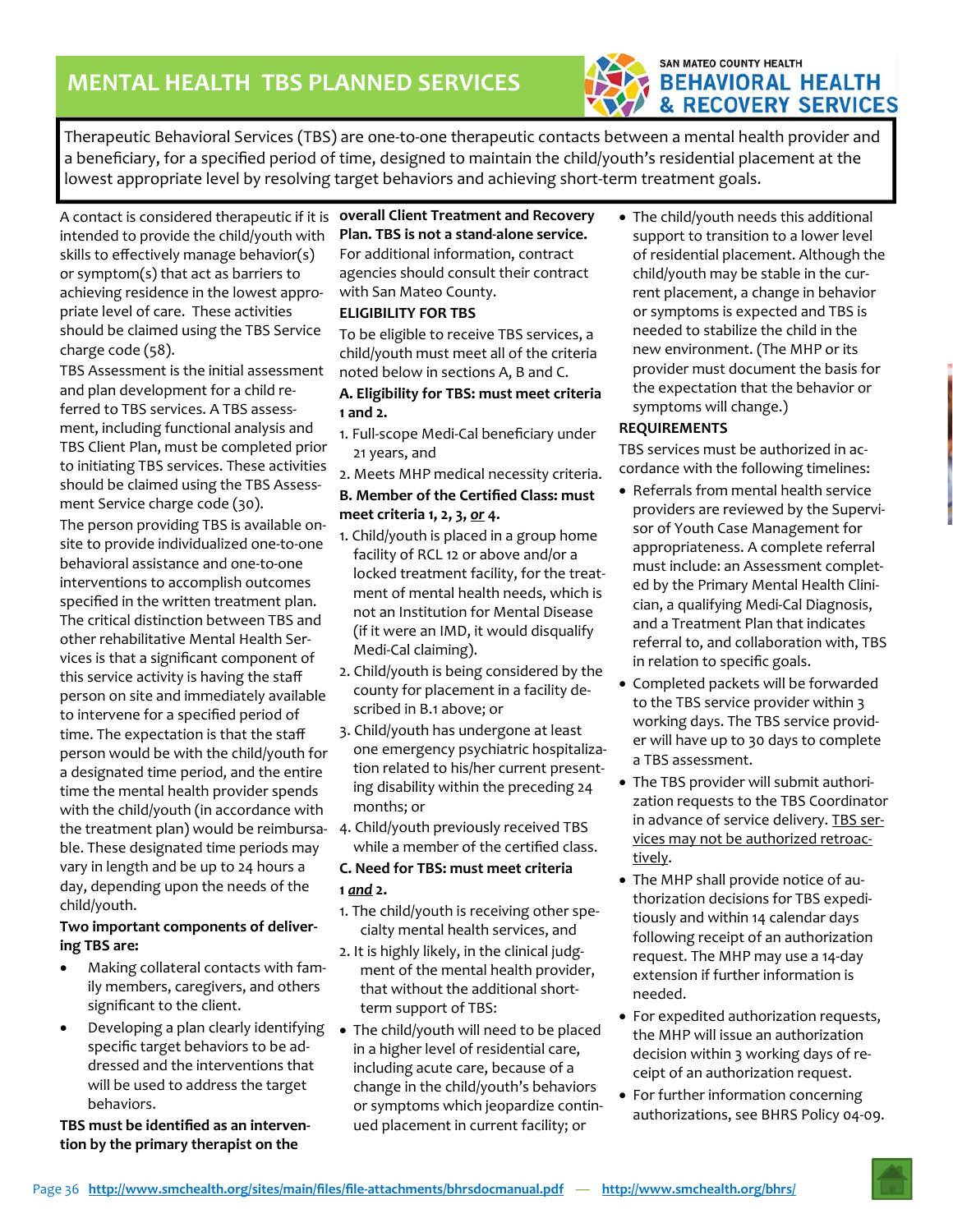#### SAN MATEO COUNTY HEALTH **BEHAVIORAL HEALTH & RECOVERY SERVICES**

#### **ADULT RESIDENTIAL TREATMENT SERVICES (TRANSITIONAL)**

*manual*  Adult Transitional Residential Treatment Services are rehabil‐ itation services provided in a non‐institutional, residential setting. They support clients in their efforts to restore, maintain and apply interpersonal and independent living skills, and access community support systems. Programs shall pro‐ vide a therapeutic community including a range of activities and services for clients who would be at risk of hospitalization or other institutional placement if they were not in the residential treatment program. This is a structured program with services available 24 hours a day, seven days a week. **Service Activities** may include Assessment, Rehabilitation, Therapy, Group Therapy, Plan Development and Collateral, which are included in the daily billing rate. Medication Support Services shall be billed separately from Adult Residential Treatment Services.

**Weekly Summaries** by the treatment staff are required. Residential treatment weekly summaries must address the following areas:

- Activities in which the client participated, including ser‐ vices and groups
- Client's behaviors and the staff's interventions address‐ ing the client's mental health diagnosis
- Progress toward treatment plan objectives, or lack there‐ of, and involvement of family members, if appropriate.
- Contact with other programs/agencies/treatment per‐ sonnel involved with the client's treatment
- In the event of any incidents, 5150s, crises or medical concerns, there must be notes for all staff involved in the client's treatment

**Outpatient Mental Health Services** follow standards for mental health services cited earlier in this manual. There are no lock‐outs for Mental Health Services provided by other teams for a client in adult residential treatment.

#### **Staffing Ratios**

Staffing ratios and qualifications in Adult Residential Treat‐ ment Services shall be consistent with Section 531 of Title 9, California Code of Regulations.

A clear audit trail shall be maintained for staff members who function as both Adult Residential Treatment staff, residen‐ tial staff, and/or in other capacities.

#### **CRISIS STABILIZATION ‐ EMERGENCY ROOM**

Crisis Stabilization (PES) ‐ Emergency Room is an immediate face-to-face response lasting less than 24 hours, to or on behalf of an individual exhibiting acute psychiatric symptoms,

provided in a 24‐hour health facility or hospital‐based outpa‐ tient program. The goal is to avoid the need for Inpatient Services by alleviating problems and symptoms which, if not treated, present an imminent threat to the individual's or other's safety, or substantially increase the risk of the individ‐ ual becoming gravely disabled. Services provided to clients in a Crisis Stabilization‐Emergency Room program must be sep‐ arate and distinct from services provided to clients in an In‐ patient Facility or 24‐hour health care facility. Services shall be available 24 hours per day.

**Service Activities** Service activities are provided as a package and include but are not limited to Crisis Intervention, Assess‐ ment, Therapy, Collateral, Case Management and Medication Support Services.

#### **The maximum number of hours billable for Crisis Stabiliza‐ tion‐Emergency Room, in a 24‐hour period, is 20 hours. CRISIS RESIDENTIAL TREATMENT SERVICES**

Crisis Residential Treatment Services are therapeutic and/or rehabilitative services provided in a 24‐hour residential treat‐ ment program (e.g., Redwood House) as an alternative to hospitalization. Services are for individuals experiencing an acute psychiatric episode or crisis who do not present medi‐ cal complications requiring nursing care. Clients are support‐ ed in their efforts to restore, maintain, and apply interper‐ sonal and independent living skills and to access community support systems. Interventions that focus on symptom re‐ duction shall also be available. The service is available 24 hours a day, seven days a week.

**Service Activities** Service activities may include Assessment, Plan Development, Rehabilitation, Therapy, Group Therapy, Collateral, and Case Management, which are included in the daily billing rate. Not all of the activities need to be provided for the service to be billable. Only Medication Support Ser‐ vices and Case Management can be billed separately from Crisis Residential Treatment Services.

#### **Staffing Ratios**

Staffing ratios and qualifications in Crisis Residential Treat‐ ment Services shall be consistent with Section 531 of Title 9, California Code of Regulations.

A clear audit trail must be maintained for staff who function both as Crisis Residential Treatment staff and also in other capacities.

#### **Progress Notes**

Crisis Residential Services require Daily Progress Notes. Except for day of admission, Mental Health Services are locked out and cannot be claimed on days a client received crisis residential services. Targeted Case Management Ser‐ vices may be claimed for a client receiving crisis residential services.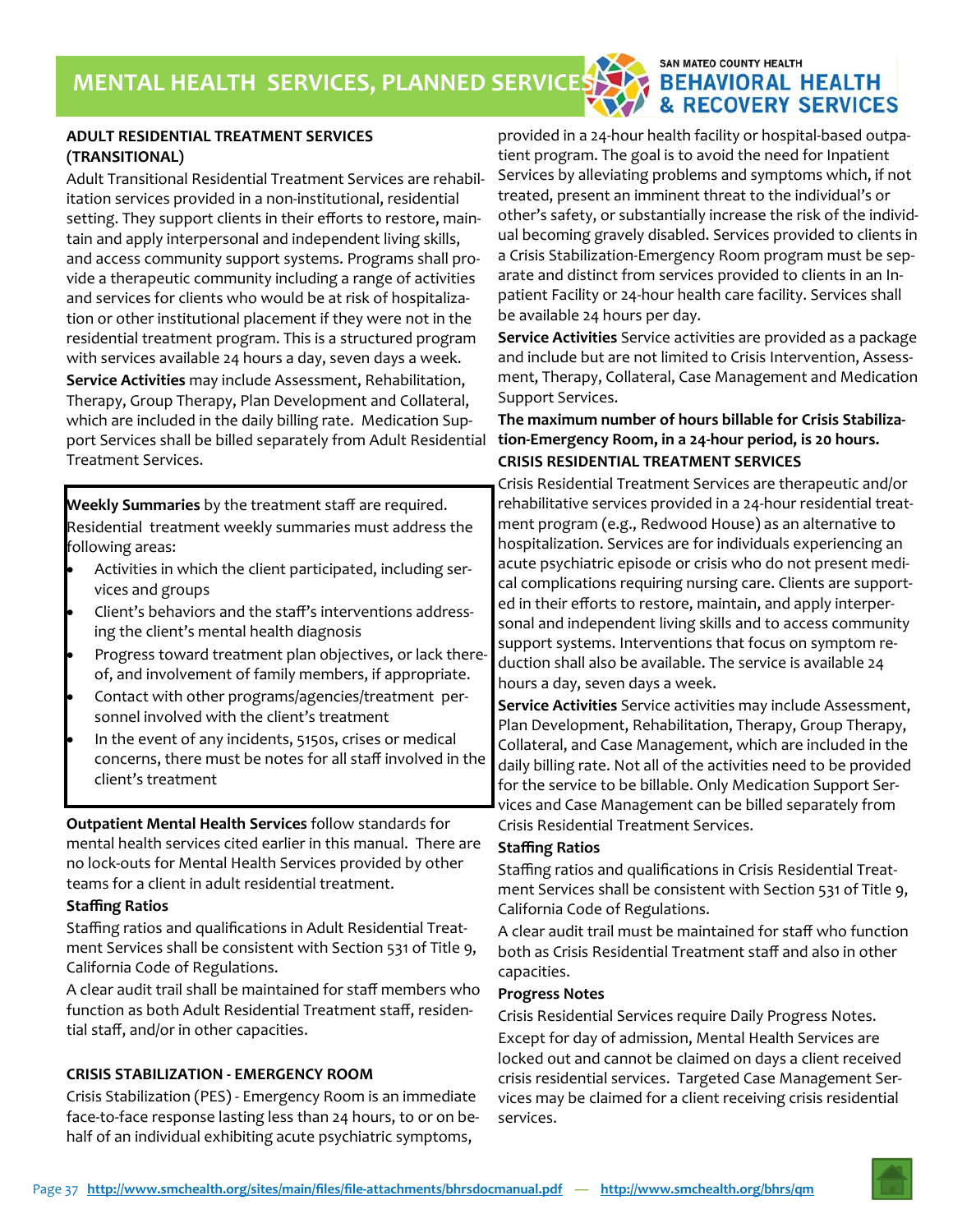## **MENTAL HEALTH SERVICES TABLE**



| <b>SERVICE TYPE</b>                      | <b>DESCRIPTION</b>                                                                                                                                                                                                                                                                                                                                                                | <b>EXAMPLES OF DOCUMENTATION IN</b><br>NOTES                                                                                                                                                                                                                                          |
|------------------------------------------|-----------------------------------------------------------------------------------------------------------------------------------------------------------------------------------------------------------------------------------------------------------------------------------------------------------------------------------------------------------------------------------|---------------------------------------------------------------------------------------------------------------------------------------------------------------------------------------------------------------------------------------------------------------------------------------|
| ASSESSMENT(5)                            | The evaluation and analysis of a client's historic and<br>current mental, emotional, and/or behavioral<br>disorders.<br>Review of any relevant family, cultural, medical,                                                                                                                                                                                                         | Administered Mini-Mental Status Exami-<br>nation.<br>Administered CAGE Questionnaire.<br>Took Family History.                                                                                                                                                                         |
|                                          | substance use, legal, risks or other complicat-<br>ing factors.                                                                                                                                                                                                                                                                                                                   | Completed Annual Assessment (see                                                                                                                                                                                                                                                      |
| COLLATERAL (12)                          | Consultation and training of the significant support<br>person to assist in better utilization of mental<br>health services by the client. Consultation and<br>training of the significant support person to<br>assist in better understanding the client's seri-<br>ous emotional disturbance.<br>Collateral progress notes must include specific,<br>diagnosis-related content. | Met with the client's parents to help<br>them understand and accept the<br>client's Schizophrenia and involve<br>them in planning and providing<br>care.<br>Educated client's mother about Reac-<br>tive Attachment Disorder to enable<br>her to parent client more effective-<br>ly. |
| PLAN DEVELOPMENT (6)                     | Development of client plan.<br>Approval of client plan.                                                                                                                                                                                                                                                                                                                           | Met with client to develop and review<br>client care plan, which client ap-<br>proved. Client signed plan and ac-<br>cepted a copy.                                                                                                                                                   |
| REHABILITATION (7)                       | Working with a client to develop skills that maintain<br>and/or restore optimal functioning.<br>Providing education/training to assist the client to                                                                                                                                                                                                                              | Rehabilitation progress notes must<br>include specific, diagnosis-related<br>content.                                                                                                                                                                                                 |
|                                          | achieve their personal goals in areas such as<br>daily living skills, socialization, mood stabiliza-<br>tion, resource utilization, and medication com-<br>pliance.                                                                                                                                                                                                               | Helped client develop budget and de-<br>fine housing needs. Interventions<br>focused on reduction of depressive<br>symptoms to improve functioning.                                                                                                                                   |
|                                          | Assistance to assess housing needs and obtain and<br>maintain a satisfactory living arrangement.                                                                                                                                                                                                                                                                                  | Developed strategies with client to ac-<br>cess Senior Center activities to alle-<br>viate isolation                                                                                                                                                                                  |
|                                          | Rehabilitation progress notes must include spe-<br>cific, diagnosis-related content.                                                                                                                                                                                                                                                                                              | Provided support for medication com-<br>pliance to maintain stability regard-<br>ing psychotic symptoms.                                                                                                                                                                              |
|                                          |                                                                                                                                                                                                                                                                                                                                                                                   | Used role modeling to assist client to<br>reduce anxiety and prepare for<br>meeting with boss.                                                                                                                                                                                        |
| <b>VRS REHABILITATION (VRS</b><br>$-07)$ | Working with a client to develop skills that maintain<br>and/or restore optimal functioning.<br>Providing education/training to assist the client to                                                                                                                                                                                                                              | Worked with client on development of<br>skills to enable client to be less<br>emotionally reactive while on the                                                                                                                                                                       |
| Used only by VRS staff                   | achieve his/her personal goals in such areas as<br>daily living skills, socialization, mood stabiliza-<br>tion, resource utilization, and medication com-<br>pliance.                                                                                                                                                                                                             | job.<br>Accompanied client on public transpor-<br>tation to potential work site to help<br>reduce client's anxiety about get-<br>ting lost.                                                                                                                                           |
|                                          | VRS progress notes must include specific, diagno-<br>sis-related content.                                                                                                                                                                                                                                                                                                         | Provided interventions (e.g., reassur-<br>ance and support, monitoring cli-<br>ent's emotional response) to help<br>client reduce anxiety during a job<br>interview.                                                                                                                  |
| INDIVIDUAL THERAPY<br>(9)                | Therapeutic interventions consistent with client<br>goals and focuses primarily on symptom reduction<br>to improve functioning.                                                                                                                                                                                                                                                   | Provided grief counseling.<br>Reviewed homework assigned in Cogni-<br>tive Behavioral Therapy session to<br>address client's low self-esteem.                                                                                                                                         |
| FAMILY THERAPY (41)                      | Therapy directed toward the family system in<br>which the client is present with at least one or<br>more family members or significant support per-<br>sons.                                                                                                                                                                                                                      | Met with client and parents who report-<br>ed using communication strategies<br>to resolve conflict two times since<br>the last meeting.<br>Met with client, siblings, and parents                                                                                                    |
| ASSESSMENT TBS (30)                      | Individual and Family Therapy progress notes<br>must included specific, diagnosis-related content.<br>Assessment of the need for TBS services.                                                                                                                                                                                                                                    | who reported high levels of conflict<br>in the past week.<br>Met with client and family to discuss the<br>frequency and circumstances of                                                                                                                                              |
|                                          |                                                                                                                                                                                                                                                                                                                                                                                   | reported problematic behaviors.                                                                                                                                                                                                                                                       |

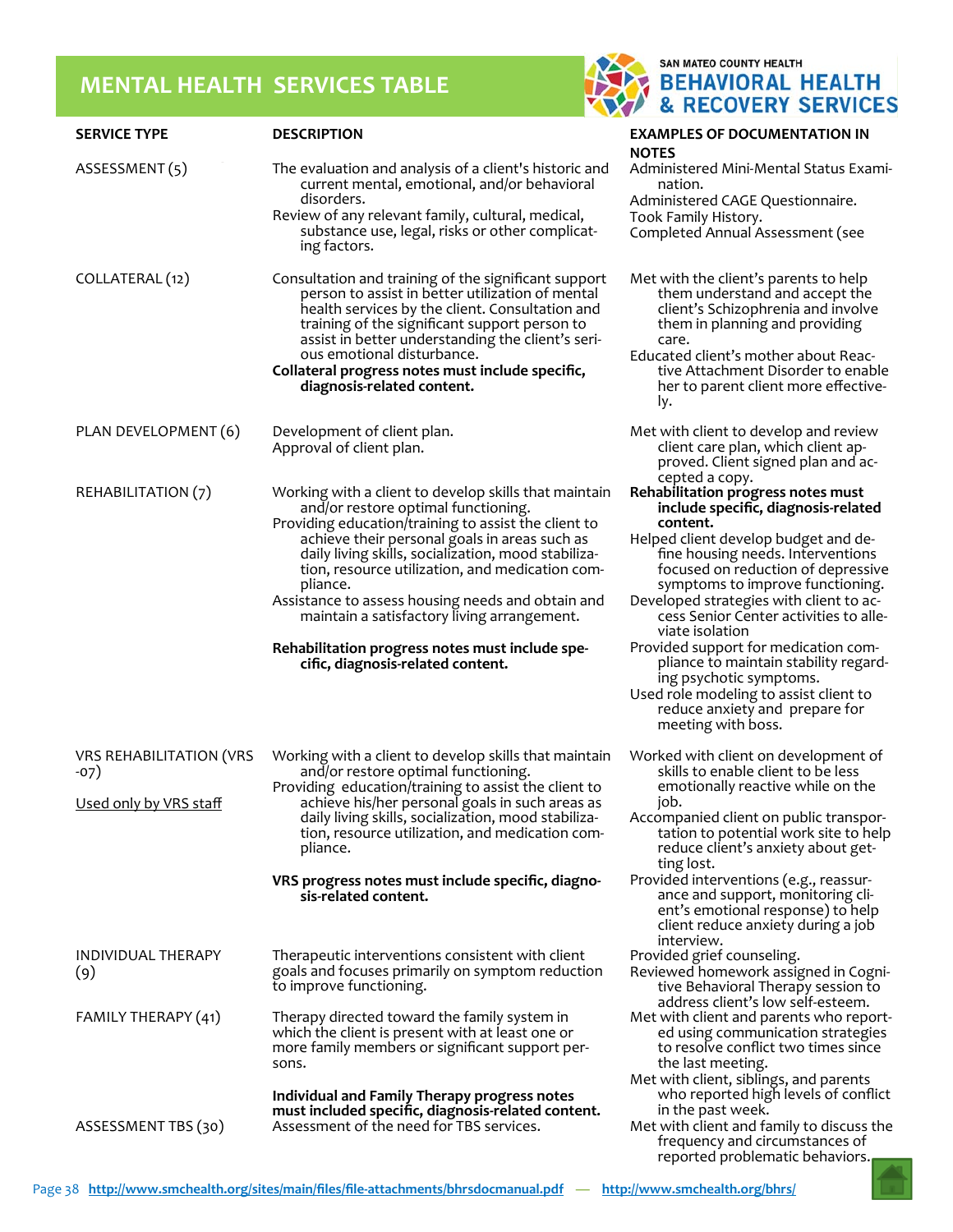**MENTAL HEALTH COMMON SERVICES WITH CODES**

SAN MATEO COUNTY HEALTH **BEHAVIORAL HEALTH<br>& RECOVERY SERVICES** 

| <b>SERVICE TYPE</b>                                                | <b>DESCRIPTION</b>                                                                                                                                                                                                                    | <b>EXAMPLES OF DOCUMENTATION IN</b><br><b>NOTES</b>                                                                                                                  |
|--------------------------------------------------------------------|---------------------------------------------------------------------------------------------------------------------------------------------------------------------------------------------------------------------------------------|----------------------------------------------------------------------------------------------------------------------------------------------------------------------|
| CRISIS INTERVENTION (2)                                            | Unplanned event that results in a client's need for<br>immediate intervention which, if untreated, pre-<br>sents an imminent threat to the patient or to oth-<br>ers, or results in the client being or becoming<br>gravely disabled. | Assessed acuity of symptoms and coor-<br>dinated 5150 process.<br>Assessed intent/plan for self-harm. Cli-<br>ent denies plan and agrees to go to<br>a crisis house. |
| CASE MANAGEMENT(51)                                                | Identification and pursuit of resources necessary<br>for client to access service and treatment.<br>Inter- and Intra-agency communication regarding<br>needed services to address and stabilize men-<br>tal health condition.         | *To be billable, all Case Management<br>services must be linked to the<br>symptoms/impairments resulting<br>from the client's diagnosis.                             |
|                                                                    | Discharge planning and placement services.<br>Case Management progress notes must include<br>specific, diagnosis-related content.                                                                                                     | Made referral to a higher level of care,<br>as client needs more assistance<br>with ADLs and medication compli-<br>ance than outpatient services can<br>provide.     |
| <b>VRS CASE MANAGEMENT</b><br>$(VRS-51)$<br>Used only by VRS staff | To assist a client to access needed medical, educa-<br>tional, social, pre-vocational, vocational, reha-<br>bilitative, or other community services.<br>The service activities may include communication,                             | *To be billable, all VRS Case Manage-<br>ment services must be linked in the<br>progress note to the symptoms/<br>impairments resulting from the                     |
|                                                                    | coordination, and referral; monitoring service<br>delivery to ensure client access to service and                                                                                                                                     | client's diagnosis.                                                                                                                                                  |
|                                                                    | service delivery; monitoring of the clients pro-<br>gress once they receive access to services;<br>and development of the plan for accessing<br>services.                                                                             | Coordinated with Conservator to ob-<br>tain transportation to private psychi-<br>atrist.*                                                                            |
|                                                                    | VRS Case Management progress notes must in-<br>clude specific, diagnosis-related content.                                                                                                                                             | Made a referral or called providers of<br>needed services to determine availa-<br>bility. Followed up with the client or<br>the provider about the outcome of a      |

Assisted client to understand the re‐ quirements of participation in the program of service provider.\*

appointment, etc.) \*

referral (e.g., did the client keep the

Coordinated with a service provider to help client to maintain a service.\*

See p. 31 for Katie A Ser-<br>vices

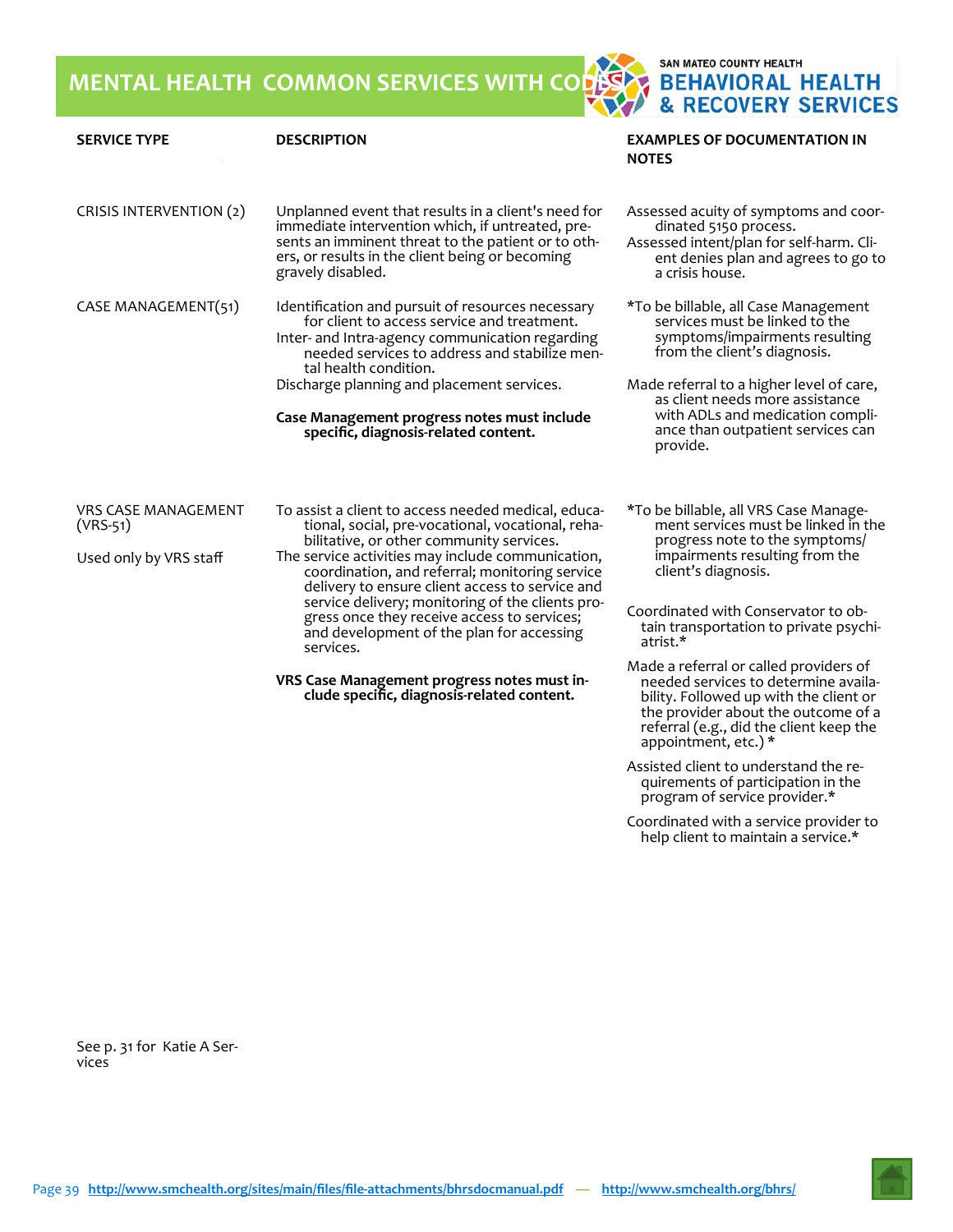

## **CRITICAL INCIDENT REPORTS**

The Critical Incident Report is a CONFIDENTIAL reporting tool to document occurrences inconsistent with usual administrative or medical practices. A Critical Incident is an event or situation that creates a significant risk of substantial or serious harm to the physical or mental health, safety or well-being of a client, family member, volunteer, visitor or staff. Reporting and analyzing Critical Incidents is a recognized Quality Improvement (QI) man‐ date and process. The Critical Incident reporting system also provides a mechanism to or‐ ganize information concerning potential breaches of client privacy, and to document mit‐ igation efforts once a breach is recognized. Critical Incidents must be reported in writing and sent to BHRS Quality Management within 24 hours. BHRS Quality Management will report any required breaches to the DHCS Privacy Office as needed (within 24 hours for federal breaches, within 72 hours for all others). The policy and reporting form is located at http://www.smchealth.org/bhrs‐doc/critical‐incident‐reporting‐93‐11

## **CLIENT ALERTS & URGENT CARE PLAN**

To set an alert, complete both a Client Alert and an Urgent Care Plan. The alert is a pop‐ up window that alerts any user in Avatar that an Urgent Care Plan is posted for the client. The Urgent Care Plan contains detailed documentation regarding the alert. In Avatar, use the Urgent Care Plan Bundle.

## **CLIENT ALERT (Step 1)**

There are two types of clinical alerts. Choose the appro‐ priate alert.

- Care Message used for routine alerts. Onscreen Message says "Please review the Urgent Care Plan for information."
- Care Alert used for urgent messages and safety notices. Onscreen Message says "HIGH PRIORITY ‐ Please review the Urgent Care Plan in Chart Review." View as soon as possible, without the client viewing.

## **URGENT CARE PLAN (Step 2)**

The Urgent Care Plan describes the Client Alert. It is a notification placed in the Avatar System that will be seen by any user opening the client's Avatar chart, including PES and 3AB. It is a statement of special problems, concerns and instructions about a client. To set the Urgent Care Plan, complete the Urgent Care Plan and the Caution Note.

#### **CLIENT ALERTS**

The Client Alert is a pop‐up win‐ dow that alerts any user in Avatar that an Urgent Care Plan is posted on the client

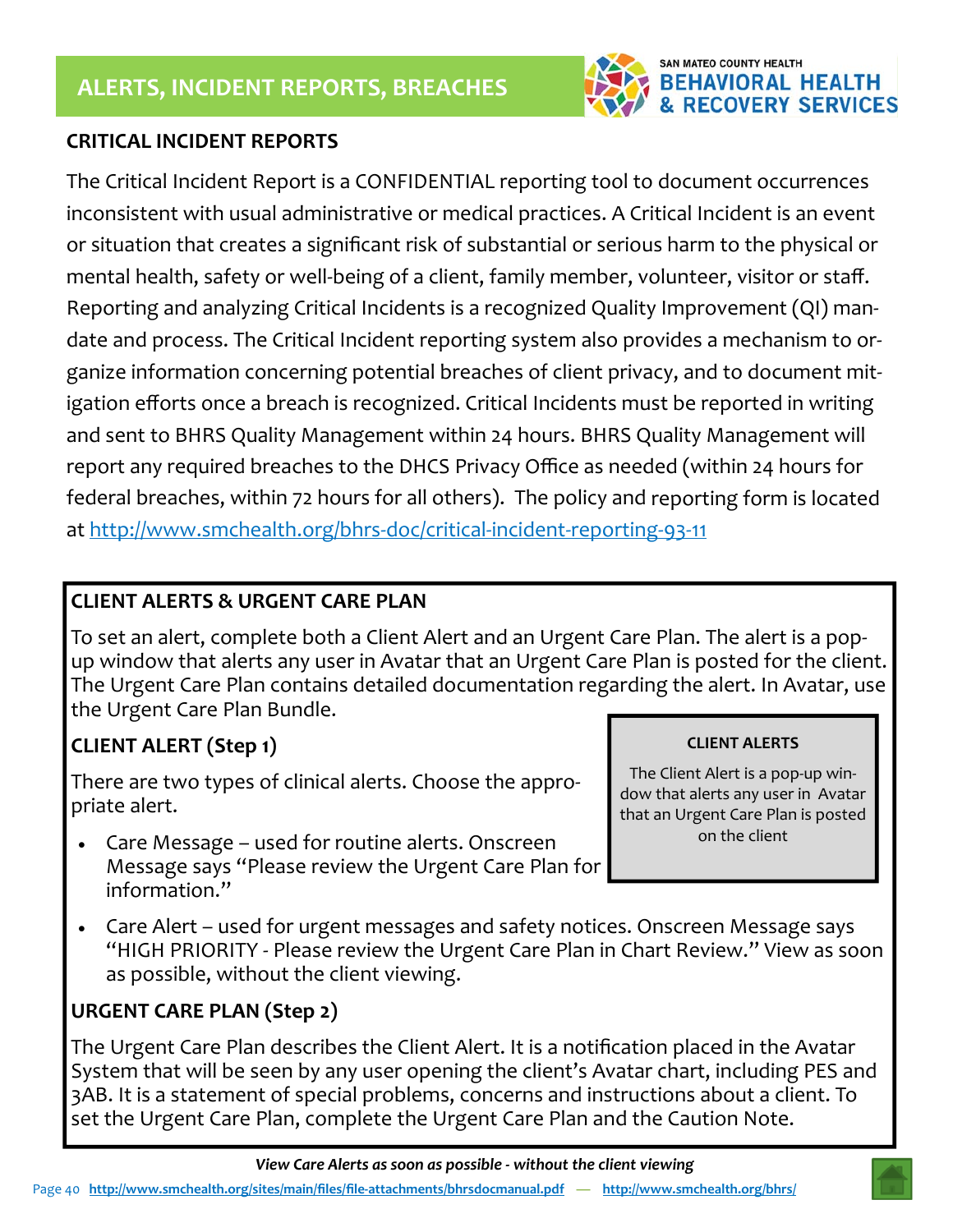#### **SERVICE CHARGE CODE &**

**ELIGIBLE PROVIDERS** 

#### **CO‐SIGNATURE**

Co‐signature is **not** meant to enable someone to provide services be‐ yond his/her scope of practice.

#### **Examples where co‐signatures are allowed and who can co‐sign:**

- Licensed clinical supervisor cosigning trainee's notes.
- MD co-signing prescriptions for a resident before the resident is li‐ censed.
- Co-signing the work of unlicensed staff before the required ed‐ ucation or experience for independ‐ ent recording of services has been acquired.

Unlicensed staff may co‐sign notes recording services that fall within their scope of practice only—e.g., rehabilitation or case management services.

#### **An example of where a co‐ signature is not permitted:**

• Co-signing a diagnosis, mental status exam, or a clinical formula‐ tion without the co‐signer knowing or seeing the client is not permitted. The only exception to this would be a clinical supervisor co‐signing the diagnosis, MSE or clinical formula‐ tion, completed by a trainee, after close supervision.

| <b>Service Charge Code</b>                                        | <b>Eligible Providers</b>                                                                                                                                            |
|-------------------------------------------------------------------|----------------------------------------------------------------------------------------------------------------------------------------------------------------------|
| 2-Crisis Intervention                                             | All clinical staff                                                                                                                                                   |
| 5-Assessment<br>50-Assessment Group                               | All clinical staff; however, MSE, Clin-<br>ical Formulation & Diagnosis may<br>only be provided by certain licensed/<br>registered/waivered staff and train-<br>ees. |
|                                                                   |                                                                                                                                                                      |
| 6-Plan Development                                                | All clinical staff                                                                                                                                                   |
| 7-Rehabilitation Services                                         | All clinical staff                                                                                                                                                   |
| 70-Rehabilitation Group Service                                   |                                                                                                                                                                      |
| 7-VRS Rehabilitation Services                                     |                                                                                                                                                                      |
| 7-Intensive Home Based Services (Katie A)                         |                                                                                                                                                                      |
| 9-Individual Therapy                                              | Licensed/registered/waivered staff<br>and trainees; eligible RNs only (see                                                                                           |
| 10-Group Therapy                                                  | scope of practice)                                                                                                                                                   |
| 12-Collateral                                                     | All clinical staff                                                                                                                                                   |
| 120-Collateral Group                                              |                                                                                                                                                                      |
| 15-Medication Support/ 15u Urgent Med<br>Sup/150 Medication Group | MD/RN/NP/LPT/LVN                                                                                                                                                     |
| 16-Medication Injection                                           | MD/RN/NP/LPT/LVN                                                                                                                                                     |
| 14-Medication Initial MD/NP Assessment                            | MD/NP                                                                                                                                                                |
| 17-MD/NP, not Medicare-billable                                   |                                                                                                                                                                      |
| 19-Risperdal Consta/Invega Injection                              | MD/RN/NP/LPT/LVN                                                                                                                                                     |
| 30-TBS Assessment                                                 | Licensed/registered/waivered staff<br>and trainees                                                                                                                   |
| 41-Family Therapy                                                 | Licensed/registered/waivered staff<br>and trainees; eligible RNs only (see<br>scope of practice)                                                                     |
| 51-Targeted Case Management                                       | All clinical staff                                                                                                                                                   |
| 52- Targeted Case Management                                      |                                                                                                                                                                      |
| 55/550-Direct Client Care Unclaimable                             | All clinical staff                                                                                                                                                   |
|                                                                   | All clinical and administrative staff                                                                                                                                |
| 58-TBS (Therapeutic Behavioral Services)                          | All clinical staff; staff not licensed/<br>registered/waivered must be under<br>the direction of such staff                                                          |

SAN MATEO COUNTY HEALTH

**BEHAVIORAL HEALTH & RECOVERY SERVICES** 



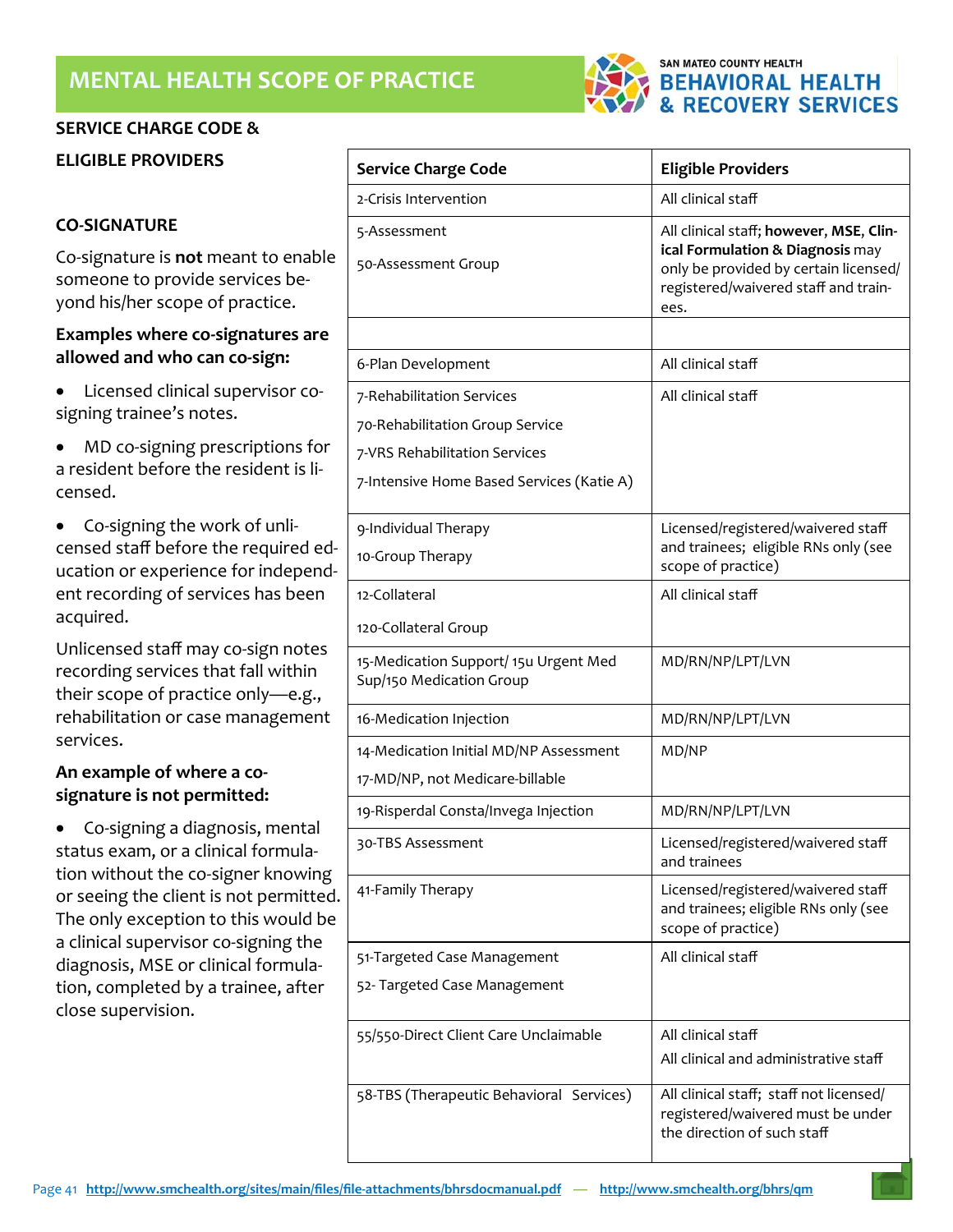## **MENTAL HEALTH SCOPE OF PRACTICE**



# SAN MATEO COUNTY HEALTH<br>BEHAVIORAL HEALTH<br>& RECOVERY SERVICES

| <b>STAFFING</b><br><b>QUALIFICA-</b><br><b>TIONS FOR AU-</b><br>THORIZING, TX<br>PLAN, ASSESS-<br><b>MENT</b>                                                       | May authorize<br>mental health<br>services | May direct ser-<br>vices by either:<br>Signature on<br><b>Client Plan</b><br>Supervision of<br>staff providing<br>service | May provide<br>services and be<br>client's care<br>coordinator | Needs co-<br>signature for<br><b>Weekly Summar-</b><br>ies:<br>Day Treatment<br><b>Adult Residential</b> | May provide:<br><b>Mental Status</b><br>Examination<br>Diagnostic In-<br>formation |
|---------------------------------------------------------------------------------------------------------------------------------------------------------------------|--------------------------------------------|---------------------------------------------------------------------------------------------------------------------------|----------------------------------------------------------------|----------------------------------------------------------------------------------------------------------|------------------------------------------------------------------------------------|
| Physician                                                                                                                                                           | Yes                                        | Yes                                                                                                                       | Yes                                                            | No                                                                                                       | Yes                                                                                |
| Psychologist                                                                                                                                                        | Yes                                        | Yes                                                                                                                       | Yes                                                            | No                                                                                                       | Yes                                                                                |
| <b>LCSW</b>                                                                                                                                                         | Yes                                        | Yes                                                                                                                       | Yes                                                            | No                                                                                                       | Yes                                                                                |
| <b>LMFT</b>                                                                                                                                                         | Yes                                        | Yes                                                                                                                       | Yes                                                            | No                                                                                                       | Yes                                                                                |
| Intern, ASW/<br><b>MFTI</b> (post Mas-<br>ter's degree and<br>registered with<br>BBSE)<br>Intern, Psycholo-<br>gist (post PhD<br>and DHCS waiv-<br>er of licensure) | Yes                                        | Yes                                                                                                                       | Yes                                                            | No                                                                                                       | Yes                                                                                |
| RN with Mas-                                                                                                                                                        |                                            |                                                                                                                           |                                                                |                                                                                                          |                                                                                    |
| ter's Degree in<br>Psychiatric/<br><b>Mental Health</b><br><b>Nursing</b>                                                                                           | Yes                                        | Yes                                                                                                                       | Yes                                                            | No                                                                                                       | Yes                                                                                |
| <b>RN</b>                                                                                                                                                           | Yes                                        | Yes                                                                                                                       | Yes                                                            | No                                                                                                       | No                                                                                 |
| LVN/LPT                                                                                                                                                             | PES only                                   | No                                                                                                                        | Yes                                                            | Yes                                                                                                      | No                                                                                 |
| Trainee for CSW,<br><b>MFT, Clinical</b><br>Psychology<br>(post BA/BS but<br>pre Master's/<br>PhD degree)                                                           | No                                         | No                                                                                                                        | Yes                                                            | Yes+                                                                                                     | Yes+                                                                               |
| Mental Health<br>Rehabilitation<br><b>Specialist</b><br>(MHRS)                                                                                                      | <b>No</b>                                  | No                                                                                                                        | Yes                                                            | Day TX-No<br>Adult Res-NO                                                                                | No                                                                                 |
| Staff with MH<br>related BA/BS,<br>or 2 years expe-<br>rience in Mental<br>Health                                                                                   | No                                         | No                                                                                                                        | Yes                                                            | Yes                                                                                                      | No                                                                                 |
| Staff without<br>either BA/BS, or<br>2 years experi-<br>ence in Mental<br>Health                                                                                    | No                                         | No                                                                                                                        | Yes                                                            | Yes+                                                                                                     | No                                                                                 |